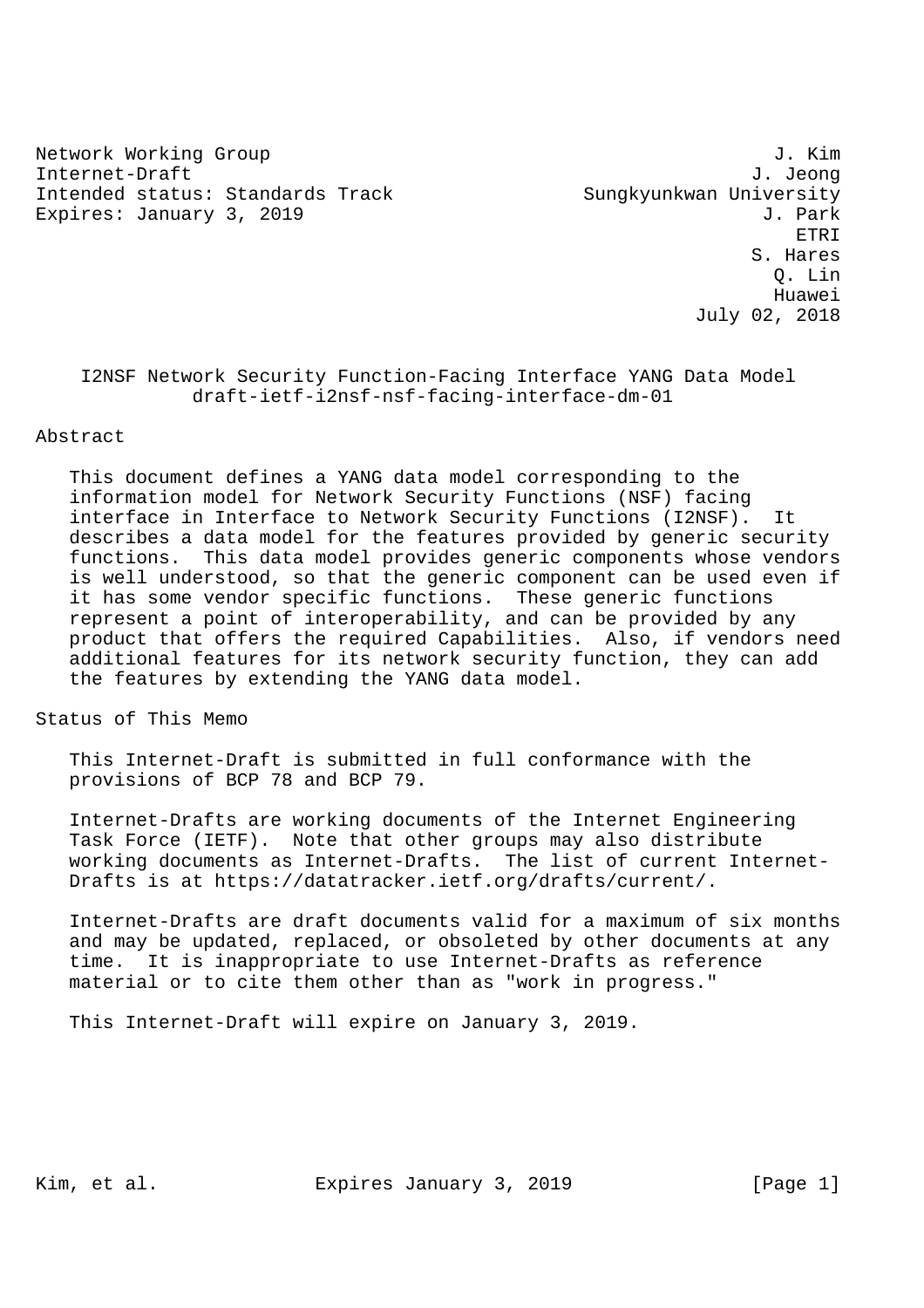Copyright Notice

 Copyright (c) 2018 IETF Trust and the persons identified as the document authors. All rights reserved.

 This document is subject to BCP 78 and the IETF Trust's Legal Provisions Relating to IETF Documents (https://trustee.ietf.org/license-info) in effect on the date of publication of this document. Please review these documents carefully, as they describe your rights and restrictions with respect to this document. Code Components extracted from this document must include Simplified BSD License text as described in Section 4.e of the Trust Legal Provisions and are provided without warranty as described in the Simplified BSD License.

Table of Contents

| $1$ . | 2                                                                                                   |
|-------|-----------------------------------------------------------------------------------------------------|
| 2.    | 3                                                                                                   |
|       | 3                                                                                                   |
| 3.1.  | 4                                                                                                   |
|       | $\overline{4}$<br>4. The Structure and Objective of I2NSF Security Policy                           |
|       | 4.1. I2NSF Security Policy Rule<br>4                                                                |
|       | 4                                                                                                   |
| 4.3.  | 4                                                                                                   |
| 4.4.  | 5                                                                                                   |
|       | 5                                                                                                   |
| 5.1.  | 5<br>I2NSF Security Policy Rule                                                                     |
| 5.2.  | 7                                                                                                   |
|       | 8                                                                                                   |
|       | 10                                                                                                  |
| რ. —  | 12                                                                                                  |
|       | 12<br>6.1. IETF NSF-Facing Interface YANG Data Module                                               |
|       | 46                                                                                                  |
| 8.    | 46                                                                                                  |
| 9.    | 47                                                                                                  |
|       | 47                                                                                                  |
| 10.1. | 47<br>Normative References                                                                          |
|       | 47<br>10.2. Informative References                                                                  |
|       | Appendix A. Changes from draft-ietf-i2nsf-nsf-facing-interface-                                     |
|       | 49<br>$dm - 01$<br>$\mathbf{r}$ and $\mathbf{r}$ and $\mathbf{r}$ and $\mathbf{r}$<br>$\frac{1}{2}$ |
|       | 49<br>Authors' Addresses                                                                            |
|       |                                                                                                     |

### 1. Introduction

 This document defines a YANG [RFC6020] data model for the configuration of security services with the information model for Network Security Functions (NSF) facing interface in Interface to

Kim, et al. Expires January 3, 2019 [Page 2]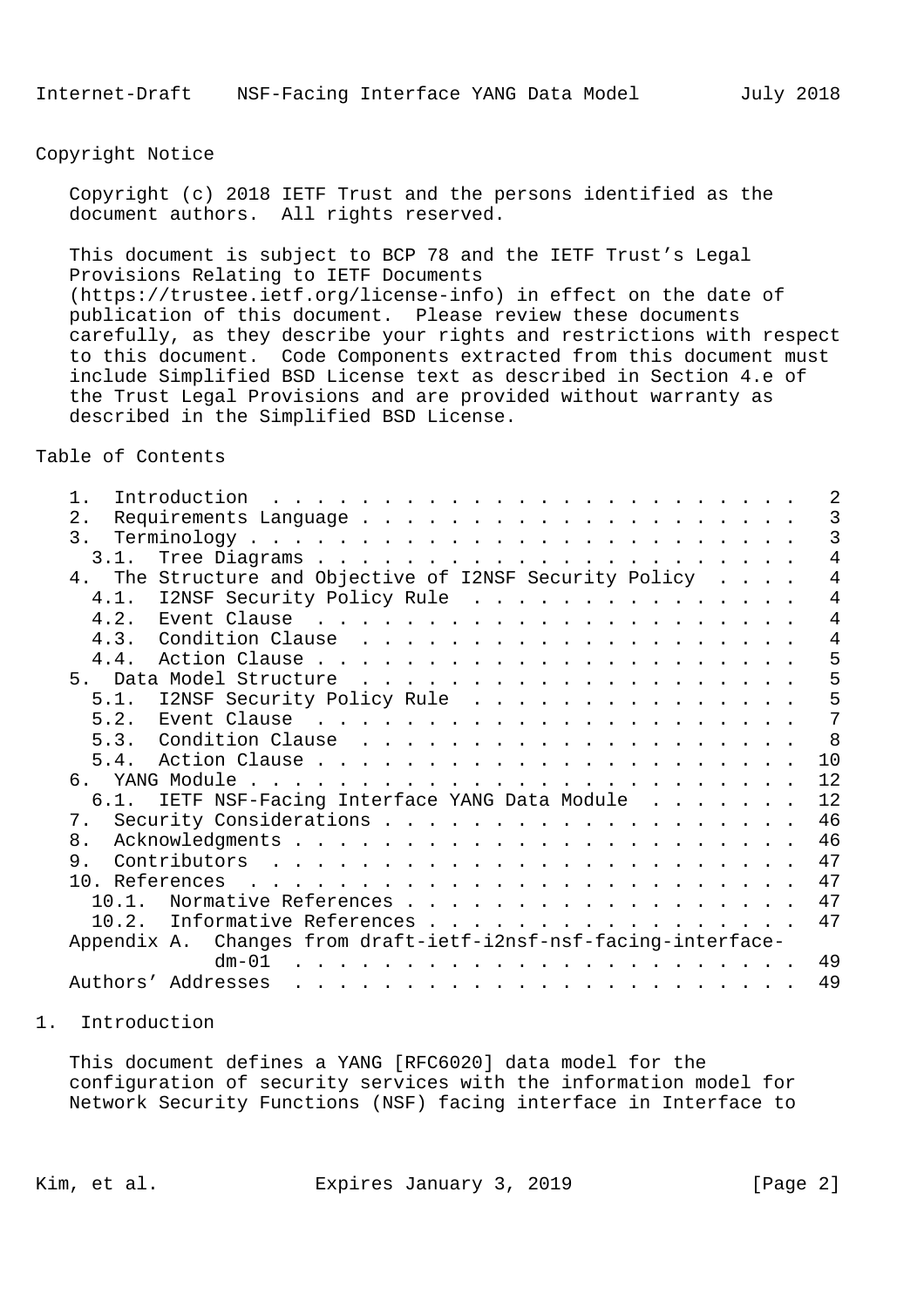Network Security Functions (I2NSF). It provides a specific information model and the corresponding data models for generic network security functions (i.e., network security functions), as defined in [i2nsf-nsf-cap-im]. With these data model, I2NSF controller can control the capabilities of NSFs.

 The "Event-Condition-Action" (ECA) policy model is used as the basis for the design of I2NSF Policy Rules.

 The "ietf-i2nsf-nsf-facing-interface" YANG module defined in this document provides the following features:

- o configuration of I2NSF security policy rule for generic network security function policy
- o configuration of event clause for generic network security function policy
- o configuration of condition clause for generic network security function policy
- o configuration of action clause for generic network security function policy
- 2. Requirements Language

 The key words "MUST", "MUST NOT", "REQUIRED", "SHALL", "SHALL NOT", "SHOULD", "SHOULD NOT", "RECOMMENDED", "MAY", and "OPTIONAL" in this document are to be interpreted as described in [RFC2119].

3. Terminology

 This document uses the terminology described in [i2nsf-nsf-cap-im][i2rs-rib-data-model][supa-policy-info-model]. Especially, the following terms are from [supa-policy-info-model]:

- o Data Model: A data model is a representation of concepts of interest to an environment in a form that is dependent on data repository, data definition language, query language, implementation language, and protocol.
- o Information Model: An information model is a representation of concepts of interest to an environment in a form that is independent of data repository, data definition language, query language, implementation language, and protocol.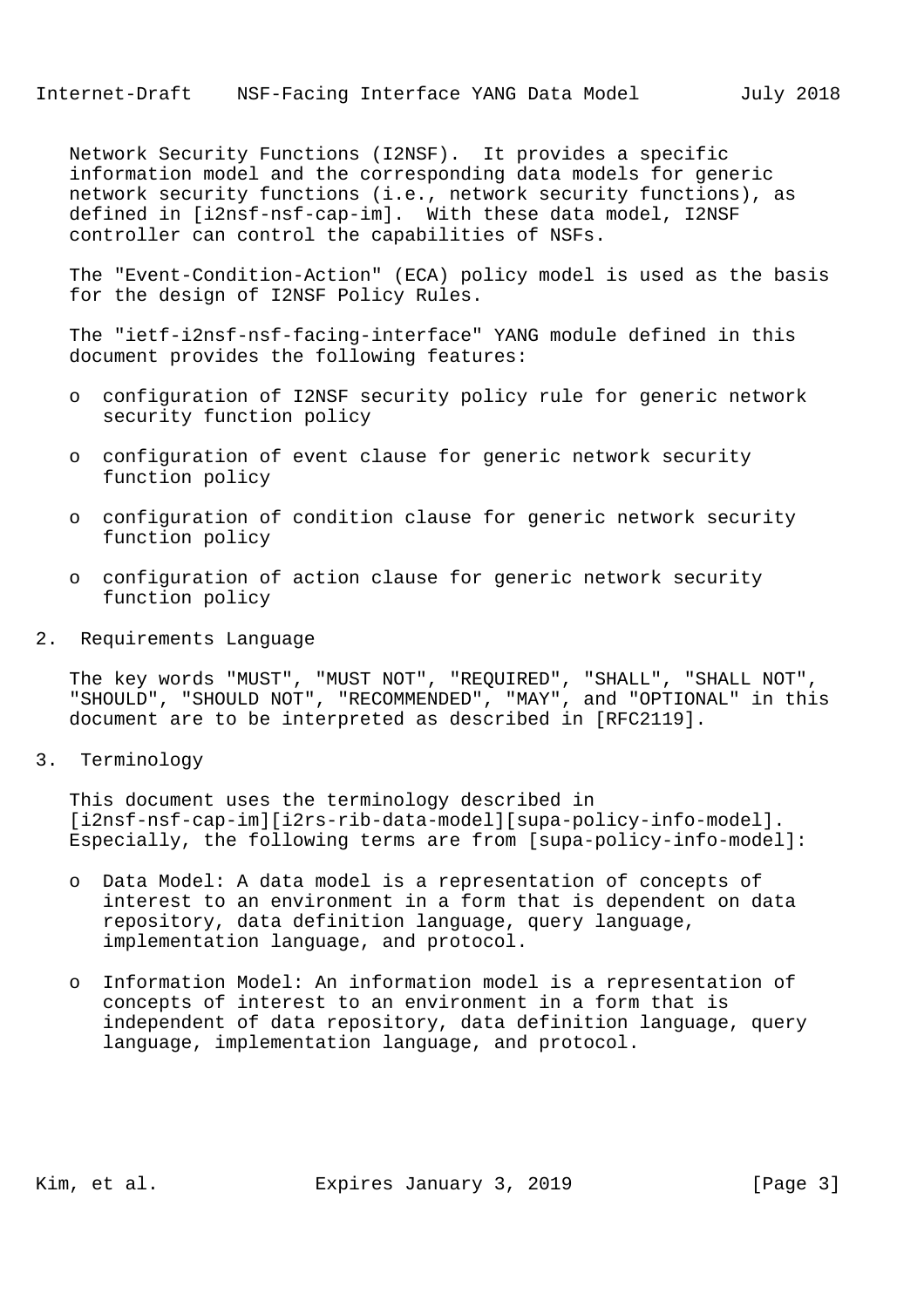#### 3.1. Tree Diagrams

 A simplified graphical representation of the data model is used in this document. The meaning of the symbols in these diagrams [i2rs-rib-data-model] is as follows:

- o Brackets "[" and "]" enclose list keys.
- o Abbreviations before data node names: "rw" means configuration (read-write) and "ro" state data (read-only).
- o Symbols after data node names: "?" means an optional node and "\*" denotes a "list" and "leaf-list".
- o Parentheses enclose choice and case nodes, and case nodes are also marked with a colon (":").
- o Ellipsis ("...") stands for contents of subtrees that are not shown.
- 4. The Structure and Objective of I2NSF Security Policy
- 4.1. I2NSF Security Policy Rule

 This shows a policy rule for generic network security functions. The object of a policy rule is defined as policy information and rule information. This includes ECA Policy Rule such as Event Clause Objects, Condition Clause Objects, Action Clause Objects, Resolution Strategy, and Default Action.

# 4.2. Event Clause

 This shows an event clause for generic network security functions. An Event is any important occurrence in time of a change in the system being managed, and/or in the environment of the system being managed. When used in the context of I2NSF Policy Rules, it is used to determine whether the Condition clause of the I2NSF Policy Rule can be evaluated or not. The object of an event clauses is defined as user security event, device security event, system security event, and time security event. The objects of event clauses can be extended according to specific vendor event features.

#### 4.3. Condition Clause

 This shows a condition clause for generic network security functions. A condition is defined as a set of attributes, features, and/or values that are to be compared with a set of known attributes, features, and/or values in order to determine whether or not the set

Kim, et al. Expires January 3, 2019 [Page 4]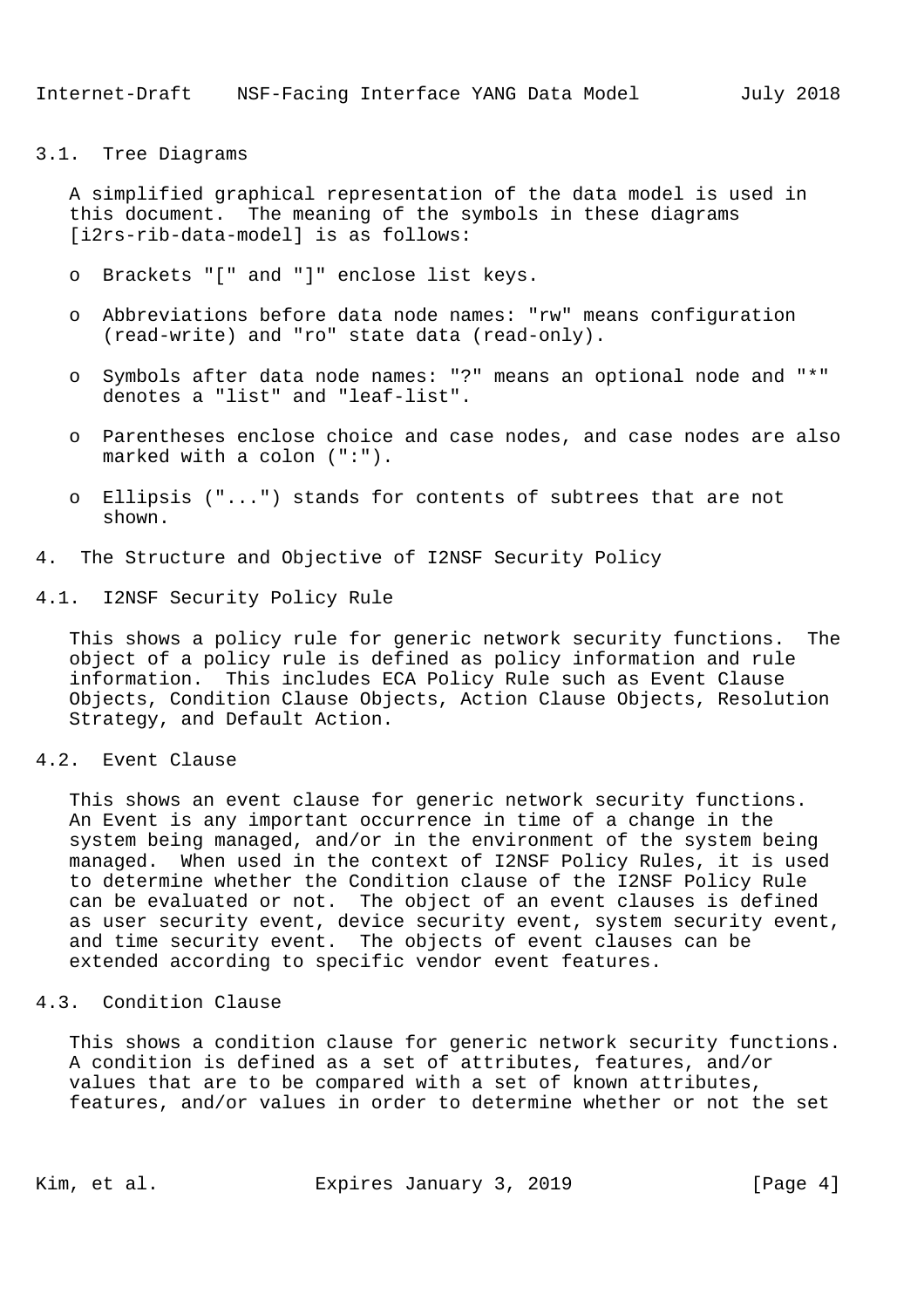of Actions in that (imperative) I2NSF Policy Rule can be executed or not. These objects are defined as packet security condition, packet payload security condition, target security condition, user security condition, context condition, and generic context condition. The objects of action clauses can be extended according to specific vendor condition features.

## 4.4. Action Clause

 This shows an action clause for generic network security functions. An action is used to control and monitor aspects of flow-based NSFs when the event and condition clauses are satisfied. NSFs provide security functions by executing various Actions. The object of an action clause is defined as ingress action, egress action, and apply profile action. The objects of action clauses can be extended according to specific vendor action features.

## 5. Data Model Structure

 This section shows a data model structure tree of generic network security functions that are defined in the [i2nsf-nsf-cap-im].

- o Consideration of ECA Policy Model by Aggregating the Event, Condition, and Action Clauses Objects.
- o Consideration of Capability Algebra.
- o Consideration of NSFs Capability Categories (i.e., Network Security, Content Security, and Attack Mitigation Capabilities).
- o Definitions for Network Security Event Class, Network Security Condition Class, and Network Security Action Class.

## 5.1. I2NSF Security Policy Rule

 The data model for the identification of network security policy has the following structure:

 module: ietf-i2nsf-policy-rule-for-nsf +--rw i2nsf-security-policy | +--rw policy-name? string | +--rw rules\* [rule-name] | | +--rw rule-name string | | +--rw rule-description? string | | +--rw rule-priority? uint8 | | +--rw enable? boolean | | +--rw session-aging-time? uint16 | | +--rw long-connection

Kim, et al. Expires January 3, 2019 [Page 5]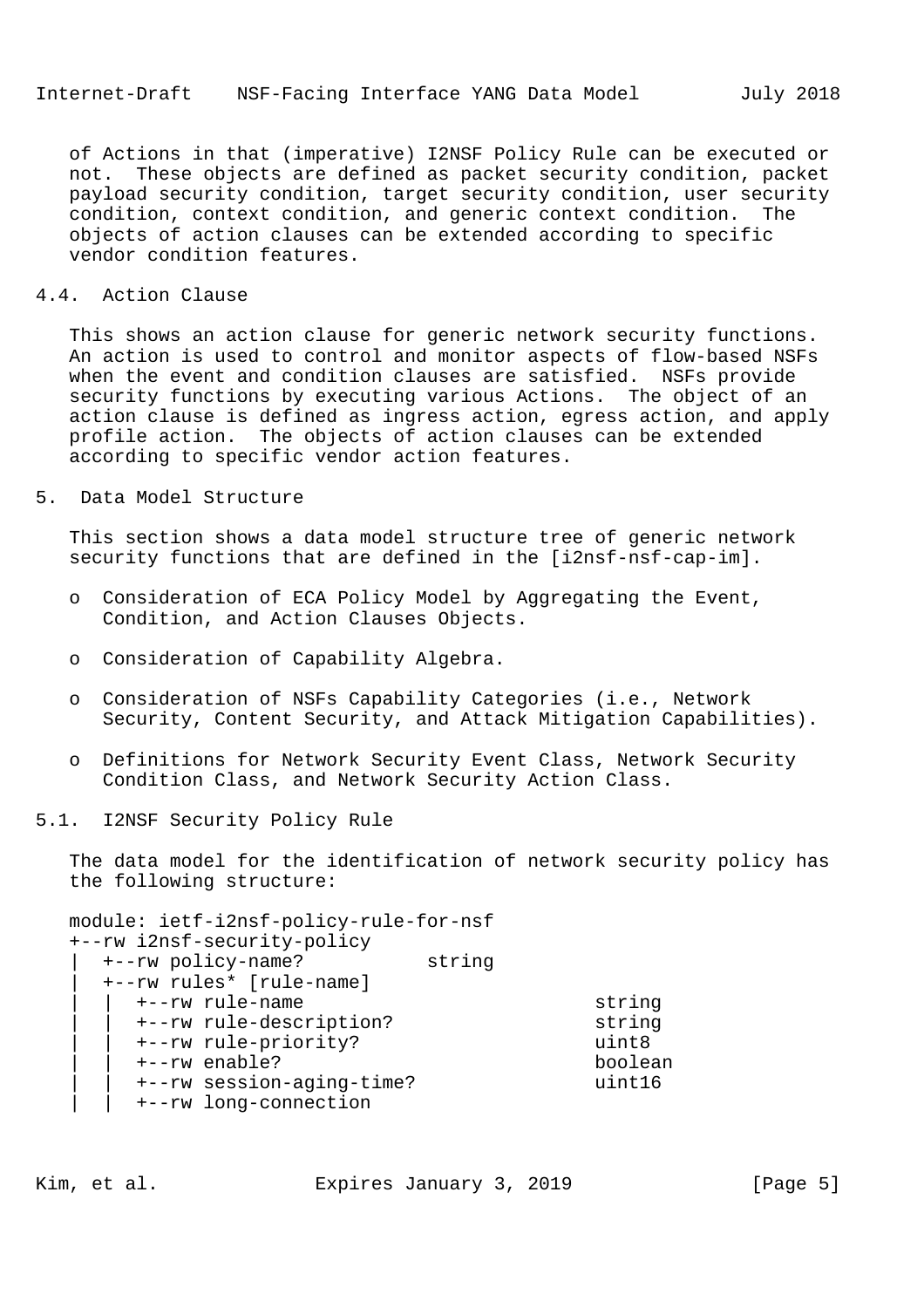```
 | | | +--rw enable? boolean
           | | | +--rw during? uint16
 | | +--rw policy-event-clause-agg-ptr* instance-identifier
 | | +--rw policy-condition-clause-agg-ptr* instance-identifier
 | | +--rw policy-action-clause-agg-ptr* instance-identifier
        | | +--rw time-zone
           | | +--rw absolute-time-zone
              | | | +--rw time
               | | | | +--rw start-time? yang:date-and-time
             | +--rw end-time? yang:date-and-time
              | | | +--rw date
                | | | +--rw absolute-date? yang:date-and-time
           | | +--rw periodic-time-zone
              | | +--rw day
 | | | +--rw sunday? boolean
 | | | +--rw monday? boolean
 | | | +--rw tuesday? boolean
 | | | +--rw wednesday? boolean
 | | | +--rw thursday? boolean
 | | | +--rw friday? boolean
 | | | +--rw saturday? boolean
              | | +--rw month
 | | +--rw january? boolean
 | | +--rw february? boolean
                | | +--rw march? boolean
                | | +--rw april? boolean
 | | +--rw may? boolean
 | | +--rw june? boolean
 | | +--rw july? boolean
 | | +--rw august? boolean
 | | +--rw september? boolean
 | | +--rw october? boolean
                | | +--rw november? boolean
                | | +--rw december? boolean
      | +--rw resolution-strategy
        | | +--rw (resolution-strategy-type)?
          +--: (fmr)| +--rw first-matching-rule? boolean
          +--:(\text{lmr}) | | +--rw last-matching-rule? boolean
      | +--rw default-action
       | | +--rw default-action-type? boolean
      | +--rw rule-group
        | +--rw groups* [group-name]
           | +--rw group-name string
           | +--rw rule-range
             | | +--rw start-rule? string
             | | +--rw end-rule? string
```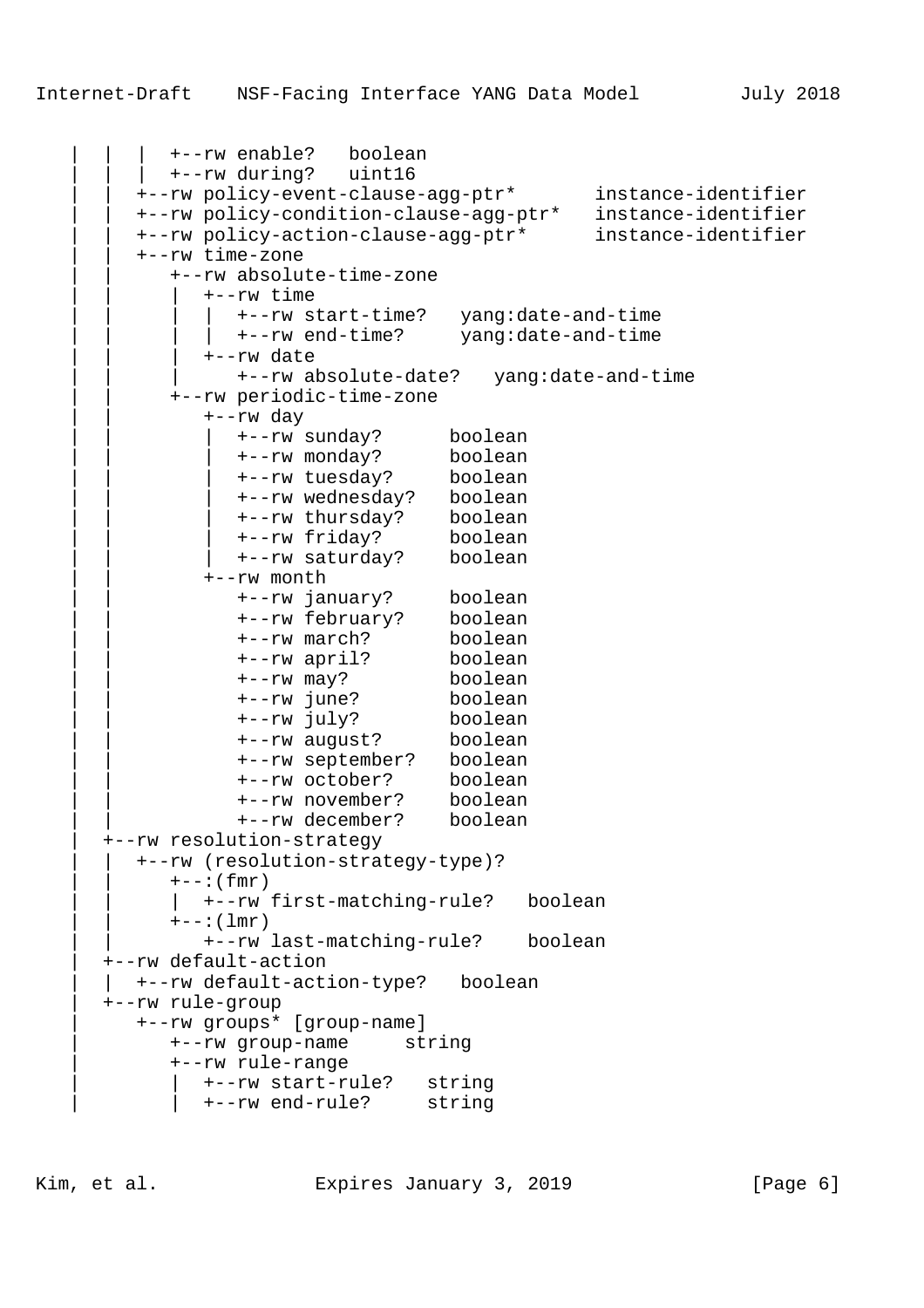```
 | +--rw enable? boolean
          | +--rw description? string
 +--rw event-clause-container
   | ...
 +--rw condition-clause-container
   | ...
 +--rw action-clause-container
    ...
```
 Figure 1: Data Model Structure for Network Security Policy Identification

5.2. Event Clause

The data model for event rule has the following structure:

```
 module: ietf-i2nsf-policy-rule-for-nsf
   +--rw i2nsf-security-policy* [policy-name]
         | ...
      | +--rw eca-policy-rules* [rule-id]
         | ...
      | +--rw resolution-strategy
         | ...
      | +--rw default-action
         | ...
   +--rw event-clause-container
      | +--rw event-clause-list* [eca-object-id]
 | +--rw entity-class? identityref
 | +--rw eca-object-id string
 | +--rw description? string
         | +--rw sec-event-content string
         | +--rw sec-event-format sec-event-format
         | +--rw sec-event-type string
   +--rw condition-clause-container
| ...
   +--rw action-clause-container
      ...
```
Figure 2: Data Model Structure for Event Rule

 These objects are defined as user security event, device security event, system security event, and time security event. These objects can be extended according to specific vendor event features. We will add additional event objects for more generic network security functions.

Kim, et al. Expires January 3, 2019 [Page 7]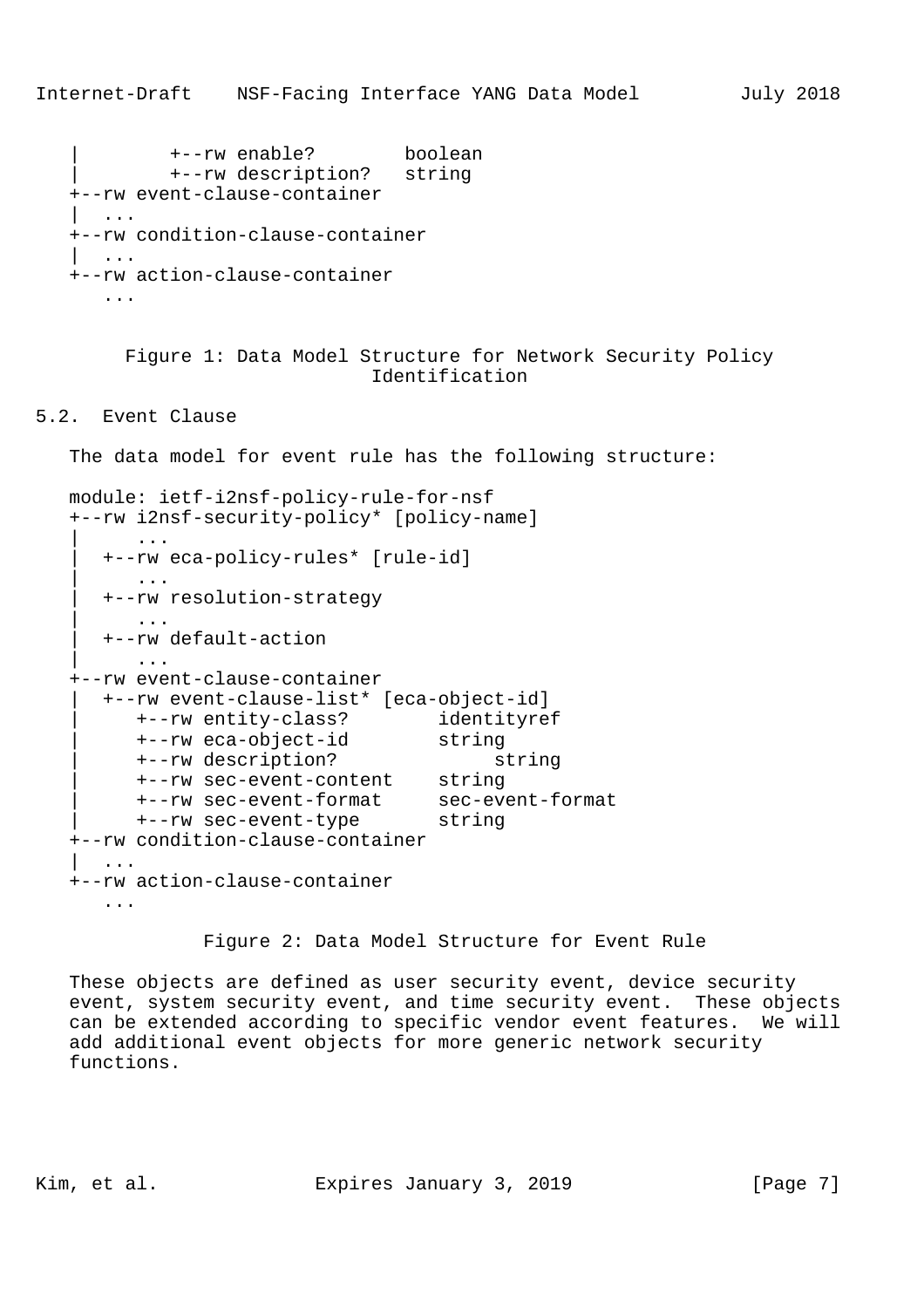## 5.3. Condition Clause

The data model for condition rule has the following structure:

```
module: ietf-i2nsf-policy-rule-for-nsf
+--rw i2nsf-security-policy* [policy-name]
\| ...
  | +--rw eca-policy-rules* [rule-id]
     | ...
  | +--rw resolution-strategy
     | ...
  | +--rw default-action
      | ...
+--rw event-clause-container
   | ...
+--rw condition-clause-container
  | +--rw condition-clause-list* [eca-object-id]
     | +--rw entity-class? identityref
     | +--rw eca-object-id string
     | +--rw packet-security-condition
        | | +--rw packet-description? string
        | | +--rw packet-security-mac-condition
           | | | +--rw pkt-sec-cond-mac-dest* yang:phys-address
           +--rw pkt-sec-cond-mac-src*
           | | | +--rw pkt-sec-cond-mac-8021q* string
           | | | +--rw pkt-sec-cond-mac-ether-type* string
           | | | +--rw pkt-sec-cond-mac-tci* string
        | | +--rw packet-security-ipv4-condition
           | | | +--rw pkt-sec-cond-ipv4-header-length* uint8
           | | | +--rw pkt-sec-cond-ipv4-tos* uint8
           | | | +--rw pkt-sec-cond-ipv4-total-length* uint16
           | | | +--rw pkt-sec-cond-ipv4-id* uint8
           | | | +--rw pkt-sec-cond-ipv4-fragment* uint8
           | | | +--rw pkt-sec-cond-ipv4-fragment-offset* uint16
           | | | +--rw pkt-sec-cond-ipv4-ttl* uint8
           | | | +--rw pkt-sec-cond-ipv4-protocol* uint8
           | | | +--rw pkt-sec-cond-ipv4-src* inet:ipv4-address
           | | | +--rw pkt-sec-cond-ipv4-dest* inet:ipv4-address
           | | | +--rw pkt-sec-cond-ipv4-ipopts? string
           | | | +--rw pkt-sec-cond-ipv4-sameip? boolean
           | | | +--rw pkt-sec-cond-ipv4-geoip* string
        | | +--rw packet-security-ipv6-condition
           | | | +--rw pkt-sec-cond-ipv6-dscp* string
           | | | +--rw pkt-sec-cond-ipv6-ecn* string
           | | | +--rw pkt-sec-cond-ipv6-traffic-class* uint8
           | | | +--rw pkt-sec-cond-ipv6-flow-label* uint32
           | | | +--rw pkt-sec-cond-ipv6-payload-length* uint16
           | | | +--rw pkt-sec-cond-ipv6-next-header* uint8
```
Kim, et al. Expires January 3, 2019 [Page 8]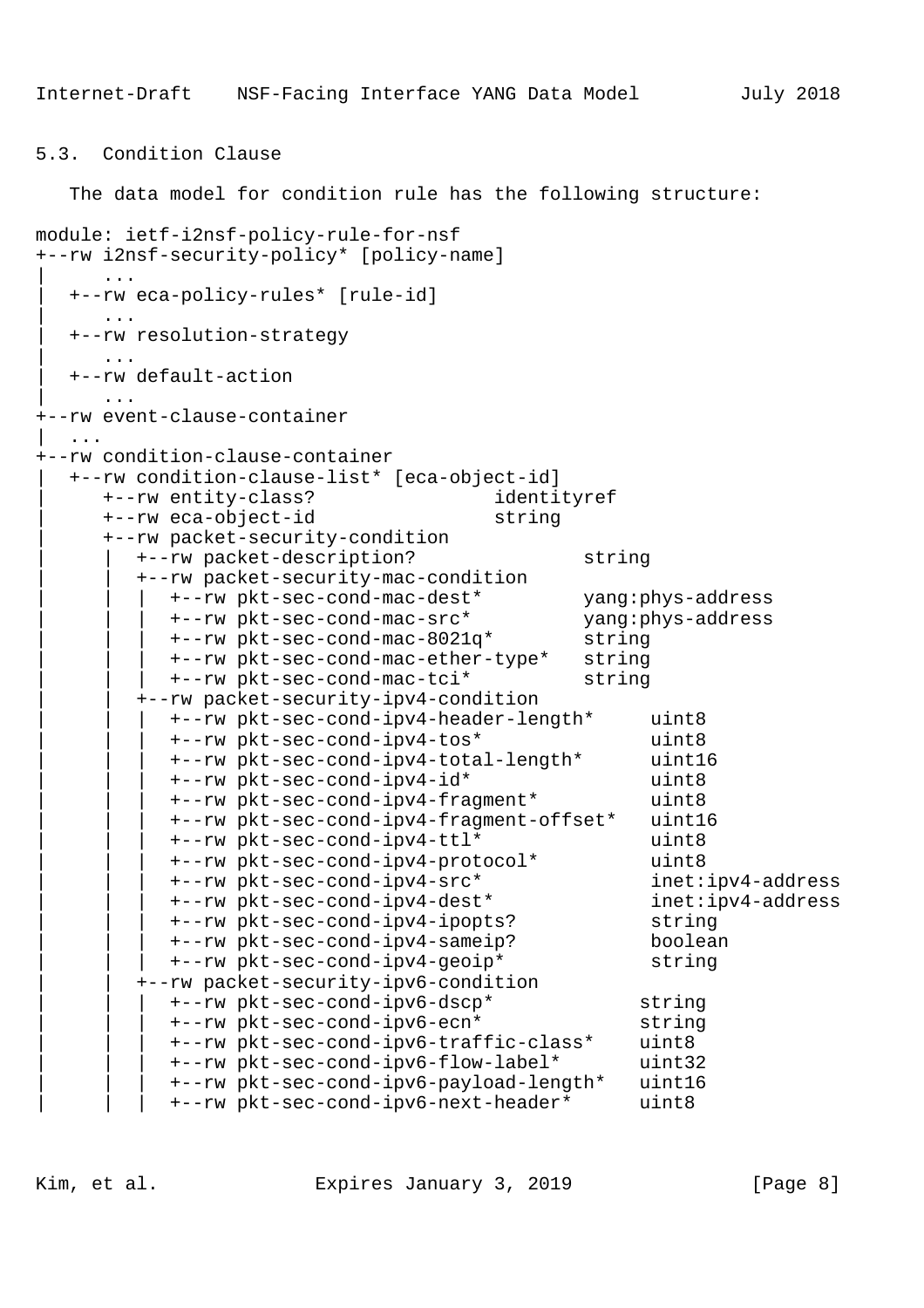| | | +--rw pkt-sec-cond-ipv6-hop-limit\* uint8 | | | +--rw pkt-sec-cond-ipv6-src\* inet:ipv6-address | | | +--rw pkt-sec-cond-ipv6-dest\* inet:ipv6-address | | +--rw packet-security-tcp-condition | | | +--rw pkt-sec-cond-tcp-src-port\* inet:port-number | | | +--rw pkt-sec-cond-tcp-dest-port\* inet:port-number | | | +--rw pkt-sec-cond-tcp-seq-num\* uint32 | | | +--rw pkt-sec-cond-tcp-ack-num\* uint32 | | | +--rw pkt-sec-cond-tcp-window-size\* uint16 | | | +--rw pkt-sec-cond-tcp-flags\* uint8 | | +--rw packet-security-udp-condition | | | +--rw pkt-sec-cond-udp-src-port\* inet:port-number | | | +--rw pkt-sec-cond-udp-dest-port\* inet:port-number | | | +--rw pkt-sec-cond-udp-length\* string | | +--rw packet-security-icmp-condition | | +--rw pkt-sec-cond-icmp-type\* uint8 | | +--rw pkt-sec-cond-icmp-code\* uint8 | | +--rw pkt-sec-cond-icmp-seg-num\* uint32 | +--rw packet-payload-condition | | +--rw packet-payload-description? string | | +--rw pkt-payload-content\* string | +--rw acl-number? uint32 | +--rw application-condition | | +--rw application-description? string | | +--rw application-object\* string | | +--rw application-group\* string | | +--rw application-label\* string | | +--rw category | | +--rw application-category\* [name application-subcategory] | | +--rw name string | | +--rw application-subcategory string | +--rw target-condition | | +--rw target-description? string | | +--rw device-sec-context-cond | | +--rw pc? boolean | | +--rw mobile-phone? boolean | | +--rw voip-volte-phone? boolean | | +--rw tablet? boolean | | +--rw iot? boolean | | +--rw vehicle? boolean | +--rw users-condition | | +--rw users-description? string | | +--rw user | | | +--rw (user-name)?  $+--:(tenant)$  $|$  +--rw tenant uint8  $+--:(vn-id)$ | | | +--rw vn-id uint8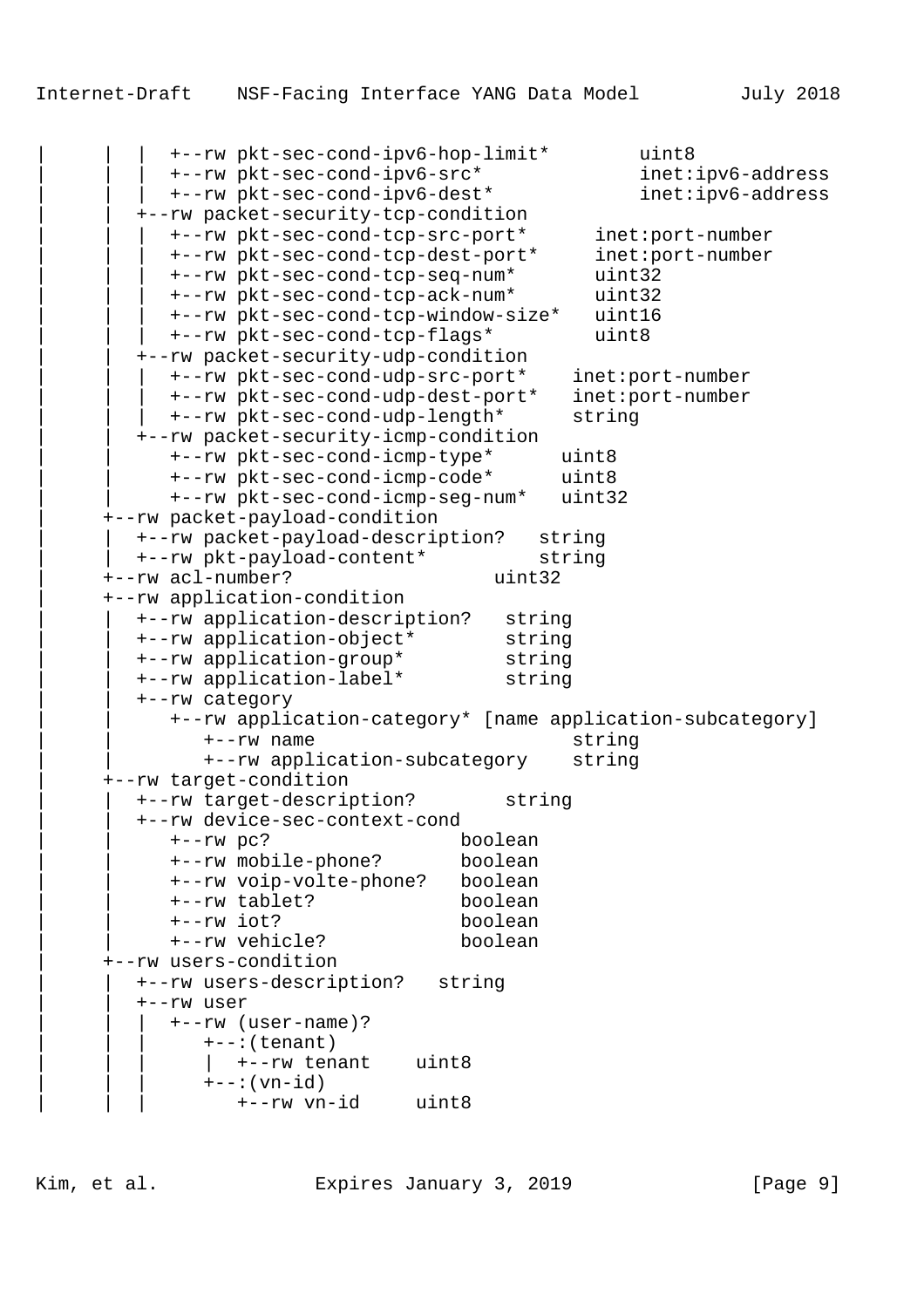```
| | +--rw group
            | | | +--rw (group-name)?
               +--:(tenant)
                 | | | | +--rw tenant uint8
               +--:(vn-id)
                  | | | +--rw vn-id uint8
        | | +--rw security-grup string
      | +--rw url-category-condition
        | | +--rw pre-defined-category* string
         | | +--rw user-defined-category* string
      | +--rw context-condition
        | | +--rw context-description? string
      | +--rw gen-context-condition
         | +--rw gen-context-description? string
         | +--rw geographic-location
            | +--rw src-geographic-location* uint32
            | +--rw dest-geographic-location* uint32
+--rw action-clause-container
    ...
```
Figure 3: Data Model Structure for Condition Rule

 These objects are defined as packet security condition, packet payload security condition, target security condition, user security condition, context condition, and generic context condition. These objects can be extended according to specific vendor condition features. We will add additional condition objects for more generic network security functions.

# 5.4. Action Clause

The data model for action rule has the following structure:

```
 module: ietf-i2nsf-policy-rule-for-nsf
    +--rw i2nsf-security-policy* [policy-name]
          | ...
      | +--rw eca-policy-rules* [rule-id]
          | ...
       | +--rw resolution-strategy
          | ...
       | +--rw default-action
 | ...
    +--rw event-clause-container
       | ...
    +--rw condition-clause-container
       | ...
    +--rw action-clause-container
       +--rw action-clause-list* [eca-object-id]
```
Kim, et al. Expires January 3, 2019 [Page 10]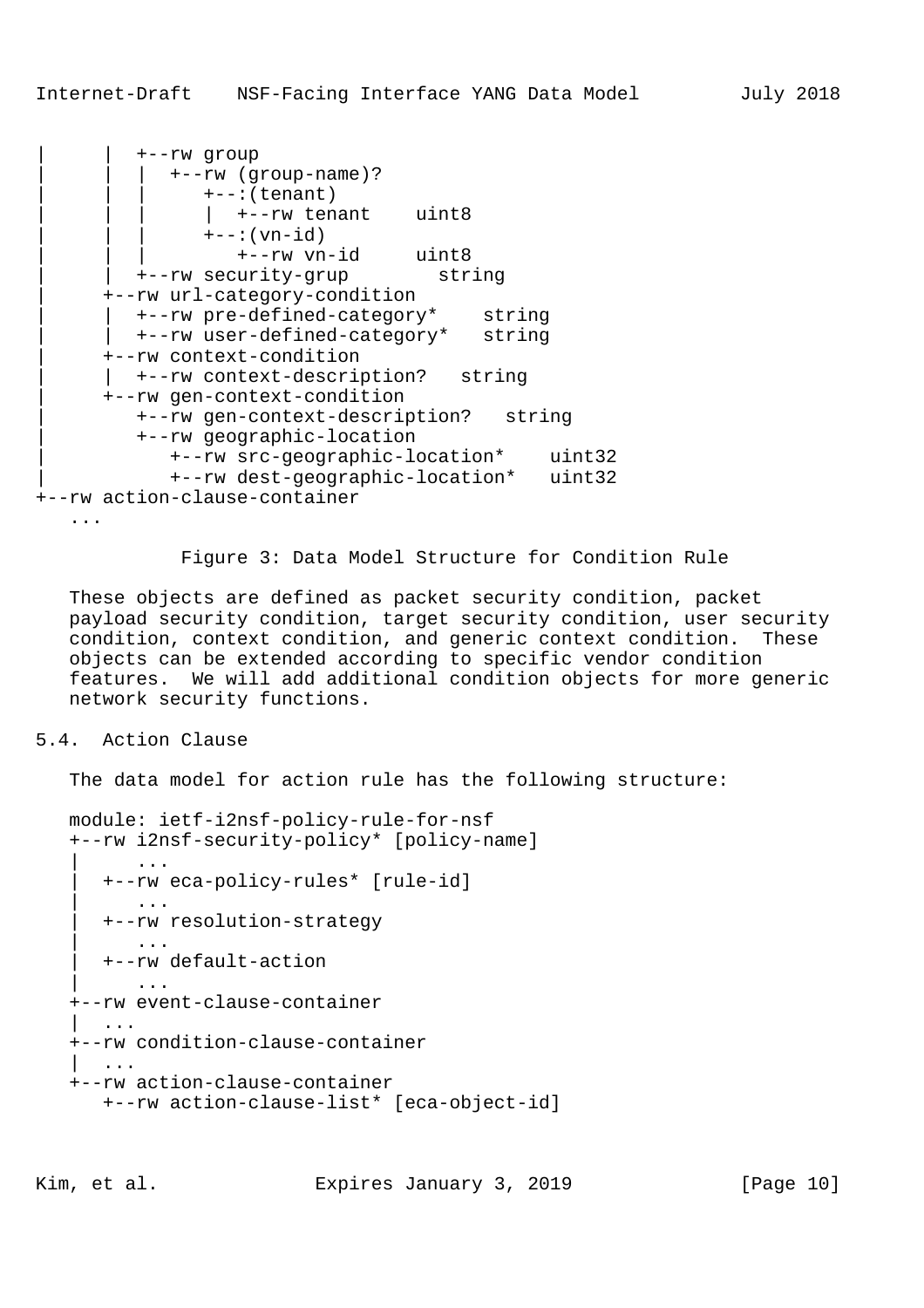```
 +--rw entity-class? identityref
 +--rw eca-object-id string
         +--rw rule-log? boolean
         +--rw session-log? boolean
         +--rw ingress-action
           | +--rw ingress-description? string
           | +--rw ingress-action-type? ingress-action
         +--rw egress-action
           | +--rw egress-description? string
            | +--rw egress-action-type? egress-action
         +--rw apply-profile
            +--rw profile-description? string
            +--rw content-security-control
              | +--rw content-security-control-types
                 | +--rw antivirus? string
                 | +--rw ips? string
                 | +--rw ids? string
                +--rw url-filtering?
                +--rw data-filtering? string<br>+--rw mail-filtering? string<br>+--rw file-blocking? string<br>+--rw file-isolate? string
 | +--rw mail-filtering? string
 | +--rw file-blocking? string
 | +--rw file-isolate? string
 | +--rw pkt-capture? string
 | +--rw application-control? string
                 | +--rw voip-volte? string
            +--rw attack-mitigation-control
               +--rw ddos-attack
                 | +--rw ddos-attack-type
                    | +--rw network-layer-ddos-attack
                       | | +--rw network-layer-ddos-attack-type
                          | | +--rw syn-flood? string
                          | | +--rw udp-flood? string
                          | | +--rw icmp-flood? string
                          | | +--rw ip-frag-flood? string
                          | | +--rw ipv6-related? string
                    | +--rw app-layer-ddos-attack
```
+--rw app-ddos-attack-types<br>+--rw http-flood? string<br>+--rw https-flood? string +--rw http-flood? | +--rw https-flood? string | +--rw dns-flood? string | +--rw dns-amp-flood? string | +--rw ssl-ddos? string +--rw single-packet-attack +--rw single-packet-attack-type +--rw scan-and-sniff-attack | +--rw scan-and-sniff-attack-types | +--rw ip-sweep? string | +--rw port-scanning? string

Kim, et al. Expires January 3, 2019 [Page 11]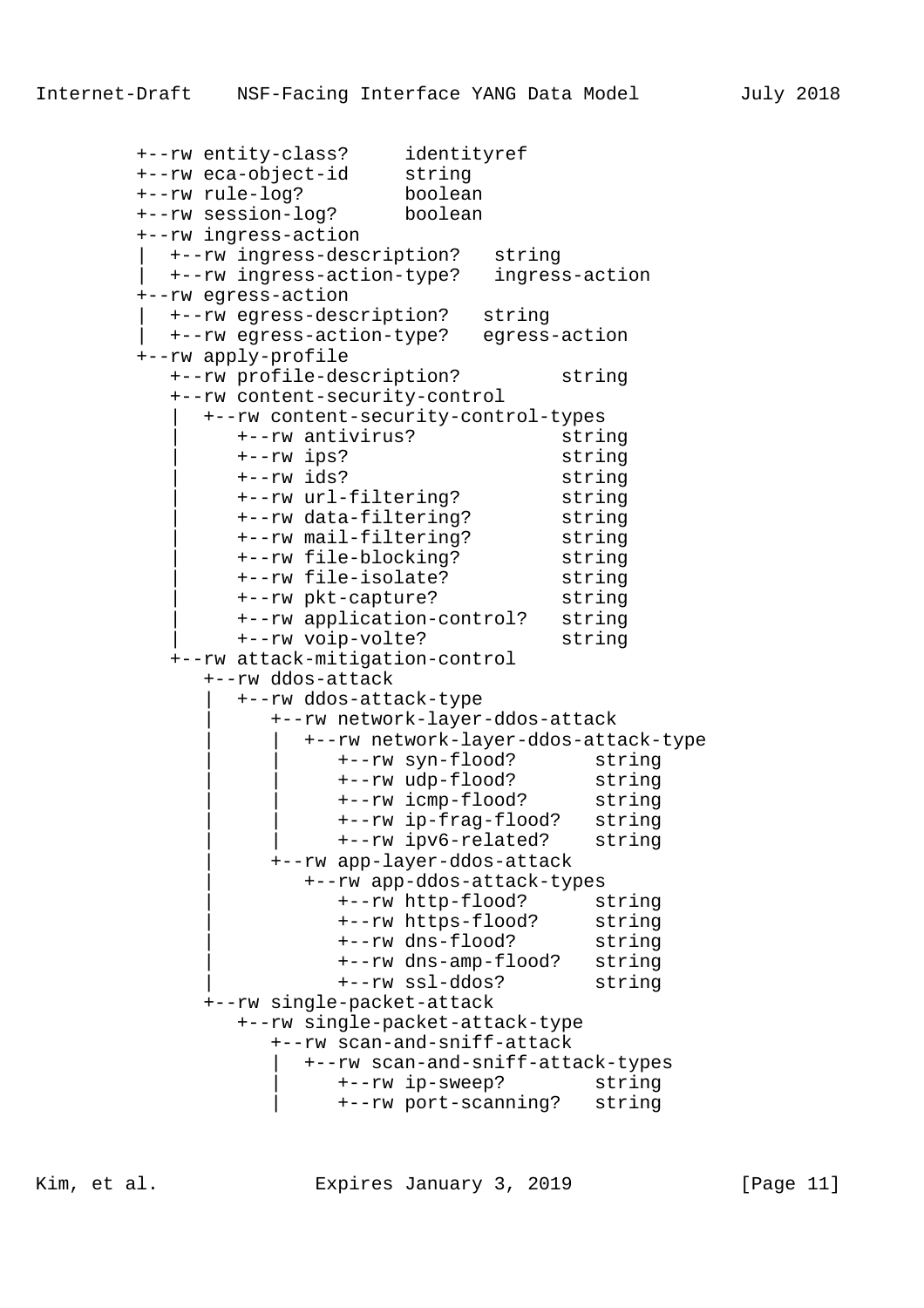+--rw malformed-packet-attack | +--rw malformed-packet-attack-types | +--rw ping-of-death? string | +--rw teardrop? string +--rw special-packet-attack +--rw special-packet-attack-types +--rw oversized-icmp? string +--rw tracert? string

Figure 4: Data Model Structure for Action Rule

 These objects are defined as ingress action, egress action, and apply profile action. These objects can be extended according to specific vendor action feature. We will add additional action objects for more generic network security functions.

6. YANG Module

6.1. IETF NSF-Facing Interface YANG Data Module

 This section introduces a YANG module for the information model of network security functions, as defined in the [i2nsf-nsf-cap-im]. <CODE BEGINS> file "ietf-i2nsf-policy-rule-for-nsf@2018-07-02.yang" module ietf-i2nsf-policy-rule-for-nsf { yang-version 1.1; namespace "urn:ietf:params:xml:ns:yang:ietf-i2nsf-policy-rule-for-nsf"; prefix policy-rule-for-nsf; import ietf-inet-types{ prefix inet; } import ietf-yang-types{ prefix yang; } organization "IETF I2NSF (Interface to Network Security Functions) Working Group"; contact "WG Web: <http://tools.ietf.org/wg/i2nsf> WG List: <mailto:i2nsf@ietf.org> WG Chair: Adrian Farrel

Kim, et al. Expires January 3, 2019 [Page 12]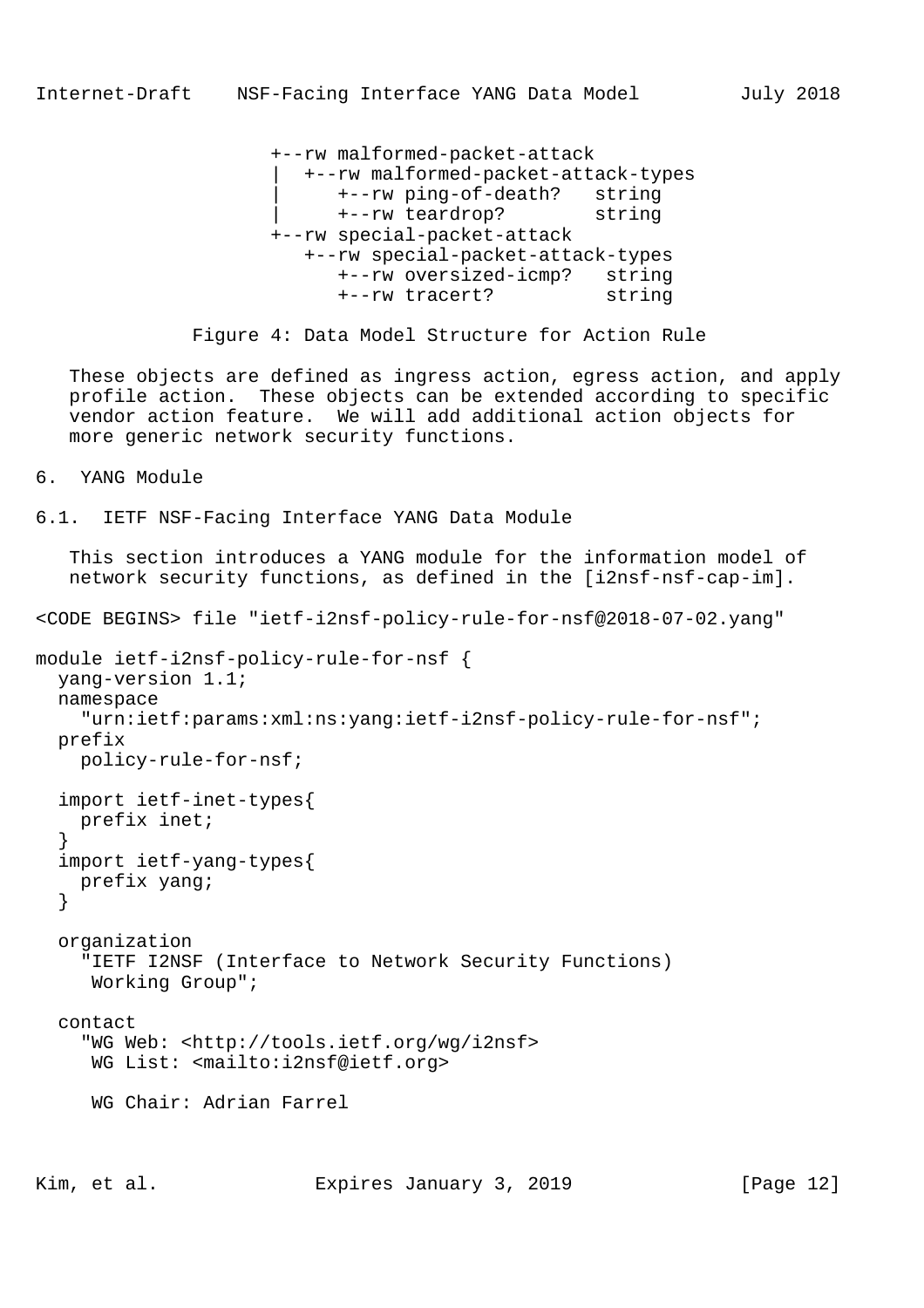```
 <mailto:Adrain@olddog.co.uk>
      WG Chair: Linda Dunbar
      <mailto:Linda.duhbar@huawei.com>
      Editor: Jingyong Tim Kim
      <mailto:timkim@skku.edu>
      Editor: Jaehoon Paul Jeong
      <mailto:pauljeong@skku.edu>
      Editor: Susan Hares
      <mailto:shares@ndzh.com>";
  description
     "This module defines a YANG data module for network security
      functions.";
  revision "2018-07-02"{
    description "The fourth revision";
    reference
       "draft-ietf-i2nsf-capability-00";
  typedef sec-event-format {
       type enumeration {
         enum unknown {
             description
               "If SecEventFormat is unknown";
         }
         enum guid {
             description
                "If SecEventFormat is GUID
               (Generic Unique IDentifier)";
         }
         enum uuid {
             description
                "If SecEventFormat is UUID
               (Universal Unique IDentifier)";
         }
         enum uri {
             description
                "If SecEventFormat is URI
               (Uniform Resource Identifier)";
 }
         enum fqdn {
             description
                "If SecEventFormat is FQDN
               (Fully Qualified Domain Name)";
```
}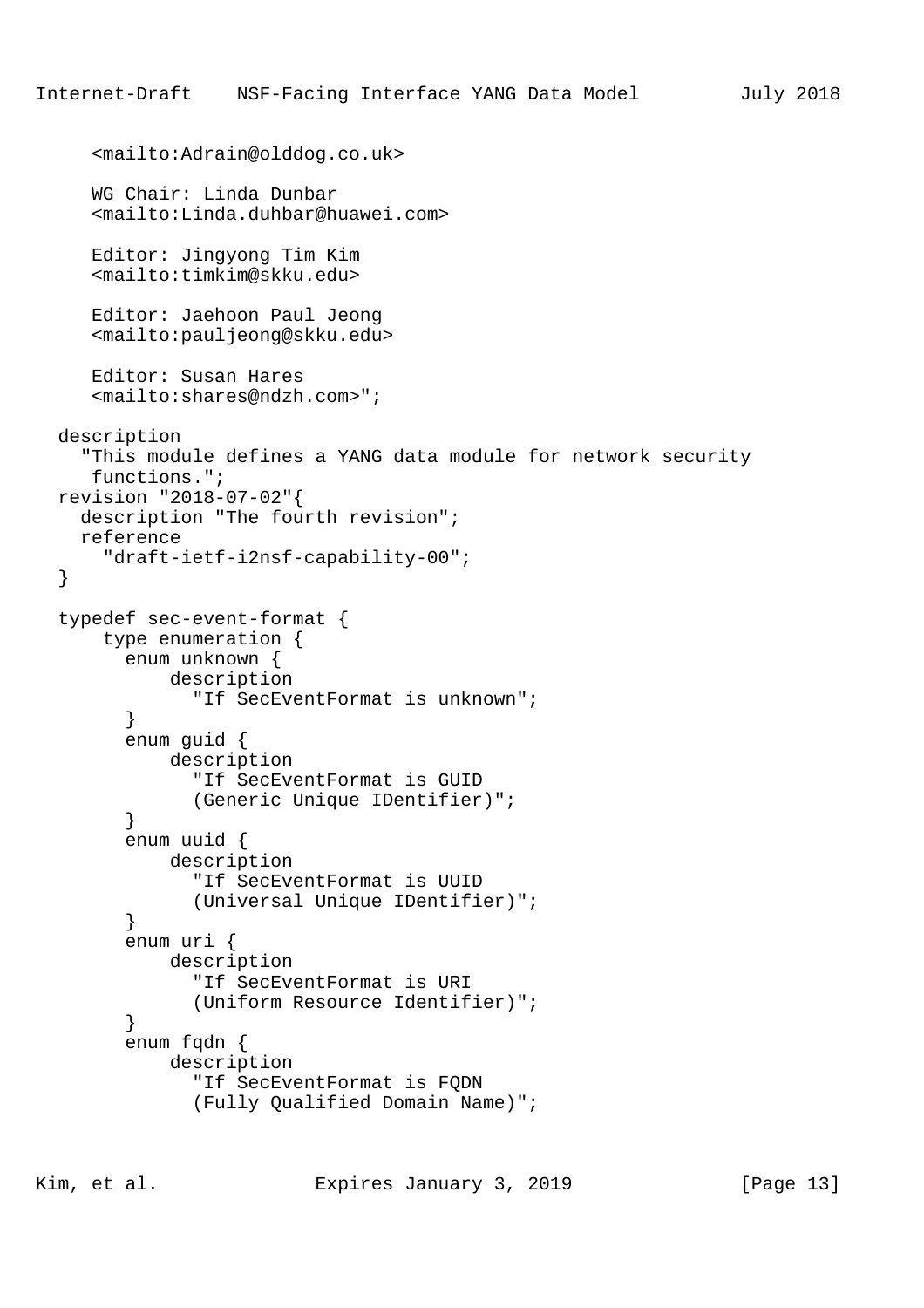```
 }
         enum fqpn {
             description
               "If SecEventFormat is FQPN
               (Fully Qualified Path Name)";
 }
       }
       description
         "This is used for SecEventFormat.";
   }
  typedef ingress-action {
       type enumeration {
         enum pass {
             description
               "If ingress action is pass";
         }
         enum drop {
             description
               "If ingress action is drop";
 }
         enum reject {
             description
               "If ingress action is reject";
 }
         enum alert {
             description
               "If ingress action is alert";
         }
         enum mirror {
             description
               "If ingress action is mirror";
         }
       }
       description
         "This is used for ingress action.";
   }
  typedef egress-action {
       type enumeration {
         enum invoke-signaling {
             description
               "If egress action is invoke signaling";
 }
         enum tunnel-encapsulation {
            description
               "If egress action is tunnel encapsulation";
         }
```
Kim, et al. Expires January 3, 2019 [Page 14]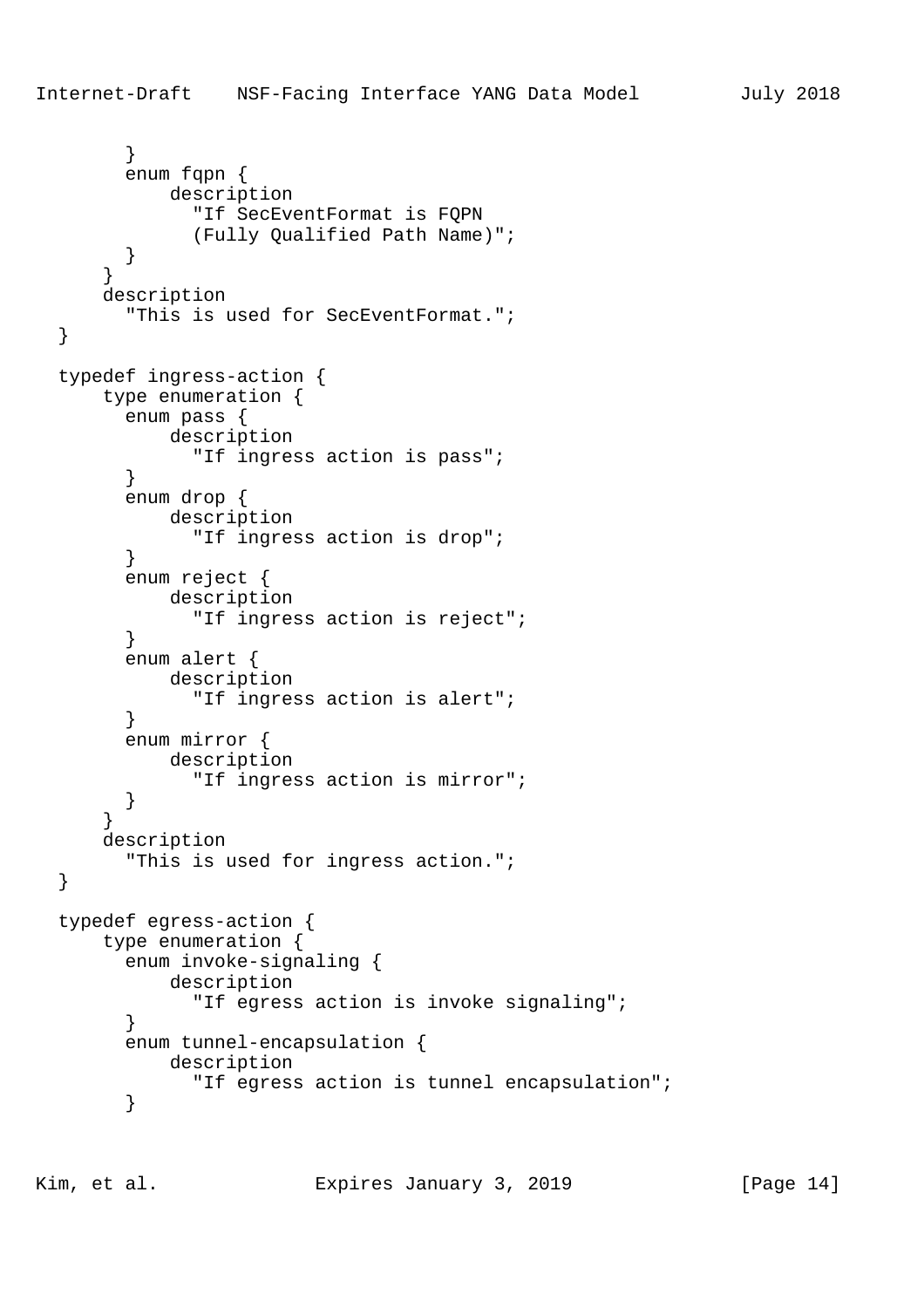enum forwarding {

```
 description
                "If egress action is forwarding";
 }
         enum redirection {
            description
               "If egress action is redirection";
         }
       }
       description
         "This is used for egress action.";
   }
  identity ECA-OBJECT-TYPE {
    description "TBD";
   }
  identity ECA-EVENT-TYPE {
    base ECA-OBJECT-TYPE;
     description "TBD";
   }
  identity ECA-CONDITION-TYPE {
    base ECA-OBJECT-TYPE;
    description "TBD";
   }
  identity ECA-ACTION-TYPE {
    base ECA-OBJECT-TYPE;
    description "TBD";
   }
   identity EVENT-USER-TYPE {
    base ECA-EVENT-TYPE;
    description "TBD";
   }
   identity EVENT-DEV-TYPE {
    base ECA-EVENT-TYPE;
     description "TBD";
   }
   identity EVENT-SYS-TYPE {
    base ECA-EVENT-TYPE;
    description "TBD";
   }
   identity EVENT-TIME-TYPE {
```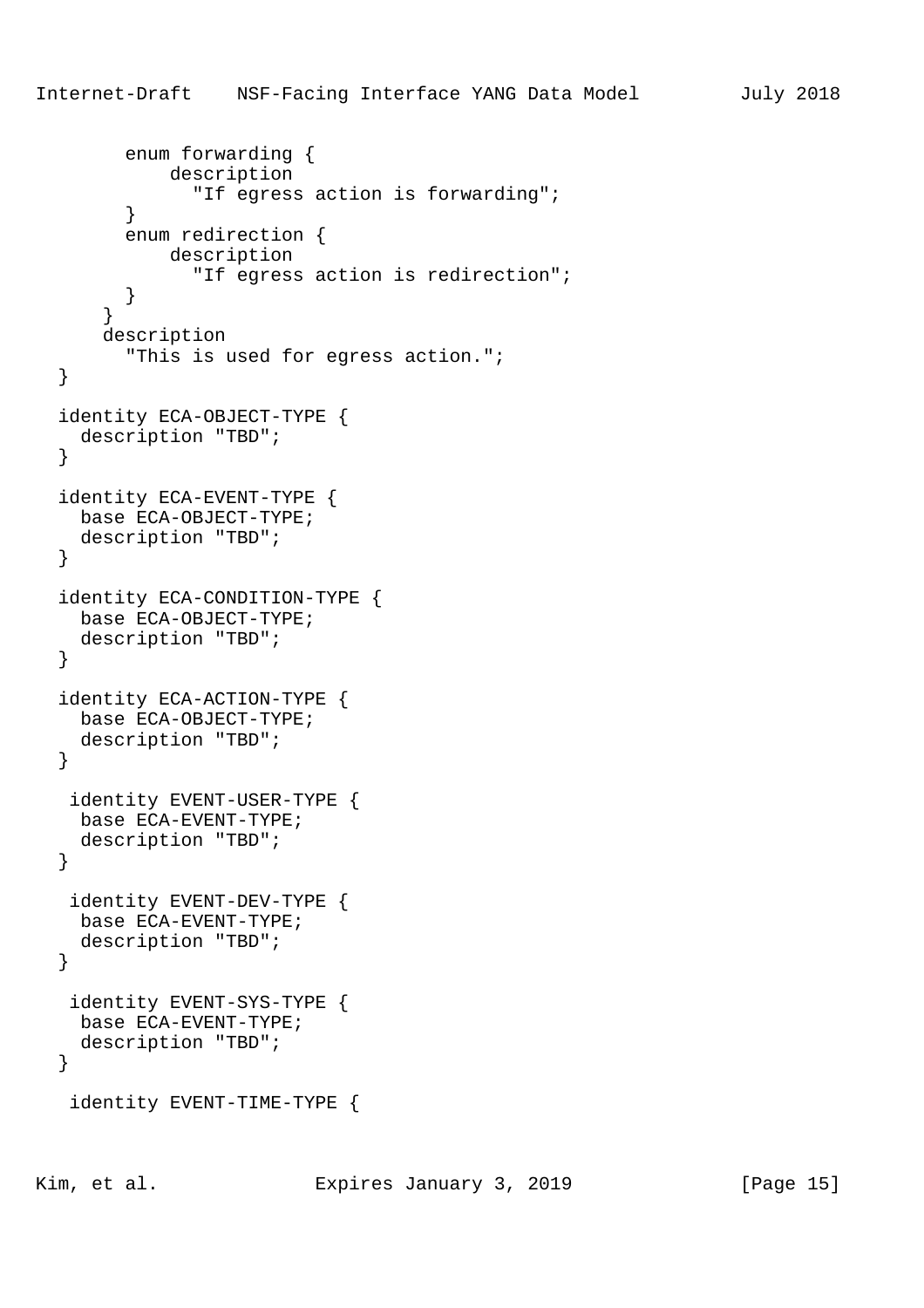```
 base ECA-EVENT-TYPE;
   description "TBD";
 }
 grouping i2nsf-eca-object-type {
   leaf entity-class {
     type identityref {
       base ECA-OBJECT-TYPE;
     }
     description "TBD";
   }
   leaf eca-object-id {
       type string;
       description "TBD";
   }
   description "TBD";
 }
 grouping i2nsf-event-type {
     description "TBD";
     leaf description {
       type string;
       description
         "This is description for event.
         Vendors can write instructions for event
         that vendor made";
     }
     leaf sec-event-content {
       type string;
       mandatory true;
       description
        "This is a mandatory string that contains the content
         of the SecurityEvent. The format of the content
         is specified in the SecEventFormat class
         attribute, and the type of event is defined in the
         SecEventType class attribute. An example of the
         SecEventContent attribute is a string hrAdmin,
         with the SecEventFormat set to 1 (GUID) and the
         SecEventType attribute set to 5 (new logon).";
     }
     leaf sec-event-format {
       type sec-event-format;
       mandatory true;
       description
        "This is a mandatory uint 8 enumerated integer, which
```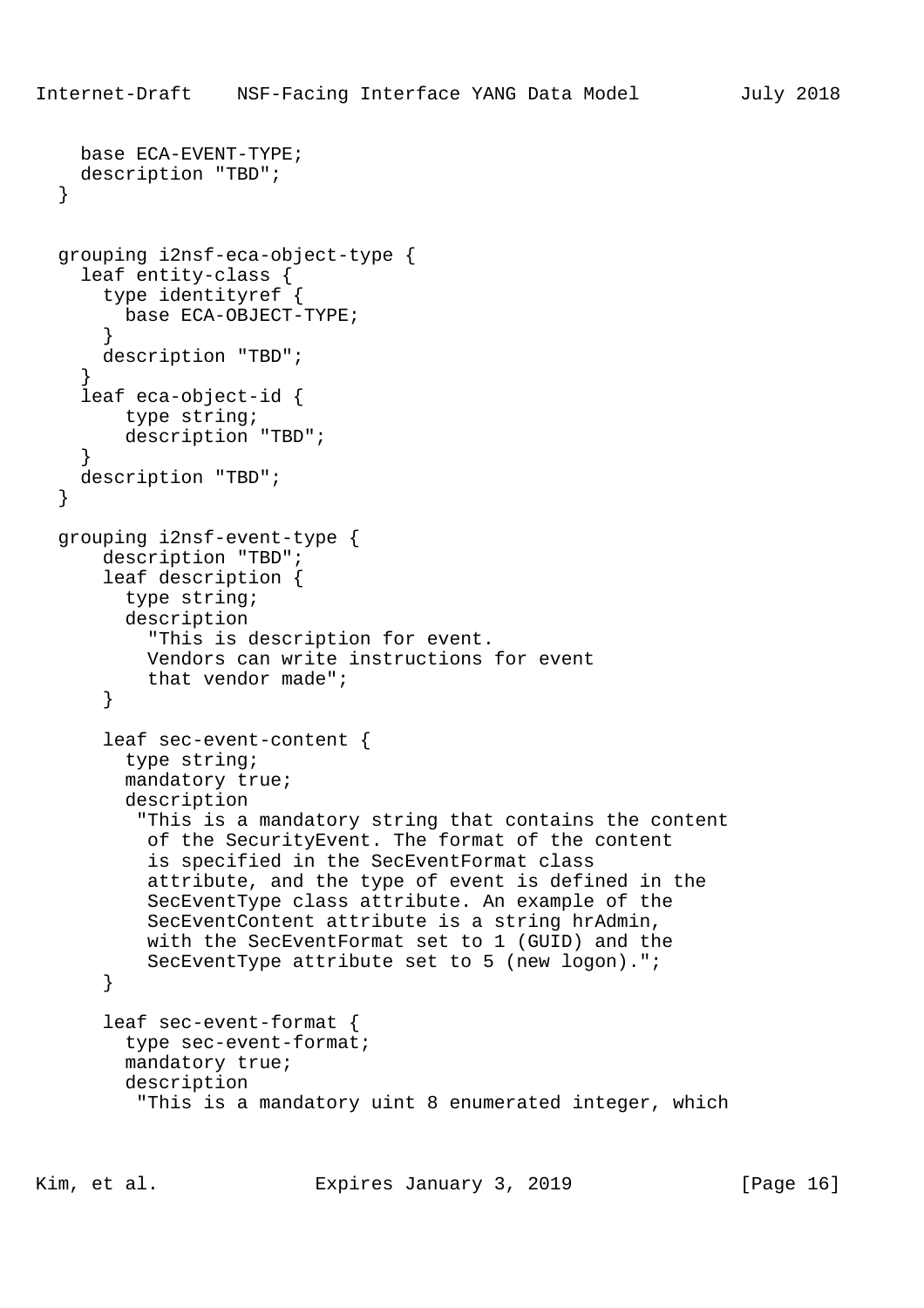```
 is used to specify the data type of the
         SecEventContent attribute. The content is
         specified in the SecEventContent class attribute,
         and the type of event is defined in the
         SecEventType class attribute. An example of the
         SecEventContent attribute is string hrAdmin,
         with the SecEventFormat attribute set to 1 (GUID)
         and the SecEventType attribute set to 5
         (new logon).";
     }
     leaf sec-event-type {
       type string;
       mandatory true;
       description
        "This is a mandatory uint 8 enumerated integer, which
         is used to specify the type of event that involves
         this user. The content and format are specified in
         the SecEventContent and SecEventFormat class
         attributes, respectively. An example of the
         SecEventContent attribute is string hrAdmin,
         with the SecEventFormat attribute set to 1 (GUID)
         and the SecEventType attribute set to 5
        (new logon).";
     }
 container i2nsf-security-policy {
   description
     "policy is a container
      including a set of security rules according to certain logic,
      i.e., their similarity or mutual relations, etc. The network
      security policy is able to apply over both the unidirectional
      and bidirectional traffic across the NSF.";
     leaf policy-name {
       type string;
       description
         "The name of the policy.
          This must be unique.";
     }
     list rules {
       key "rule-name";
       description
         "This is a rule for network security functions.";
```
}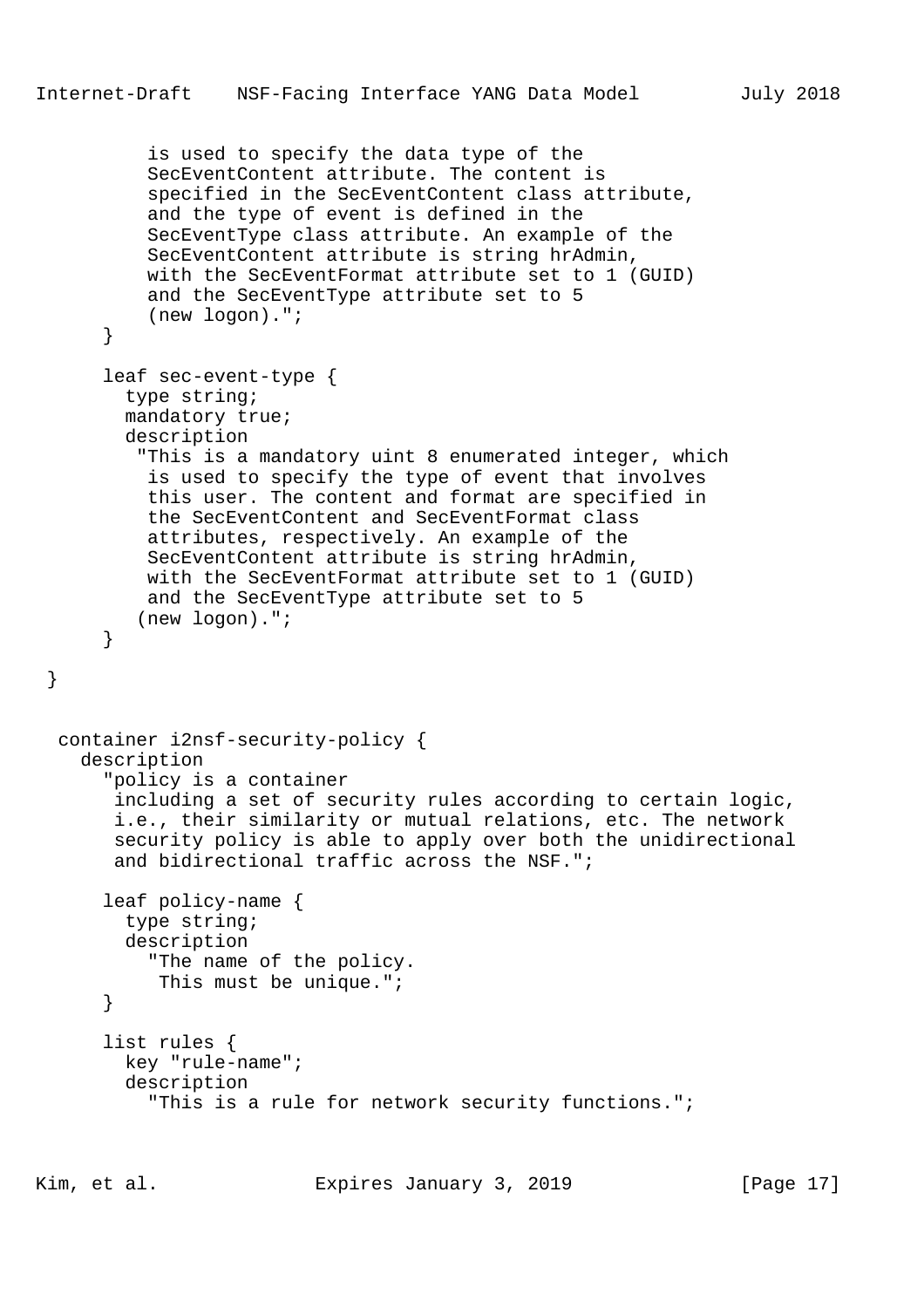```
 leaf rule-name {
   type string;
   mandatory true;
   description
     "The id of the rule.
      This must be unique.";
 leaf rule-description {
   type string;
   description
     "This description gives more information about
      rules.";
 leaf rule-priority {
   type uint8;
   description
     "The priority keyword comes with a mandatory
      numeric value which can range from 1 till 255.";
 leaf enable {
  type boolean;
   description
     "True is enable.
      False is not enbale.";
 leaf session-aging-time {
  type uint16;
   description
     "This is session aging time.";
 container long-connection {
   description
     "This is long-connection";
   leaf enable {
     type boolean;
```
}

}

}

}

}

}

description

 leaf during { type uint16;

"True is enable.

False is not enbale.";

Kim, et al. Expires January 3, 2019 [Page 18]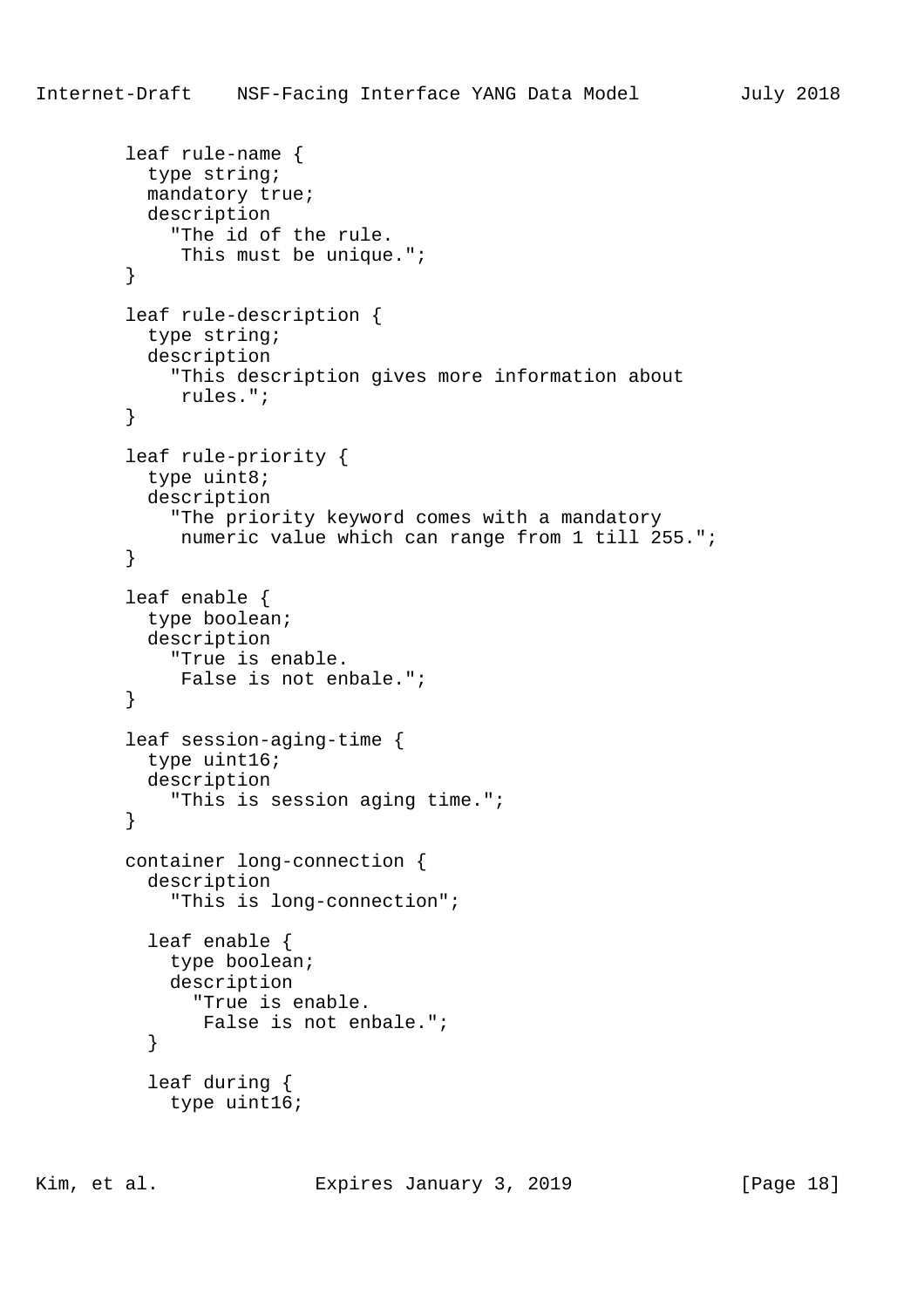```
 description
               "This is during time.";
           }
         }
         leaf-list policy-event-clause-agg-ptr {
             type instance-identifier;
             must 'derived-from-or-self (/event-clause-container/
             event-clause-list/entity-class, "ECA-EVENT-TYPE")';
             description
                 "TBD";
 }
         leaf-list policy-condition-clause-agg-ptr {
             type instance-identifier;
             must 'derived-from-or-self (/condition-clause-container/
             condition-clause-list/entity-class, "ECA-CONDITION-TYPE")';
             description
                 "TBD";
 }
         leaf-list policy-action-clause-agg-ptr {
             type instance-identifier;
            must 'derived-from-or-self (/action-clause-container/
             action-clause-list/entity-class, "ECA-ACTION-TYPE")';
             description
                 "TBD";
         }
        container time-zone {
           description
             "This can be used to apply rules according to time-zone";
           container absolute-time-zone {
             description
             "This can be used to apply rules according to
              absolute-time";
             container time {
               description
                 "This can be used to apply rules according to time";
               leaf start-time {
                 type yang:date-and-time;
                 description
                   "This is start time for time zone";
 }
               leaf end-time {
                 type yang:date-and-time;
                 description
                   "This is end time for time zone";
 }
```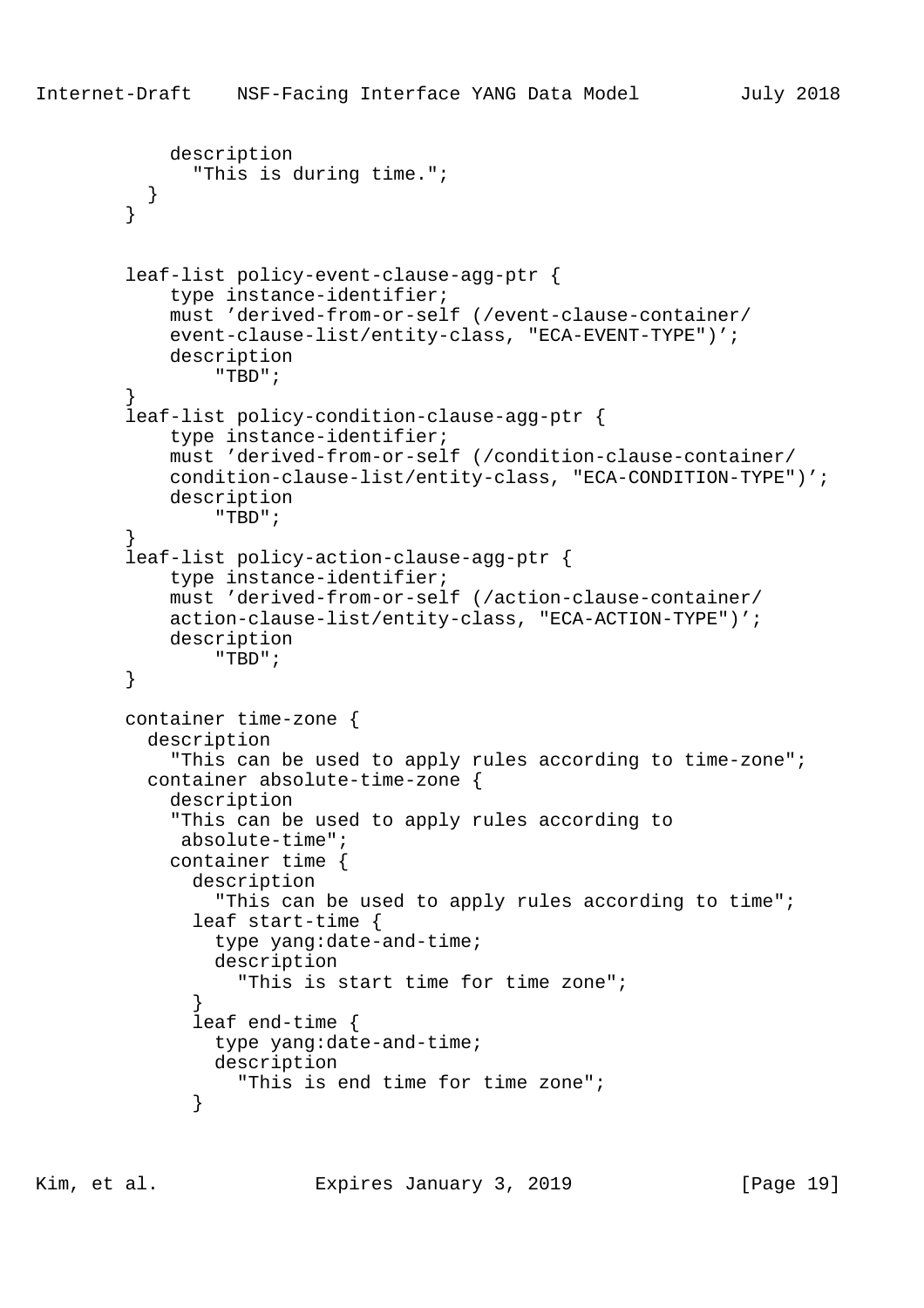```
 }
            container date {
              description
                "This can be used to apply rules according to date";
              leaf absolute-date {
                type yang:date-and-time;
                description
                  "This is absolute date for time zone";
 }
 }
 }
          container periodic-time-zone {
            description
             "This can be used to apply rules according to
             periodic-time-zone";
            container day {
              description
               "This can be used to apply rules according
               to periodic day";
              leaf sunday {
                type boolean;
                description
                  "This is sunday for periodic day";
 }
              leaf monday {
                type boolean;
                description
                  "This is monday for periodic day";
 }
              leaf tuesday {
                type boolean;
                description
                  "This is tuesday for periodic day";
 }
              leaf wednesday {
                type boolean;
                description
                  "This is wednesday for periodic day";
 }
              leaf thursday {
                type boolean;
                description
                  "This is thursday for periodic day";
 }
              leaf friday {
                type boolean;
                description
                  "This is friday for periodic day";
```
Kim, et al. Expires January 3, 2019 [Page 20]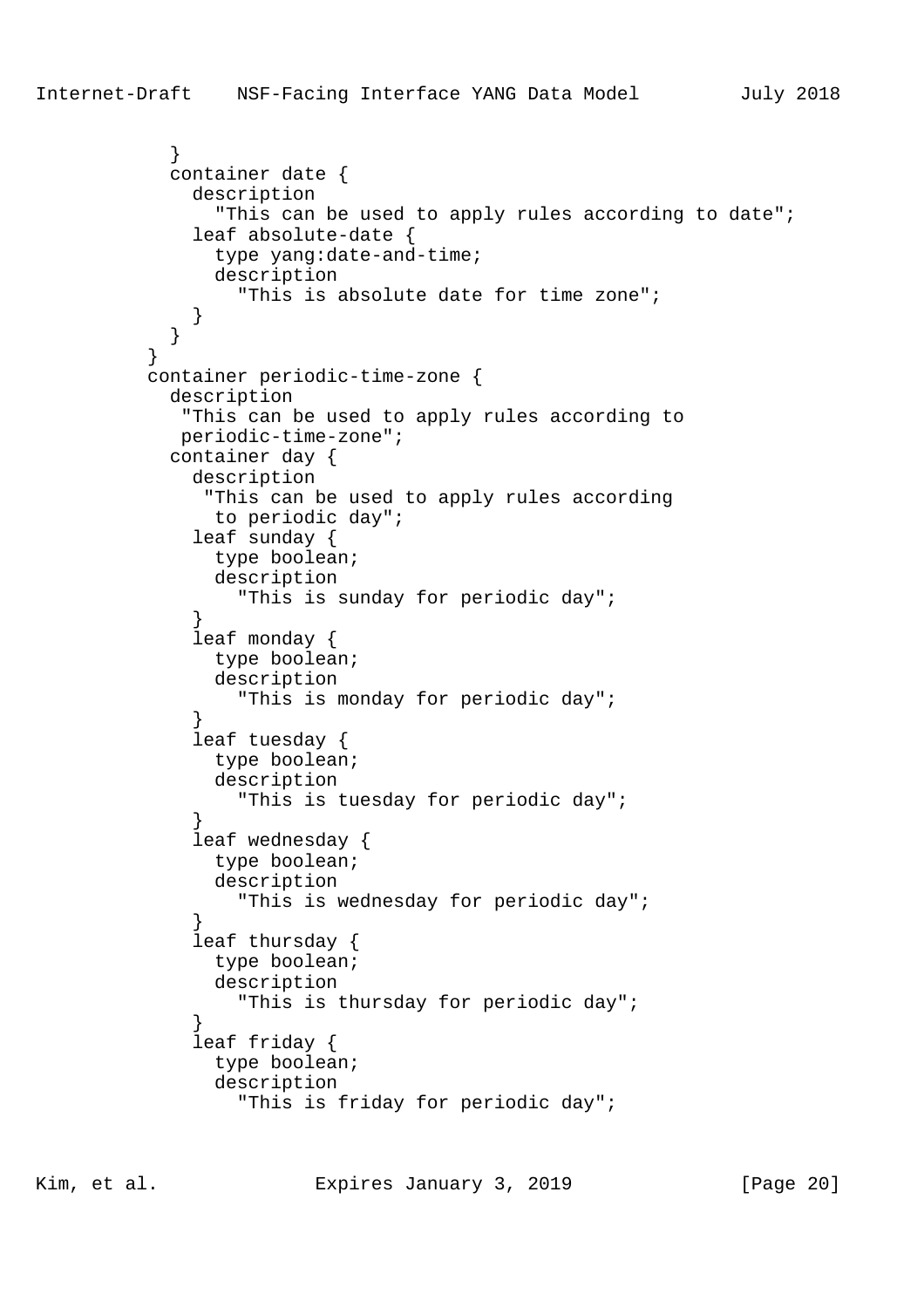```
 }
             leaf saturday {
               type boolean;
               description
                 "This is saturday for periodic day";
 }
 }
            container month {
             description
              "This can be used to apply rules according
               to periodic month";
             leaf january {
               type boolean;
               description
                 "This is january for periodic month";
 }
             leaf february {
               type boolean;
               description
                 "This is february for periodic month";
 }
             leaf march {
               type boolean;
               description
                 "This is march for periodic month";
 }
             leaf april {
               type boolean;
               description
                 "This is april for periodic month";
 }
             leaf may {
               type boolean;
               description
                 "This is may for periodic month";
 }
             leaf june {
               type boolean;
               description
                 "This is june for periodic month";
 }
             leaf july {
               type boolean;
               description
                 "This is july for periodic month";
 }
             leaf august {
               type boolean;
```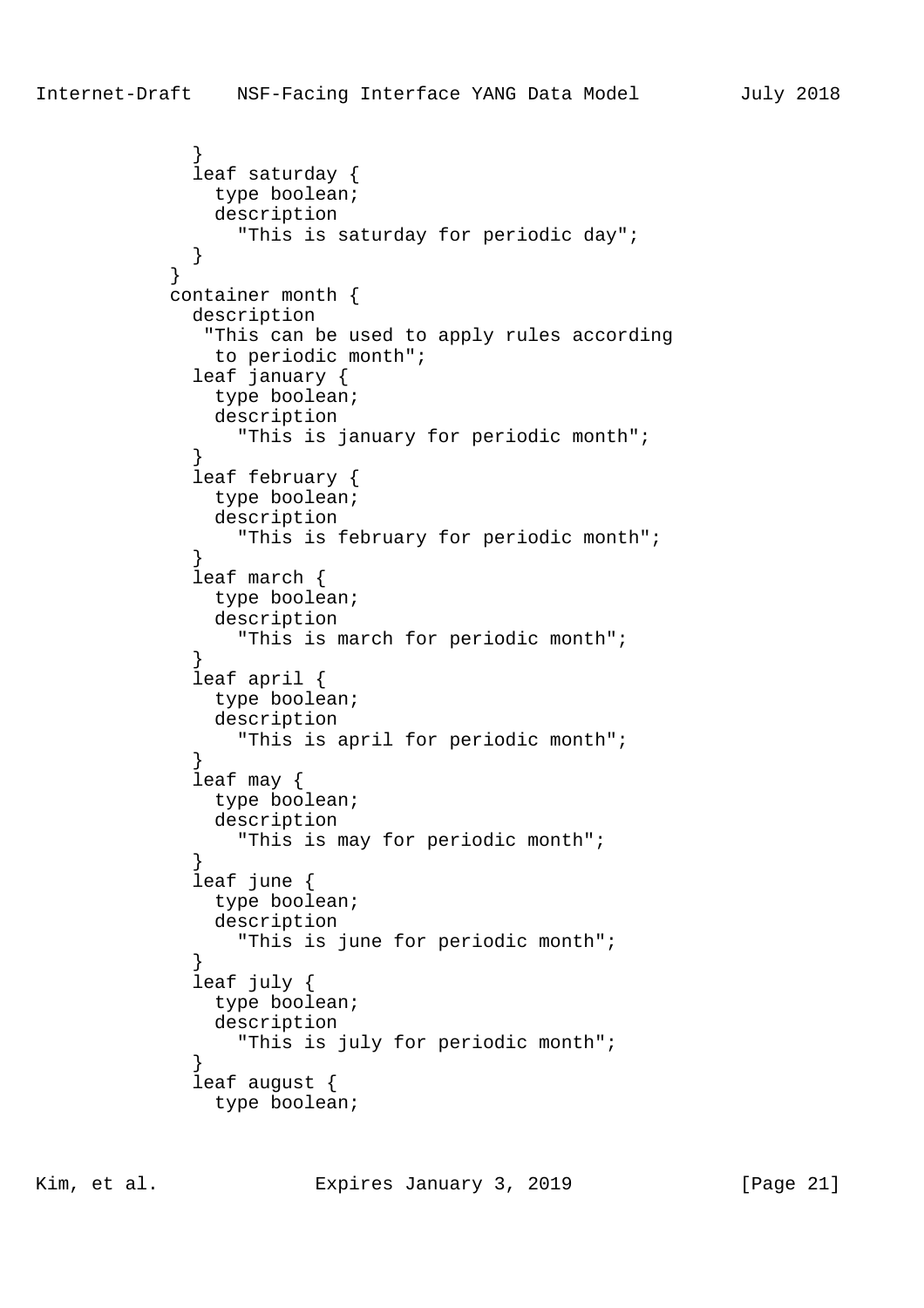```
 description
                  "This is august for periodic month";
 }
              leaf september {
                type boolean;
                description
                  "This is september for periodic month";
 }
              leaf october {
                type boolean;
                description
                  "This is october for periodic month";
 }
              leaf november {
                type boolean;
                description
                  "This is november for periodic month";
 }
              leaf december {
                type boolean;
                description
                  "This is december for periodic month";
 }
            }
          }
        }
      }
        container resolution-strategy {
          description
            "The resolution strategies can be used to
            specify how to resolve conflicts that occur between
            the actions of the same or different policy rules that
           are matched and contained in this particular NSF";
          choice resolution-strategy-type {
            description
              "Vendors can use YANG data model to configure rules";
            case fmr {
              leaf first-matching-rule {
                type boolean;
                description
                  "If the resolution strategy is first matching rule";
 }
 }
            case lmr {
```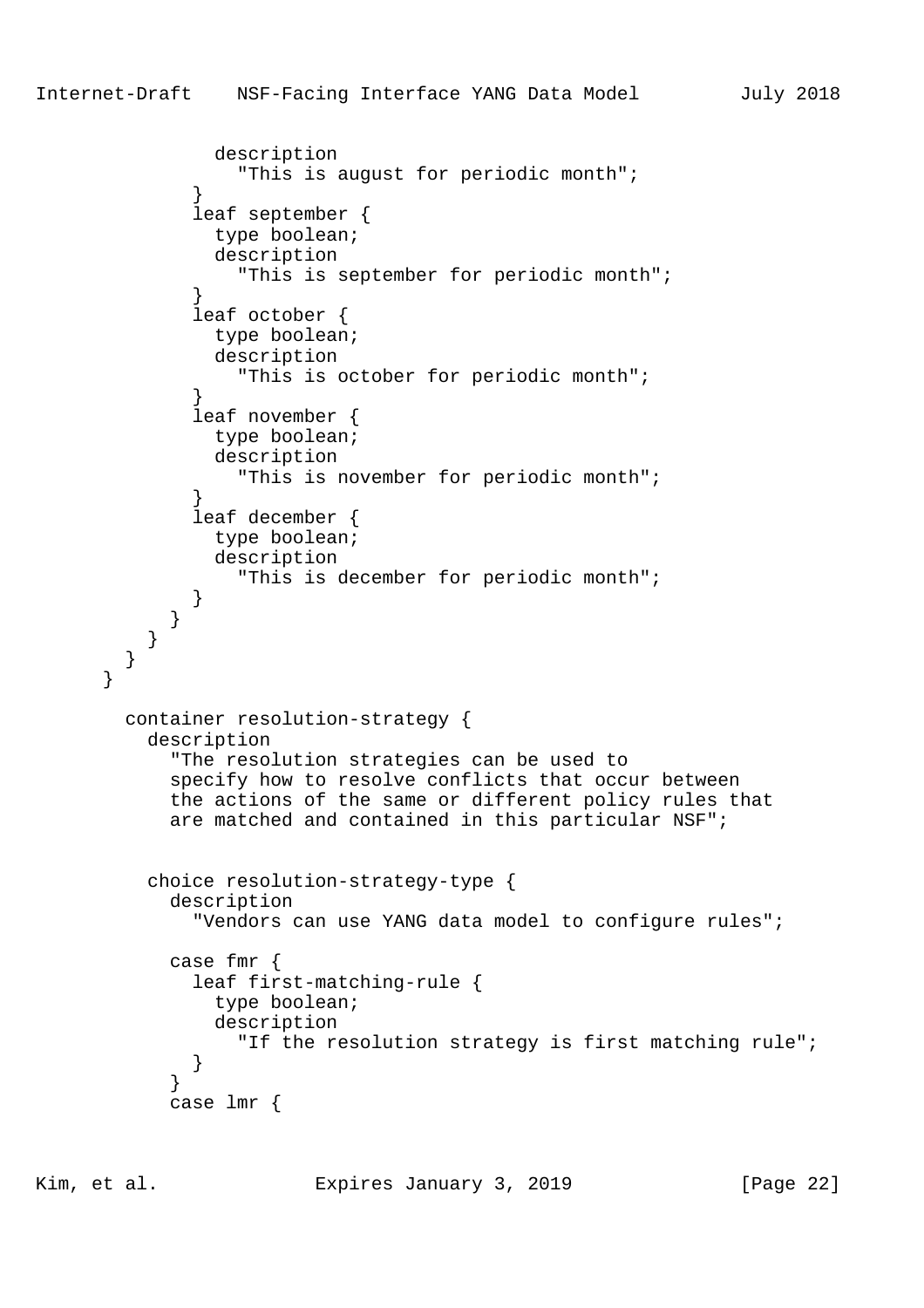```
 leaf last-matching-rule {
                 type boolean;
                 description
                   "If the resolution strategy is last matching rule";
 }
 }
        \begin{matrix} \end{matrix} }
        container default-action {
          description
             "This default action can be used to specify a predefined
             action when no other alternative action was matched
             by the currently executing I2NSF Policy Rule. An analogy
             is the use of a default statement in a C switch statement.";
           leaf default-action-type {
             type boolean;
            description
              "True is permit
               False is deny.";
 }
 }
        container rule-group {
          description
             "This is rule group";
           list groups {
             key "group-name";
             description
               "This is a group for rules";
             leaf group-name {
               type string;
               description
                 "This is a group for rules";
 }
             container rule-range {
               description
                 "This is a rule range.";
               leaf start-rule {
                 type string;
                 description
```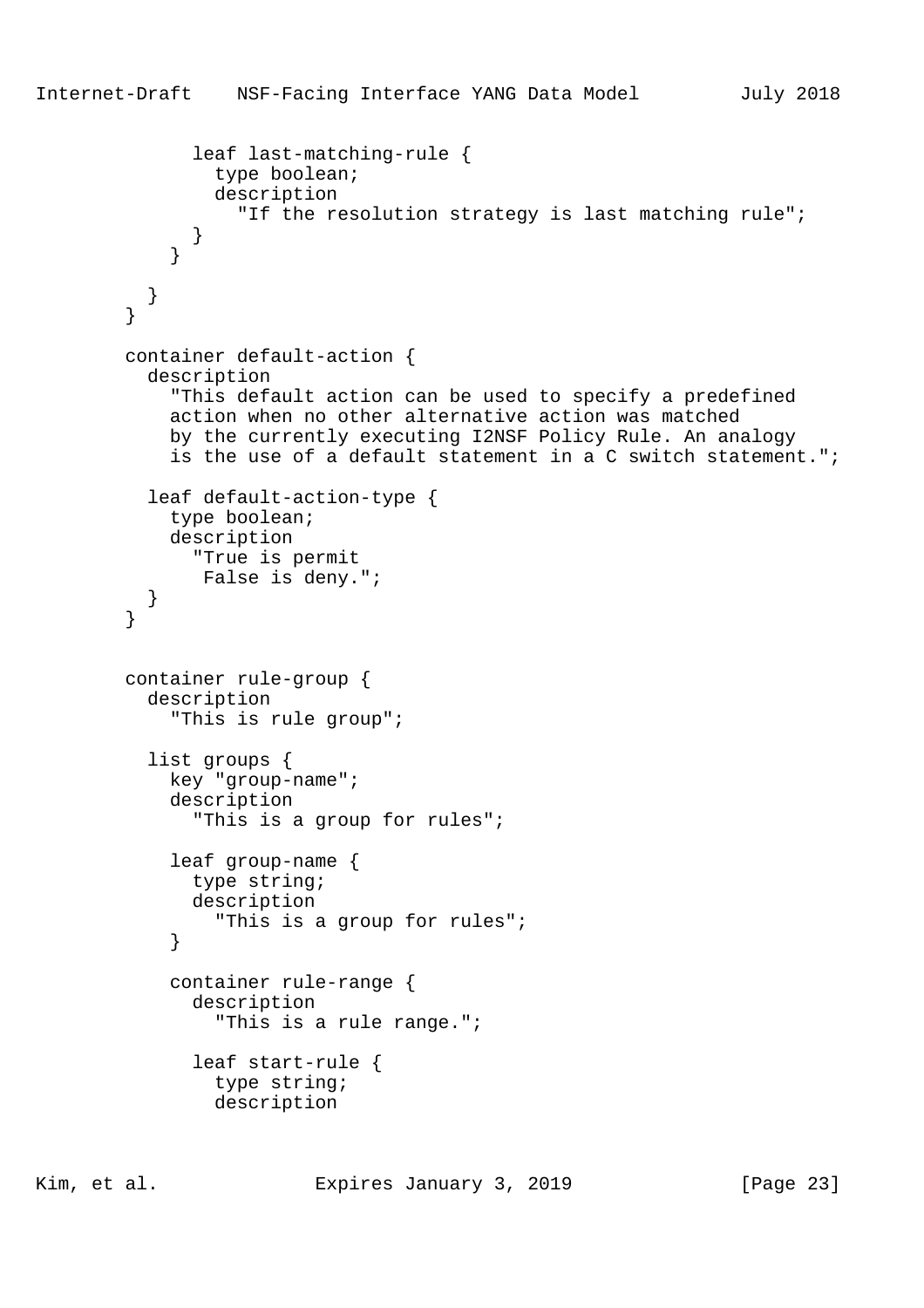"This is a start rule";

```
 }
              leaf end-rule {
                type string;
                description
                  "This is a end rule";
 }
 }
            leaf enable {
              type boolean;
              description
                "This is enable
                 False is not enable.";
 }
            leaf description {
              type string;
              description
                 "This is a desription for rule-group";
 }
          }
        }
       }
    container event-clause-container {
      description "TBD";
      list event-clause-list {
      key eca-object-id;
      uses i2nsf-eca-object-type {
        refine entity-class {
            default ECA-EVENT-TYPE;
        }
       }
      description
        " This is abstract. An event is defined as any important
          occurrence in time of a change in the system being
          managed, and/or in the environment of the system being
          managed. When used in the context of policy rules for
          a flow-based NSF, it is used to determine whether the
          Condition clause of the Policy Rule can be evaluated
          or not. Examples of an I2NSF event include time and
          user actions (e.g., logon, logoff, and actions that
          violate any ACL.).";
       uses i2nsf-event-type;
       }
```

```
 }
   container condition-clause-container {
```
Kim, et al. Expires January 3, 2019 [Page 24]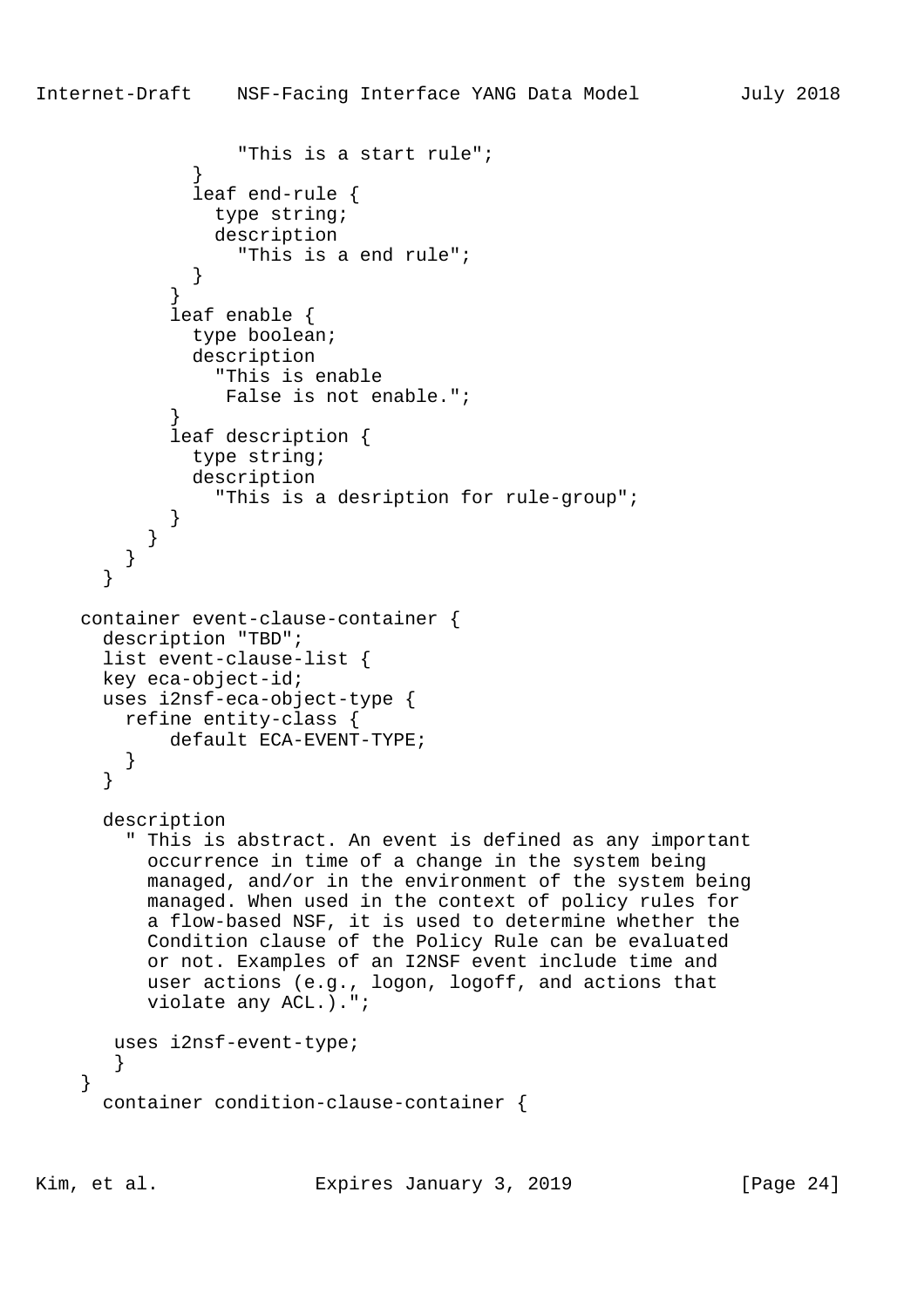```
 description "TBD";
      list condition-clause-list {
        key eca-object-id;
        uses i2nsf-eca-object-type {
            refine entity-class {
                 default ECA-CONDITION-TYPE;
 }
         }
        description
          " This is abstract. A condition is defined as a set
          of attributes, features, and/or values that are to be
          compared with a set of known attributes, features,
          and/or values in order to determine whether or not the
          set of Actions in that (imperative) I2NSF Policy Rule
          can be executed or not. Examples of I2NSF Conditions
          include matching attributes of a packet or flow, and
          comparing the internal state of an NSF to a desired
          state.";
          container packet-security-condition {
            description
               "TBD";
            leaf packet-description {
              type string;
              description
                 "This is description for packet condition.
                Vendors can write instructions for packet condition
                that vendor made";
 }
            container packet-security-mac-condition {
              description
                "The purpose of this Class is to represent packet MAC
               packet header information that can be used as part of
               a test to determine if the set of Policy Actions in
                this ECA Policy Rule should be execute or not.";
               leaf-list pkt-sec-cond-mac-dest {
                 type yang:phys-address;
                description
                   "The MAC destination address (6 octets long).";
 }
              leaf-list pkt-sec-cond-mac-src {
                type yang:phys-address;
                description
                   "The MAC source address (6 octets long).";
 }
```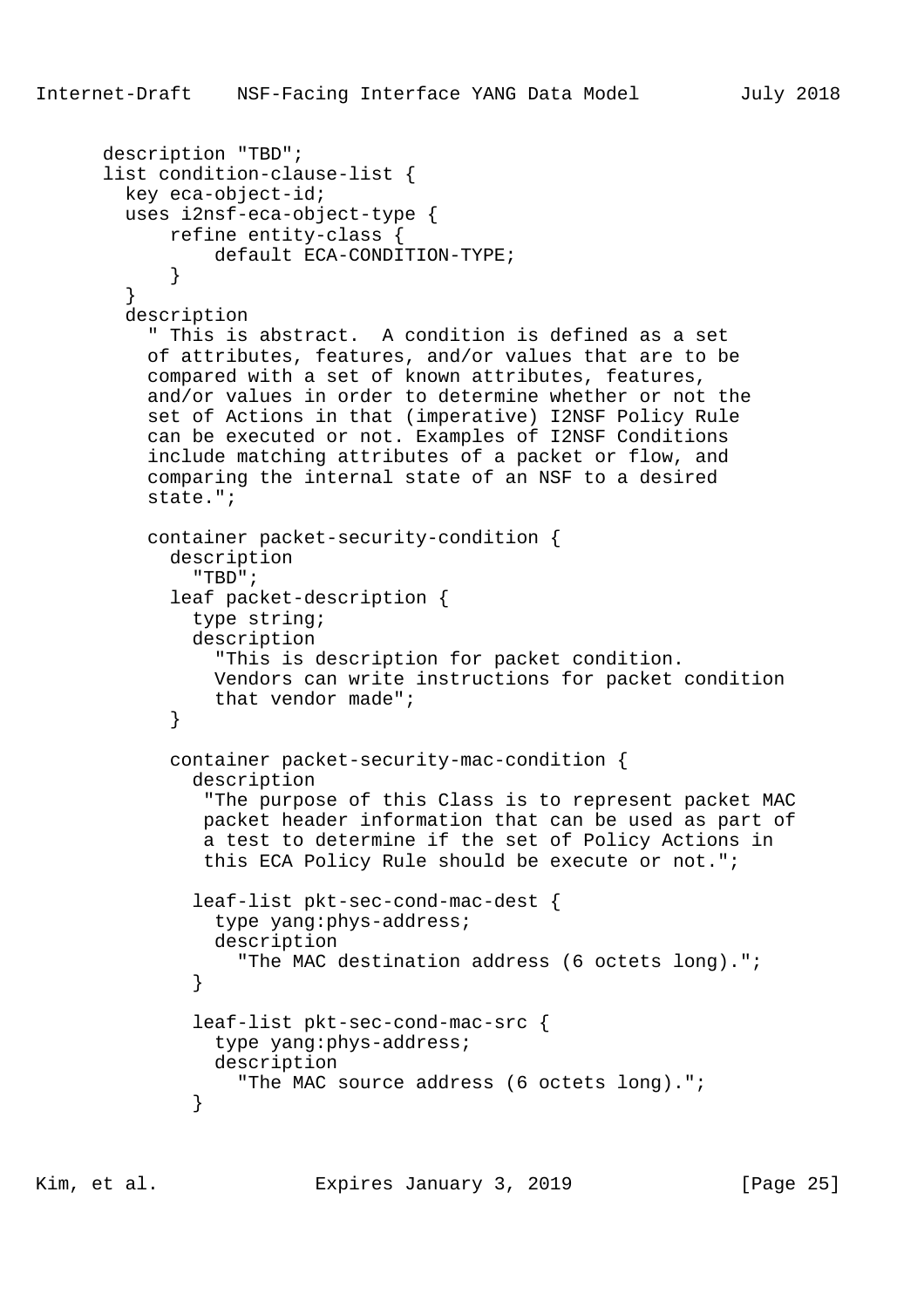```
 leaf-list pkt-sec-cond-mac-8021q {
                type string;
                description
                  "This is an optional string attribute, and defines
                  The 802.1Q tab value (2 octets long).";
 }
              leaf-list pkt-sec-cond-mac-ether-type {
                type string;
                description
                  "The EtherType field (2 octets long). Values up to
                   and including 1500 indicate the size of the
                   payload in octets; values of 1536 and above
                   define which protocol is encapsulated in the
                   payload of the frame.";
 }
              leaf-list pkt-sec-cond-mac-tci {
                type string;
                description
                  "This is an optional string attribute, and defines
                  the Tag Control Information. This consists of a 3
                  bit user priority field, a drop eligible indicator
                  (1 bit), and a VLAN identifier (12 bits).";
 }
 }
            container packet-security-ipv4-condition {
              description
                "The purpose of this Class is to represent IPv4
                 packet header information that can be used as
                 part of a test to determine if the set of Policy
                 Actions in this ECA Policy Rule should be executed
                 or not.";
              leaf-list pkt-sec-cond-ipv4-header-length {
                type uint8;
                description
                  "The IPv4 packet header consists of 14 fields,
                   of which 13 are required.";
 }
              leaf-list pkt-sec-cond-ipv4-tos {
                type uint8;
                description
                  "The ToS field could specify a datagram's priority
                   and request a route for low-delay,
                   high-throughput, or highly-reliable service..";
```
Kim, et al. Expires January 3, 2019 [Page 26]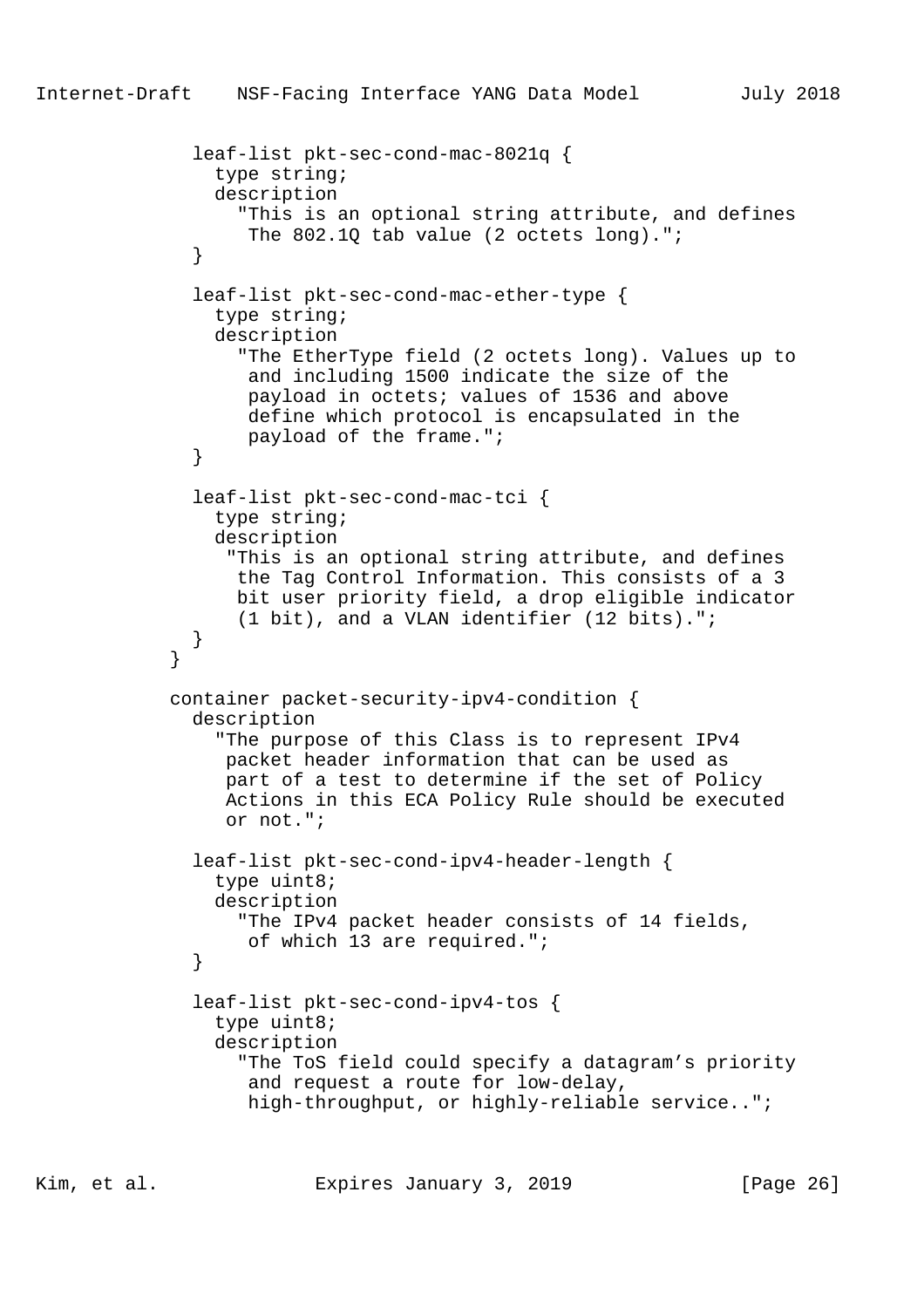```
 }
              leaf-list pkt-sec-cond-ipv4-total-length {
                type uint16;
                description
                  "This 16-bit field defines the entire packet size,
                   including header and data, in bytes.";
 }
              leaf-list pkt-sec-cond-ipv4-id {
                type uint8;
                description
                  "This field is an identification field and is
                   primarily used for uniquely identifying
             the group of fragments of a single IP datagram.";<br>}
 }
              leaf-list pkt-sec-cond-ipv4-fragment {
                type uint8;
                description
                  "IP fragmentation is an Internet Protocol (IP)
                   process that breaks datagrams into smaller pieces
                   (fragments), so that packets may be formed that
                   can pass through a link with a smaller maximum
                   transmission unit (MTU) than the original
             datagram size.";<br>}
 }
              leaf-list pkt-sec-cond-ipv4-fragment-offset {
                type uint16;
                description
                  "Fragment offset field along with Don't Fragment
                   and More Fragment flags in the IP protocol
                   header are used for fragmentation and reassembly
                   of IP datagrams.";
 }
              leaf-list pkt-sec-cond-ipv4-ttl {
                type uint8;
                description
                  "The ttl keyword is used to check for a specific
                   IP time-to-live value in the header of
                   a packet.";
 }
              leaf-list pkt-sec-cond-ipv4-protocol {
                type uint8;
                description
```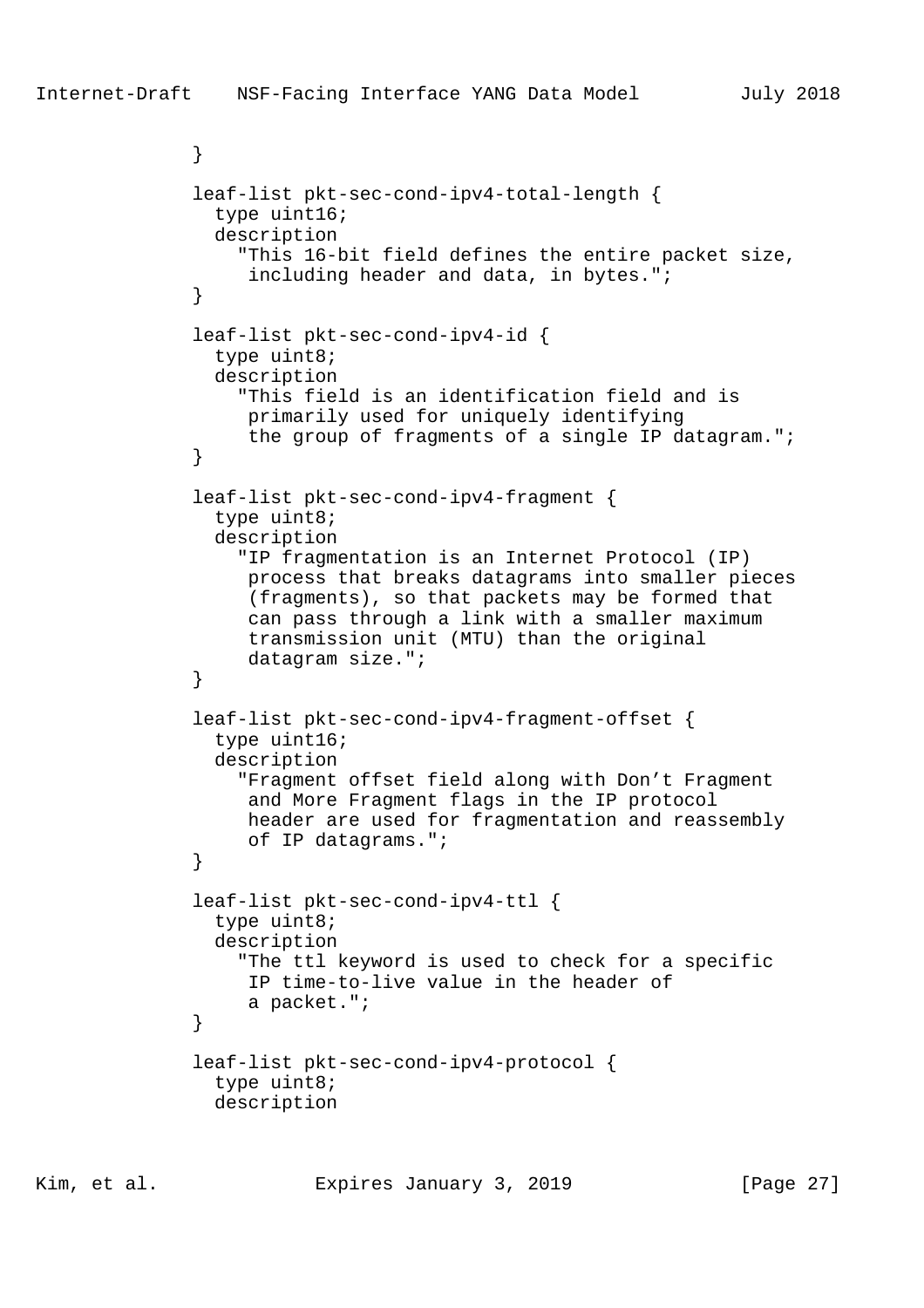```
 "Internet Protocol version 4(IPv4) is the fourth
                   version of the Internet Protocol (IP).";
 }
              leaf-list pkt-sec-cond-ipv4-src {
                type inet:ipv4-address;
                description
                  "Defines the IPv4 Source Address.";
 }
              leaf-list pkt-sec-cond-ipv4-dest {
                type inet:ipv4-address;
                description
                  "Defines the IPv4 Destination Address.";
 }
              leaf pkt-sec-cond-ipv4-ipopts {
                type string;
                description
                  "With the ipopts keyword you can check if
                   a specific ip option is set. Ipopts has
                   to be used at the beginning of a rule.";
 }
              leaf pkt-sec-cond-ipv4-sameip {
                type boolean;
                description
                  "Every packet has a source IP-address and
                   a destination IP-address. It can be that
                   the source IP is the same as
                   the destination IP.";
 }
              leaf-list pkt-sec-cond-ipv4-geoip {
                type string;
                description
                  "The geoip keyword enables you to match on
                   the source, destination or source and destination
                   IP addresses of network traffic and to see to
                   which country it belongs. To do this, Suricata
                   uses GeoIP API with MaxMind database format.";
 }
 }
            container packet-security-ipv6-condition {
              description
                 "The purpose of this Class is to represent packet
                 IPv6 packet header information that can be used as
```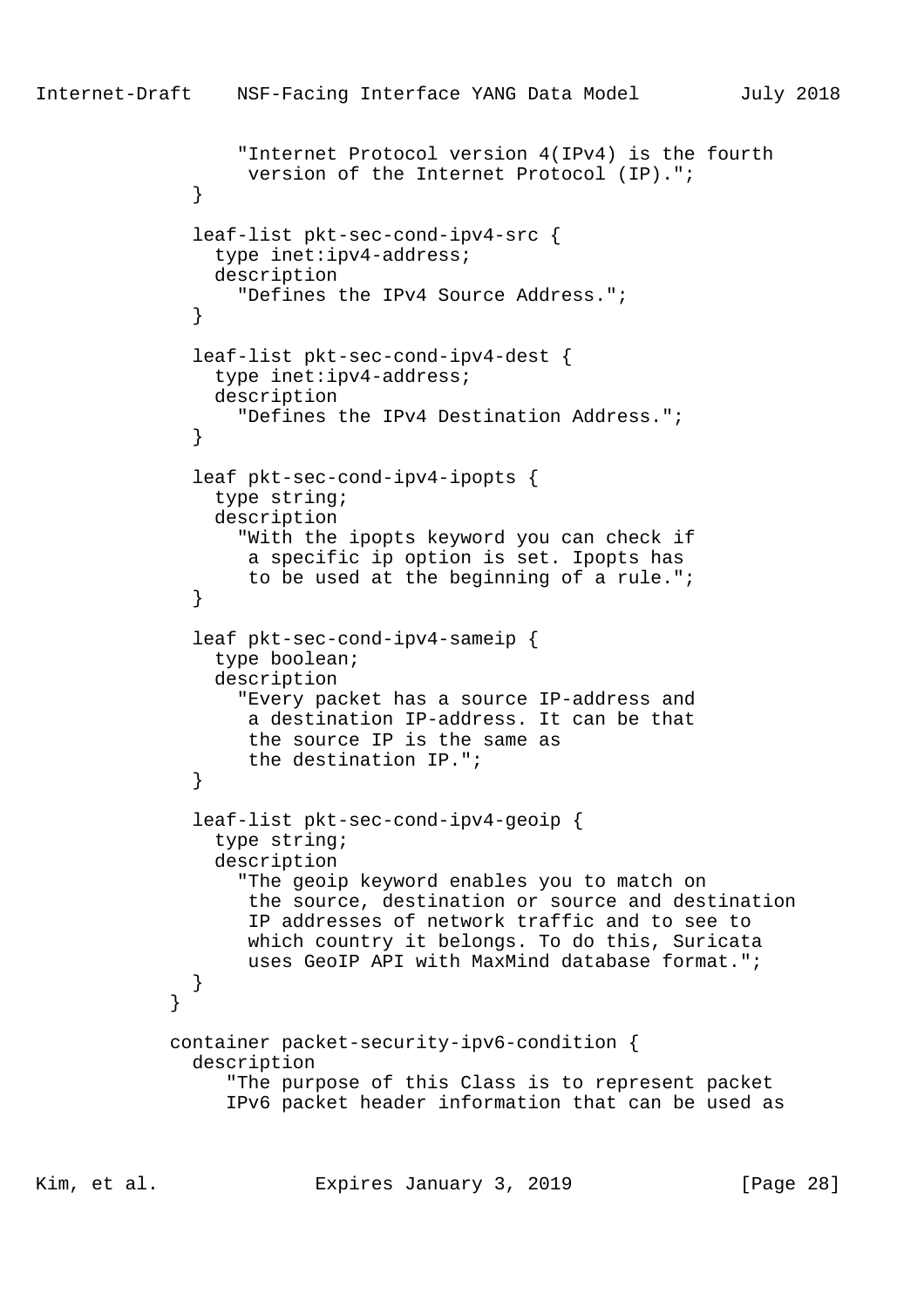```
 part of a test to determine if the set of Policy
                 Actions in this ECA Policy Rule should be executed
                 or not.";
              leaf-list pkt-sec-cond-ipv6-dscp {
                type string;
                description
                  "Differentiated Services Code Point (DSCP)
                   of ipv6.";
 }
              leaf-list pkt-sec-cond-ipv6-ecn {
                type string;
                description
                  "ECN allows end-to-end notification of network
                   congestion without dropping packets.";
 }
              leaf-list pkt-sec-cond-ipv6-traffic-class {
                type uint8;
                description
                  "The bits of this field hold two values. The 6
                   most-significant bits are used for
                   differentiated services, which is used to
                   classify packets.";
 }
              leaf-list pkt-sec-cond-ipv6-flow-label {
                type uint32;
                description
                  "The flow label when set to a non-zero value
                   serves as a hint to routers and switches
                   with multiple outbound paths that these
                   packets should stay on the same path so that
                   they will not be reordered.";
 }
              leaf-list pkt-sec-cond-ipv6-payload-length {
                type uint16;
                description
                  "The size of the payload in octets,
                   including any extension headers.";
 }
              leaf-list pkt-sec-cond-ipv6-next-header {
                type uint8;
                description
                  "Specifies the type of the next header.
```
Kim, et al. Expires January 3, 2019 [Page 29]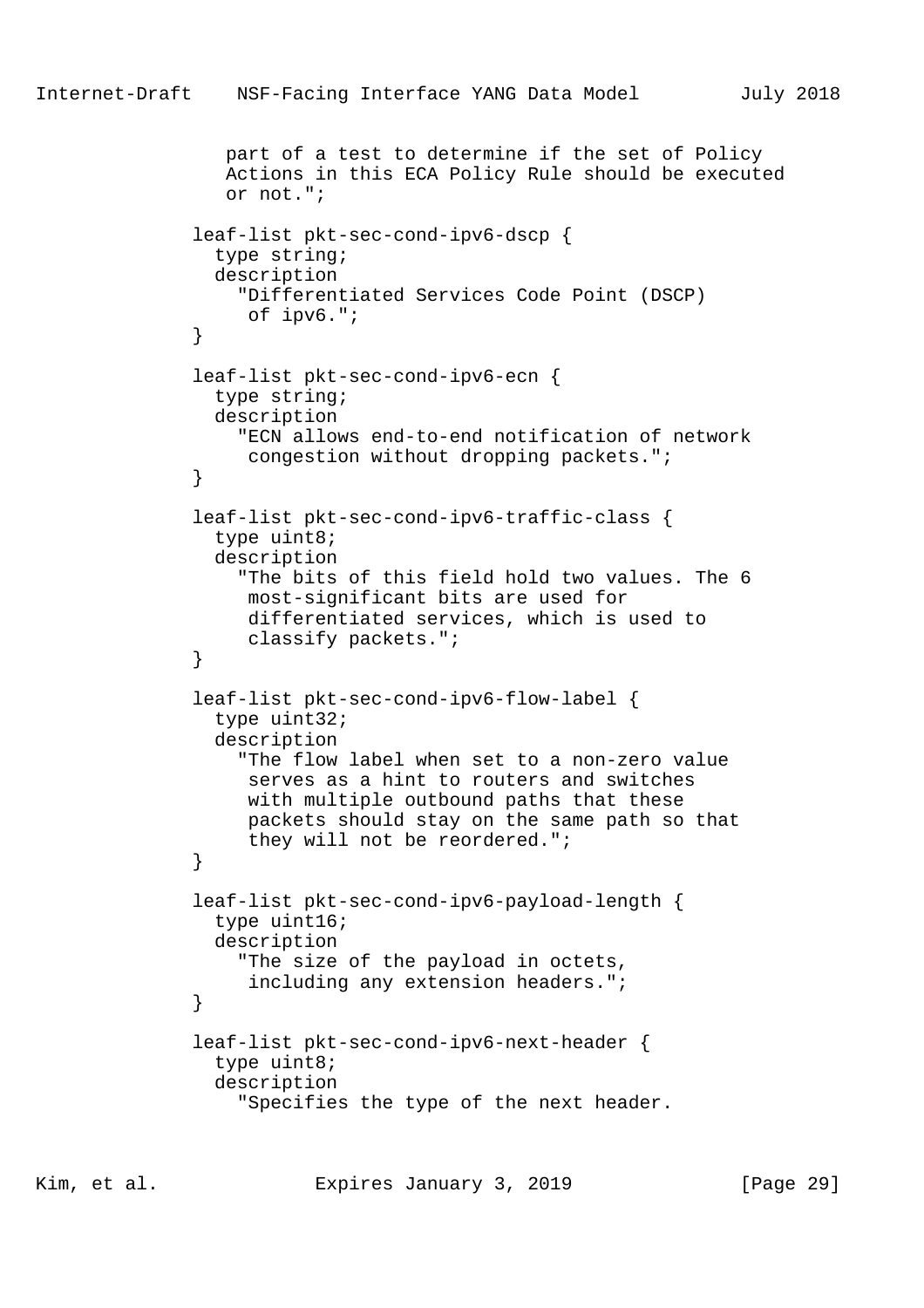```
 This field usually specifies the transport
                  layer protocol used by a packet's payload.";
 }
              leaf-list pkt-sec-cond-ipv6-hop-limit {
                type uint8;
                description
                  "Replaces the time to live field of IPv4.";
 }
              leaf-list pkt-sec-cond-ipv6-src {
                type inet:ipv6-address;
                description
                  "The IPv6 address of the sending node.";
 }
              leaf-list pkt-sec-cond-ipv6-dest {
                type inet:ipv6-address;
                description
                  "The IPv6 address of the destination node(s).";
 }
 }
            container packet-security-tcp-condition {
              description
                "The purpose of this Class is to represent packet
                 TCP packet header information that can be used as
                 part of a test to determine if the set of Policy
                 Actions in this ECA Policy Rule should be executed
                 or not.";
              leaf-list pkt-sec-cond-tcp-src-port {
                type inet:port-number;
                description
                  "This is a mandatory string attribute, and
                 defines the Source Port number (16 bits).";
 }
              leaf-list pkt-sec-cond-tcp-dest-port {
                type inet:port-number;
                description
                  "This is a mandatory string attribute, and
                  defines the Destination Port number (16 bits).";
 }
              leaf-list pkt-sec-cond-tcp-seq-num {
                type uint32;
                description
```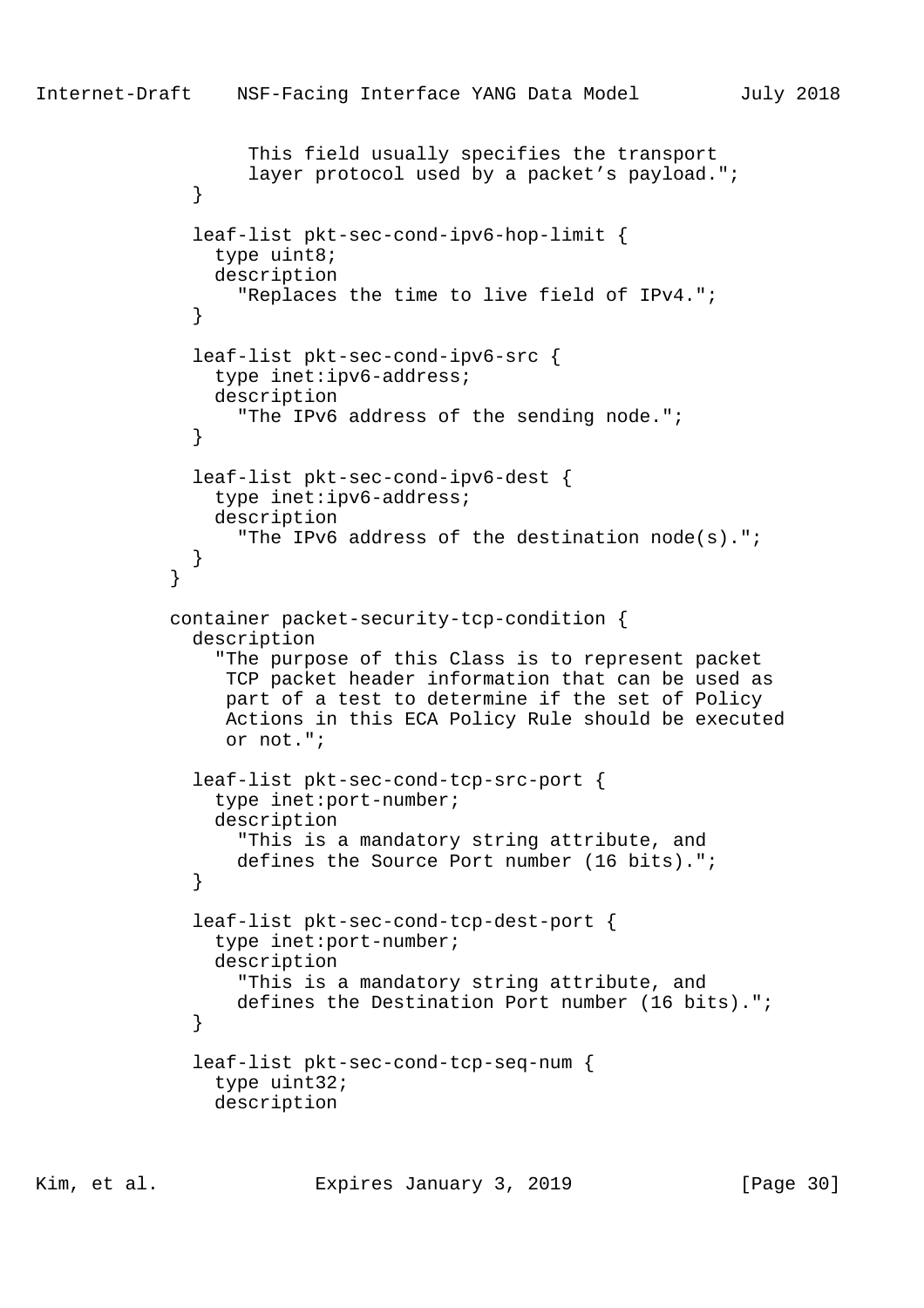```
Internet-Draft NSF-Facing Interface YANG Data Model July 2018
                  "If the SYN flag is set (1), then this is the
                   initial sequence number.";
 }
              leaf-list pkt-sec-cond-tcp-ack-num {
                type uint32;
                description
                  "If the ACK flag is set then the value of this
                   field is the next sequence number that the sender
             is expecting.";<br>}
 }
              leaf-list pkt-sec-cond-tcp-window-size {
                type uint16;
                description
                  "The size of the receive window, which specifies
                   the number of windows size units
                   (by default,bytes) (beyond the segment
                   identified by the sequence number in the
                   acknowledgment field) that the sender of this
                  segment is currently willing to recive.";
 }
              leaf-list pkt-sec-cond-tcp-flags {
                type uint8;
                description
                  "This is a mandatory string attribute, and defines
                   the nine Control bit flags (9 bits).";
 }
 }
            container packet-security-udp-condition {
              description
               "The purpose of this Class is to represent packet UDP
                packet header information that can be used as part
                of a test to determine if the set of Policy Actions
                in this ECA Policy Rule should be executed or not.";
              leaf-list pkt-sec-cond-udp-src-port {
                type inet:port-number;
                description
                  "This is a mandatory string attribute, and
                  defines the UDP Source Port number (16 bits).";
 }
              leaf-list pkt-sec-cond-udp-dest-port {
                type inet:port-number;
                description
```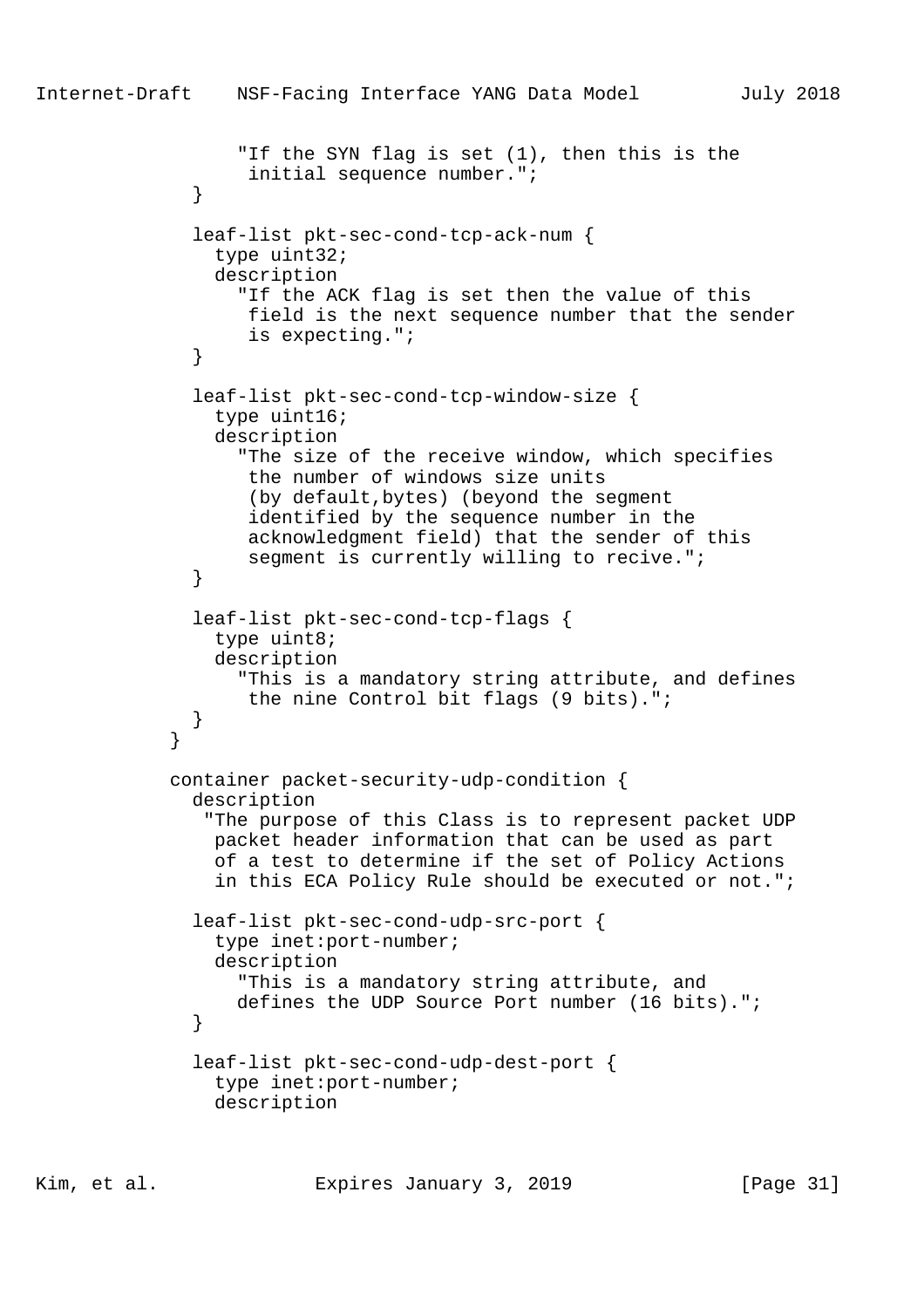```
 "This is a mandatory string attribute, and
                  defines the UDP Destination Port number (16 bits).";
 }
              leaf-list pkt-sec-cond-udp-length {
                type string;
                description
                 "This is a mandatory string attribute, and defines
                 the length in bytes of the UDP header and data
                  (16 bits).";
 }
 }
            container packet-security-icmp-condition {
              description
                "The internet control message protocol condition.";
              leaf-list pkt-sec-cond-icmp-type {
                type uint8;
                description
                  "ICMP type, see Control messages.";
 }
              leaf-list pkt-sec-cond-icmp-code {
               type uint8;
                description
                  "ICMP subtype, see Control messages.";
 }
              leaf-list pkt-sec-cond-icmp-seg-num {
                type uint32;
                description
                  "The icmp Sequence Number.";
 }
 }
 }
          container packet-payload-condition {
            description
              "TBD";
            leaf packet-payload-description {
              type string;
              description
               "This is description for payload condition.
               Vendors can write instructions for payload condition
               that vendor made";
 }
            leaf-list pkt-payload-content {
```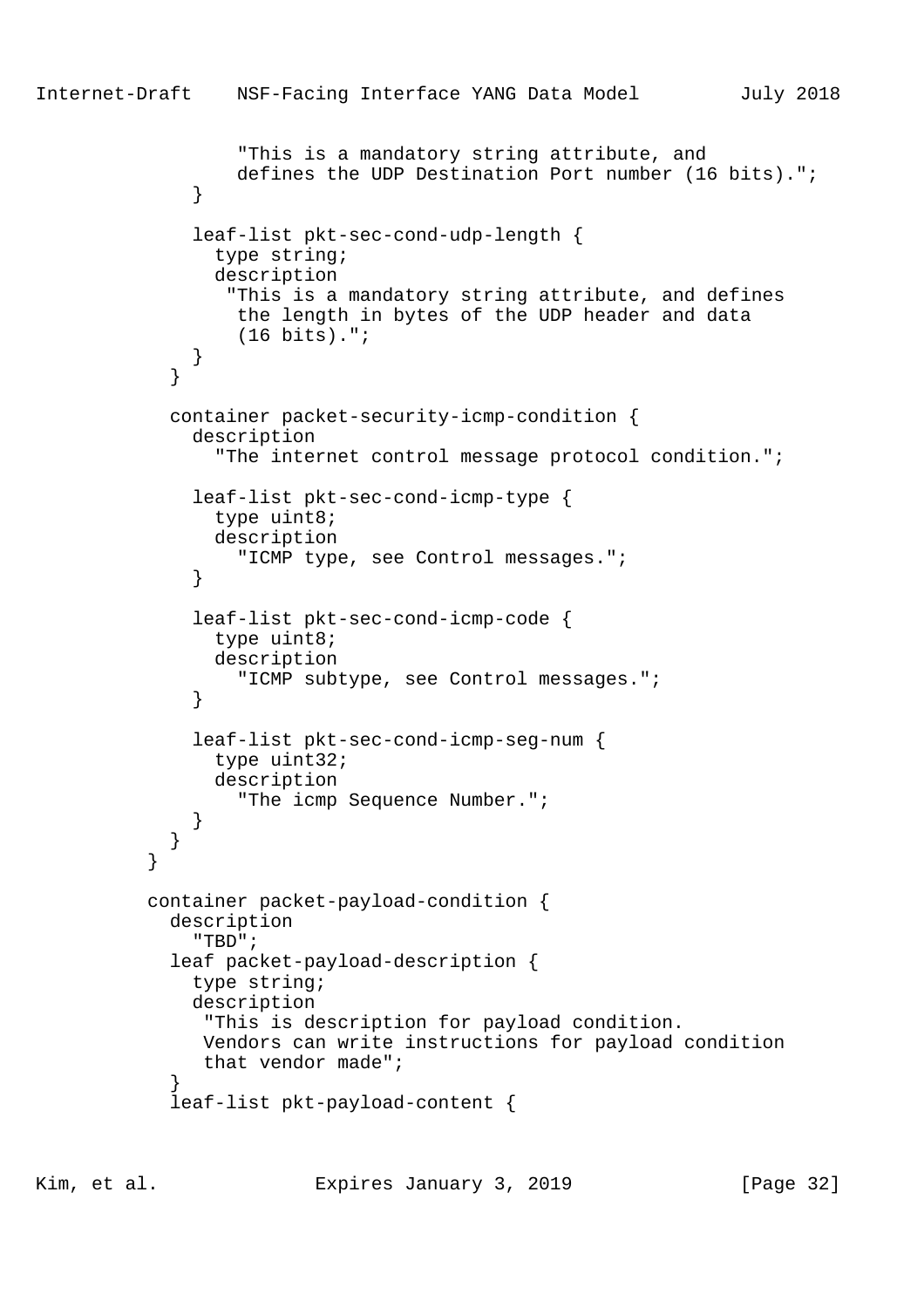```
 type string;
              description
                 "The content keyword is very important in
                 signatures. Between the quotation marks you
                 can write on what you would like the
                  signature to match.";
 }
          leaf acl-number {
            type uint32;
            description
             "This is acl-number.";
          container application-condition {
            description
               "TBD";
            leaf application-description {
              type string;
              description
               "This is description for application condition.";
 }
            leaf-list application-object {
              type string;
              description
                 "This is application object.";
 }
            leaf-list application-group {
              type string;
              description
                 "This is application group.";
 }
            leaf-list application-label {
              type string;
              description
                 "This is application label.";
 }
            container category {
              description
                 "TBD";
               list application-category {
                key "name application-subcategory";
                description
                   "TBD";
                 leaf name {
```
}

}

 type string; description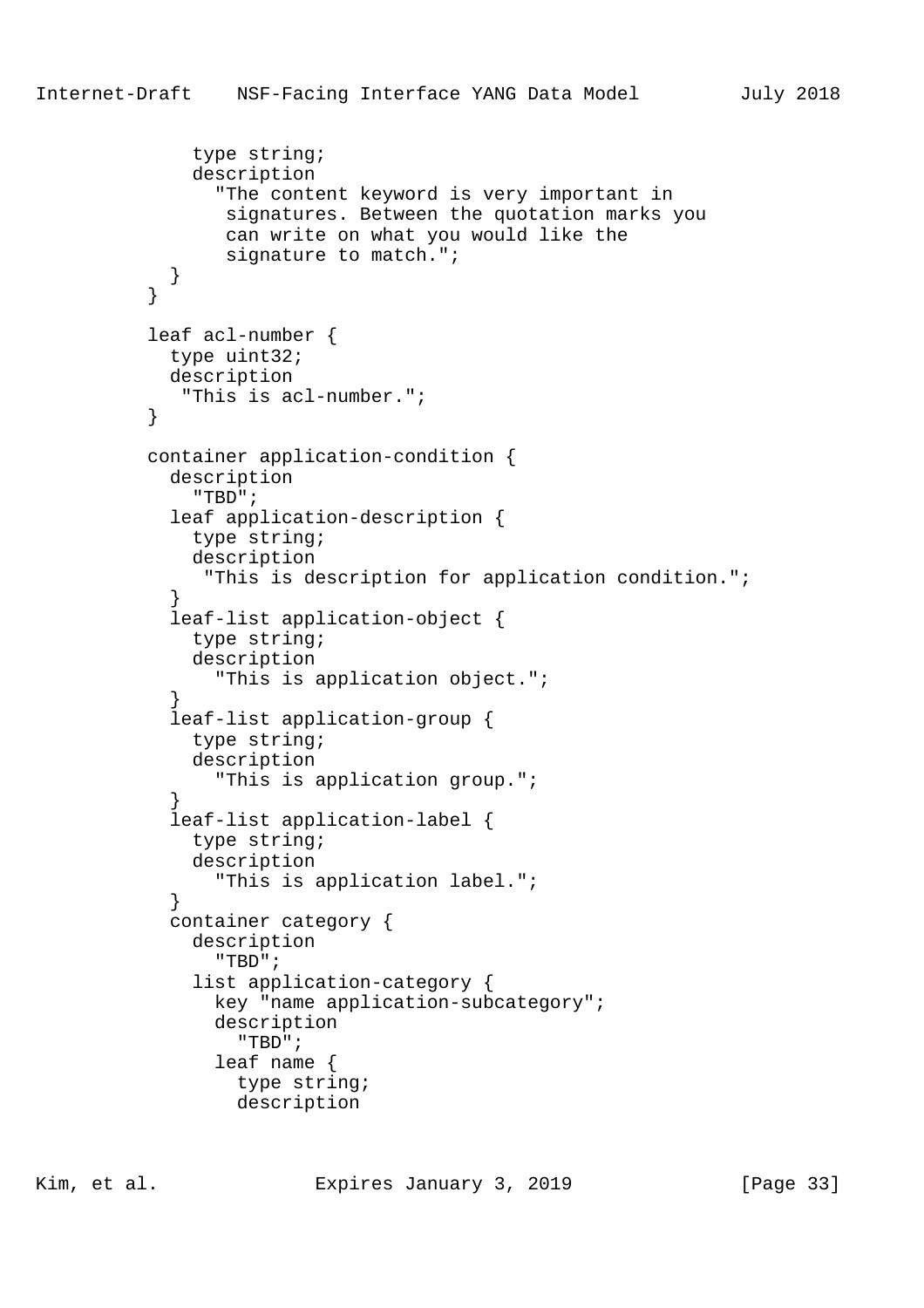```
 "This is name for application category.";
 }
                leaf application-subcategory {
                 type string;
                 description
                  "This is application subcategory.";
 }
 }
 }
 }
          container target-condition {
            description
              "TBD";
            leaf target-description {
              type string;
             description
                "This is description for target condition.
               Vendors can write instructions for target condition
               that vendor made";
 }
            container device-sec-context-cond {
             description
                "The device attribute that can identify a device,
                including the device type (i.e., router, switch,
                pc, ios, or android) and the device's owner as
                well.";
              leaf pc {
               type boolean;
               description
                 "If type of a device is PC.";
 }
              leaf mobile-phone {
               type boolean;
               description
                  "If type of a device is mobile-phone.";
 }
              leaf voip-volte-phone {
               type boolean;
               description
                  "If type of a device is voip-volte-phone.";
 }
              leaf tablet {
```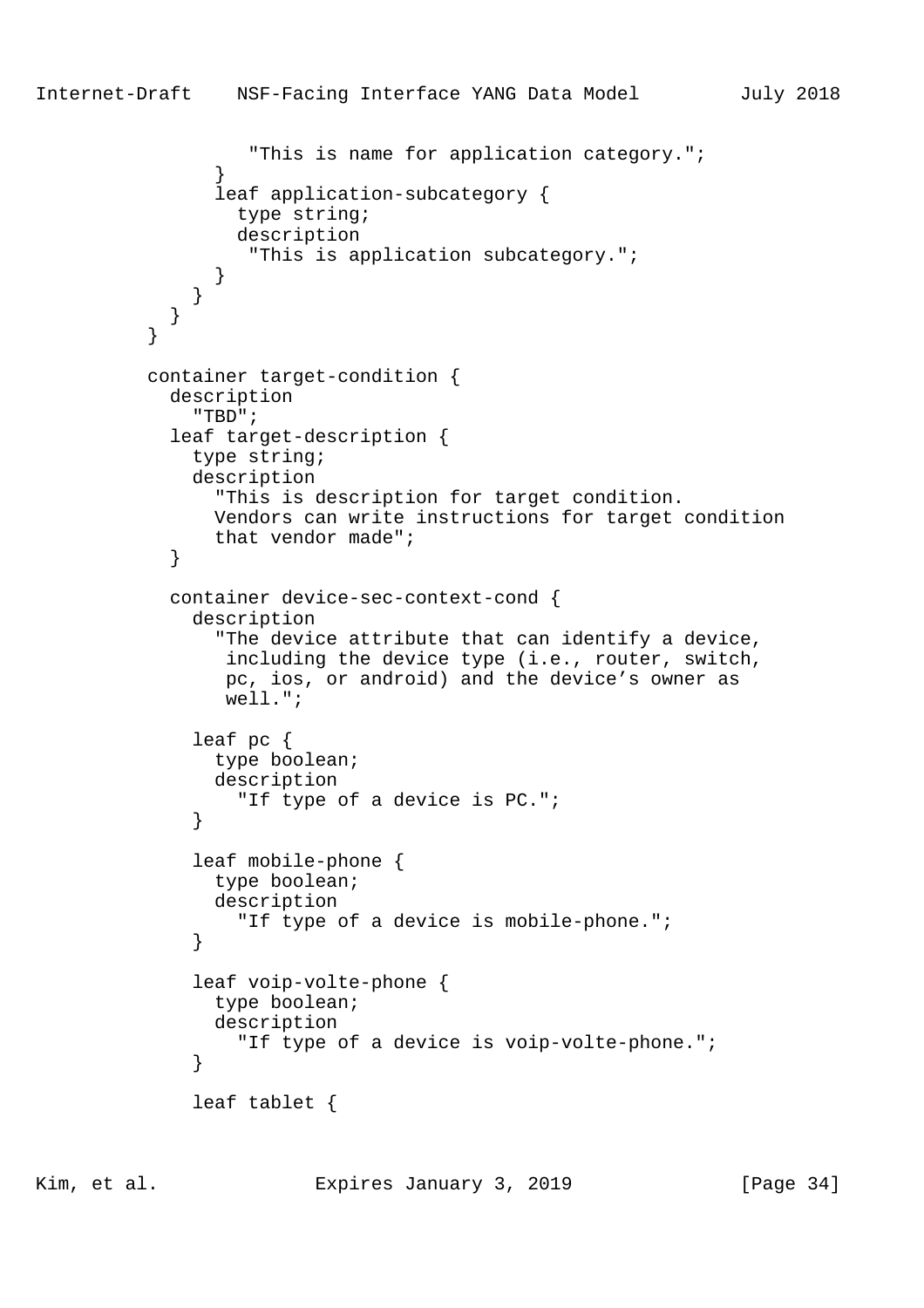```
 type boolean;
                description
                  "If type of a device is tablet.";
 }
              leaf iot {
                type boolean;
                description
                  "If type of a device is Internet of Things.";
 }
              leaf vehicle {
                type boolean;
                description
                  "If type of a device is vehicle.";
 }
 }
 }
          container users-condition {
            description
              "TBD";
            leaf users-description {
              type string;
              description
                "This is description for user condition.
                Vendors can write instructions for user condition
                that vendor made";
 }
            container user{
              description
                "The user (or user group) information with which
                 network flow is associated: The user has many
                 attributes such as name, id, password, type,
                 authentication mode and so on. Name/id is often
                 used in the security policy to identify the user.
                 Besides, NSF is aware of the IP address of the
                 user provided by a unified user management system
                 via network. Based on name-address association,
                 NSF is able to enforce the security functions
                 over the given user (or user group)";
              choice user-name {
                description
                  "The name of the user.
                   This must be unique.";
```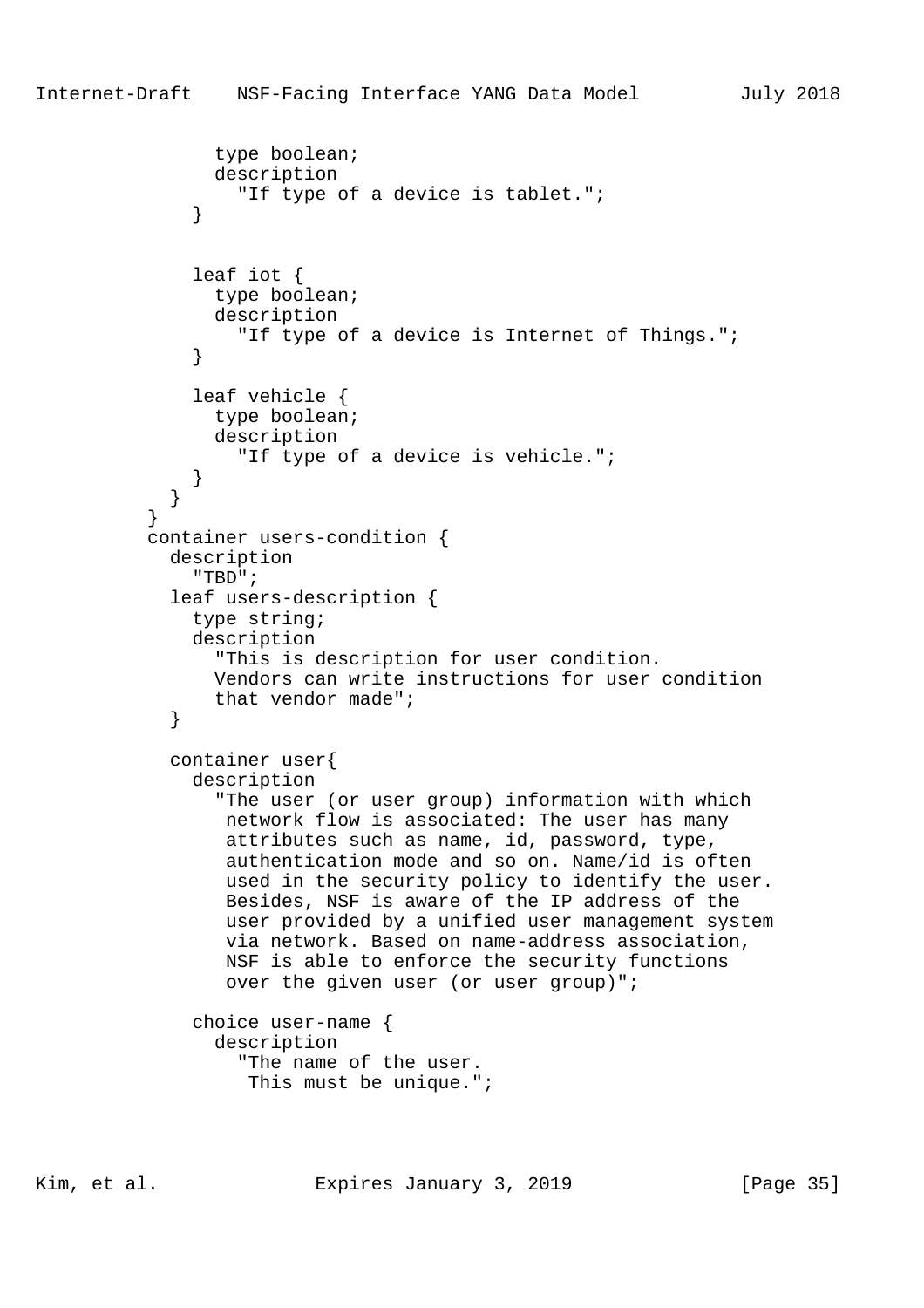```
 case tenant {
       description
         "Tenant information.";
       leaf tenant {
         type uint8;
         mandatory true;
         description
            "User's tenant information.";
     case vn-id {
       description
         "VN-ID information.";
       leaf vn-id {
         type uint8;
         mandatory true;
         description
            "User's VN-ID information.";
 container group {
```

```
 description
```
 } }

 } } } }

> "The user (or user group) information with which network flow is associated: The user has many attributes such as name, id, password, type, authentication mode and so on. Name/id is often used in the security policy to identify the user. Besides, NSF is aware of the IP address of the user provided by a unified user management system via network. Based on name-address association, NSF is able to enforce the security functions over the given user (or user group)";

```
 choice group-name {
   description
     "The name of the user.
      This must be unique.";
   case tenant {
     description
```

```
 "Tenant information.";
```
leaf tenant {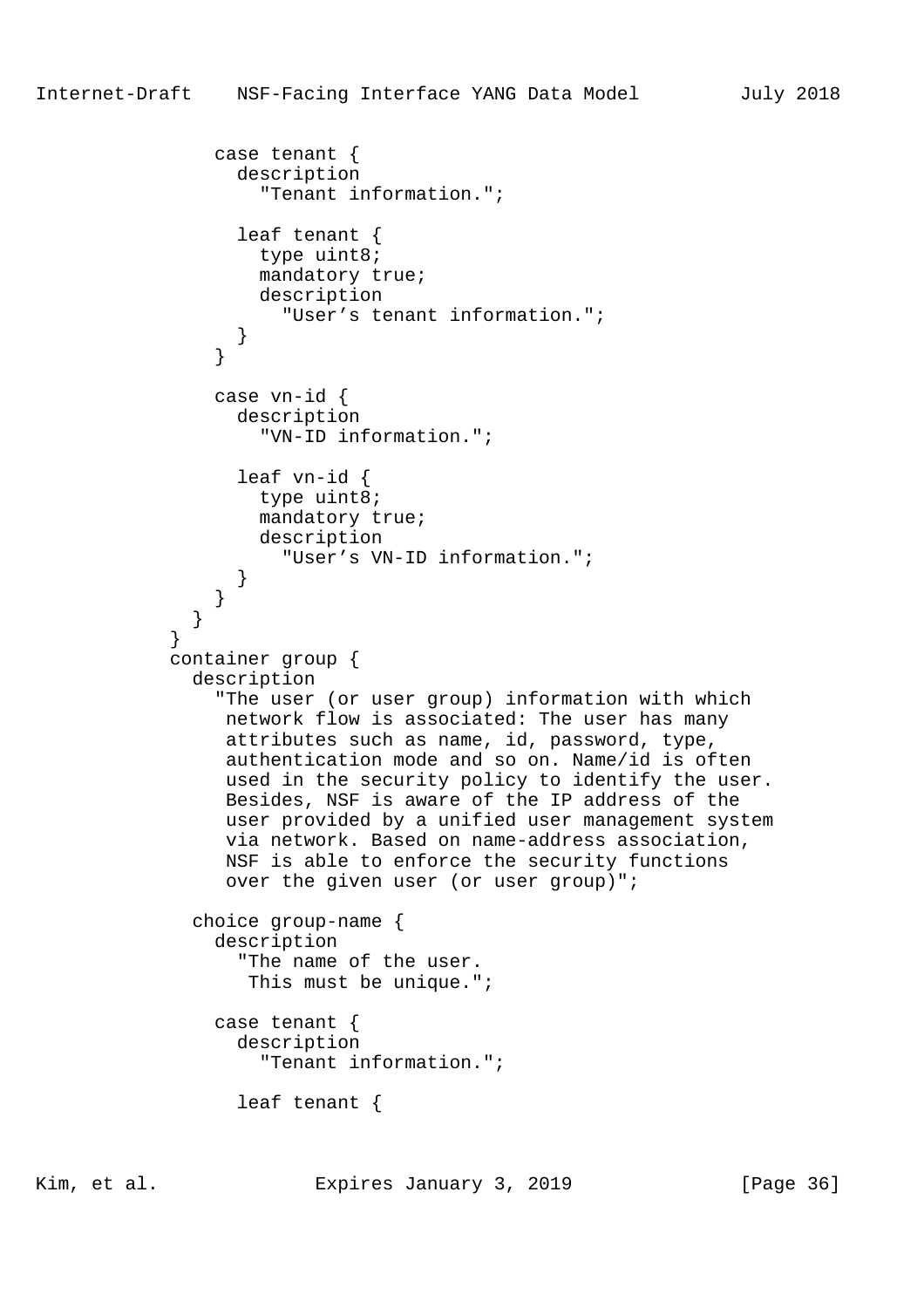```
 type uint8;
                   mandatory true;
                   description
                     "User's tenant information.";
 }
 }
               case vn-id {
                 description
                   "VN-ID information.";
                 leaf vn-id {
                  type uint8;
                   mandatory true;
                   description
                     "User's VN-ID information.";
 }
 }
 }
 }
           leaf security-grup {
             type string;
             mandatory true;
             description
               "security-grup.";
 }
 }
          container url-category-condition {
           description
             "TBD";
           leaf url-category-description {
             type string;
             description
               "This is description for url category condition.
               Vendors can write instructions for context condition
          that vendor made";<br>}
 }
           leaf-list pre-defined-category {
             type string;
             description
               "This is pre-defined-category.";
 }
           leaf-list user-defined-category {
             type string;
             description
               "This user-defined-category.";
```
Kim, et al. Expires January 3, 2019 [Page 37]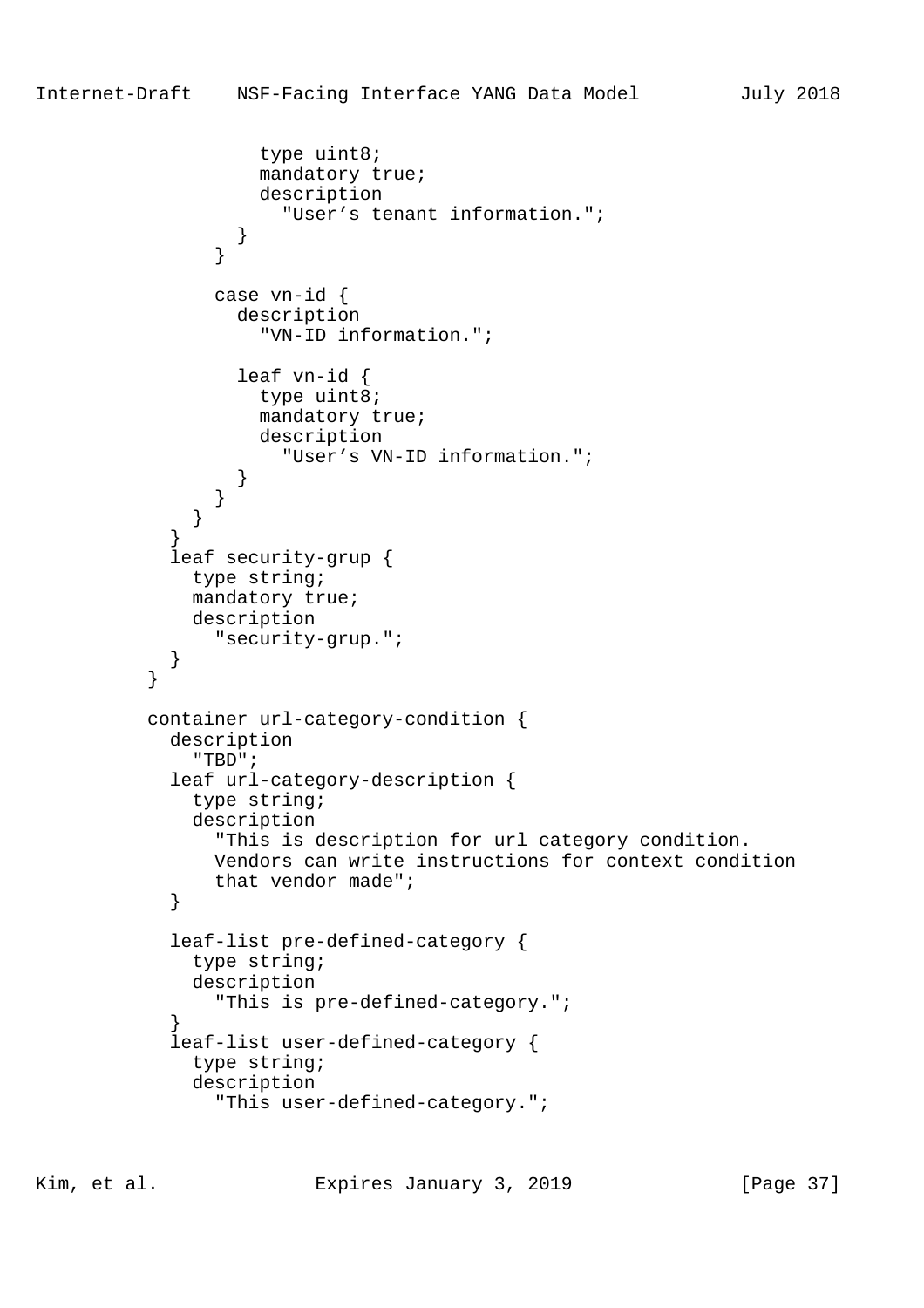```
 }
 }
          container context-condition {
            description
              "TBD";
            leaf context-description {
              type string;
              description
                "This is description for context condition.
                Vendors can write instructions for context condition
                that vendor made";
 }
 }
          container gen-context-condition {
            description
              "TBD";
            leaf gen-context-description {
              type string;
              description
                "This is description for generic context condition.
                Vendors can write instructions for generic context
           condition that vendor made";<br>}
 }
            container geographic-location {
              description
                "The location where network traffic is associated
                 with. The region can be the geographic location
                 such as country, province, and city,
                 as well as the logical network location such as
                 IP address, network section, and network domain.";
              leaf-list src-geographic-location {
                type uint32;
                description
                  "This is mapped to ip address. We can acquire
                   source region through ip address stored the
                   database.";
 }
              leaf-list dest-geographic-location {
                type uint32;
                description
                  "This is mapped to ip address. We can acquire
                   destination region through ip address stored
                   the database.";
 }
```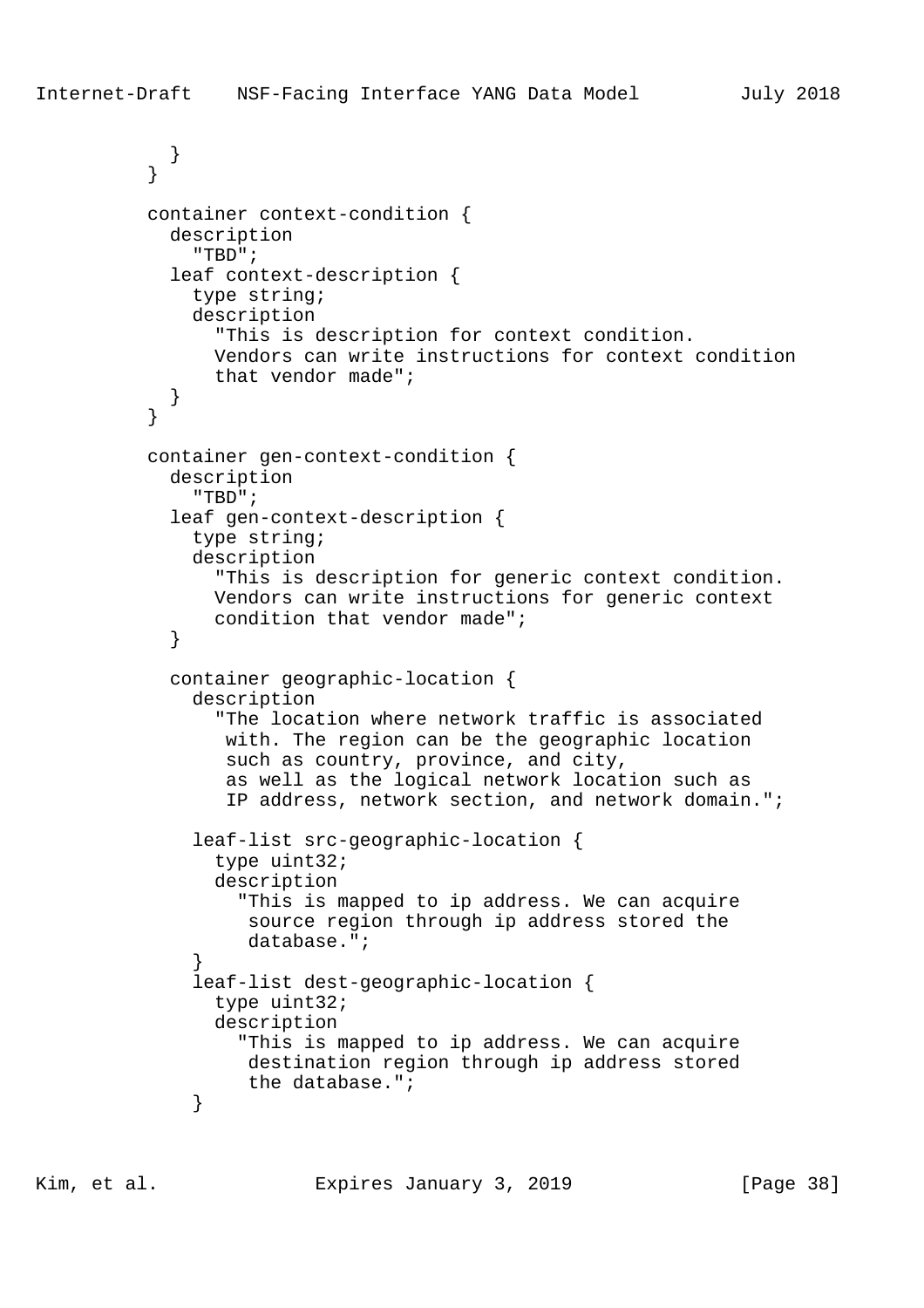```
 }
 }
       }
       }
      container action-clause-container {
        description "TBD";
        list action-clause-list {
        key eca-object-id;
        uses i2nsf-eca-object-type {
          refine entity-class {
            default ECA-ACTION-TYPE;
 }
 }
        description
           "An action is used to control and monitor aspects of
           flow-based NSFs when the event and condition clauses
           are satisfied. NSFs provide security functions by
           executing various Actions. Examples of I2NSF Actions
           include providing intrusion detection and/or protection,
           web and flow filtering, and deep packet inspection
           for packets and flows.";
           leaf rule-log {
            type boolean;
            description
               "True is enable
               False is not enable.";
 }
           leaf session-log {
            type boolean;
            description
               "True is enable
               False is not enable.";
 }
          container ingress-action {
            description
               "TBD";
            leaf ingress-description {
              type string;
              description
                "This is description for ingress action.
                Vendors can write instructions for ingress action
                that vendor made";
 }
            leaf ingress-action-type {
              type ingress-action;
              description
                 "Ingress action type: permit, deny, and mirror.";
```
Kim, et al. Expires January 3, 2019 [Page 39]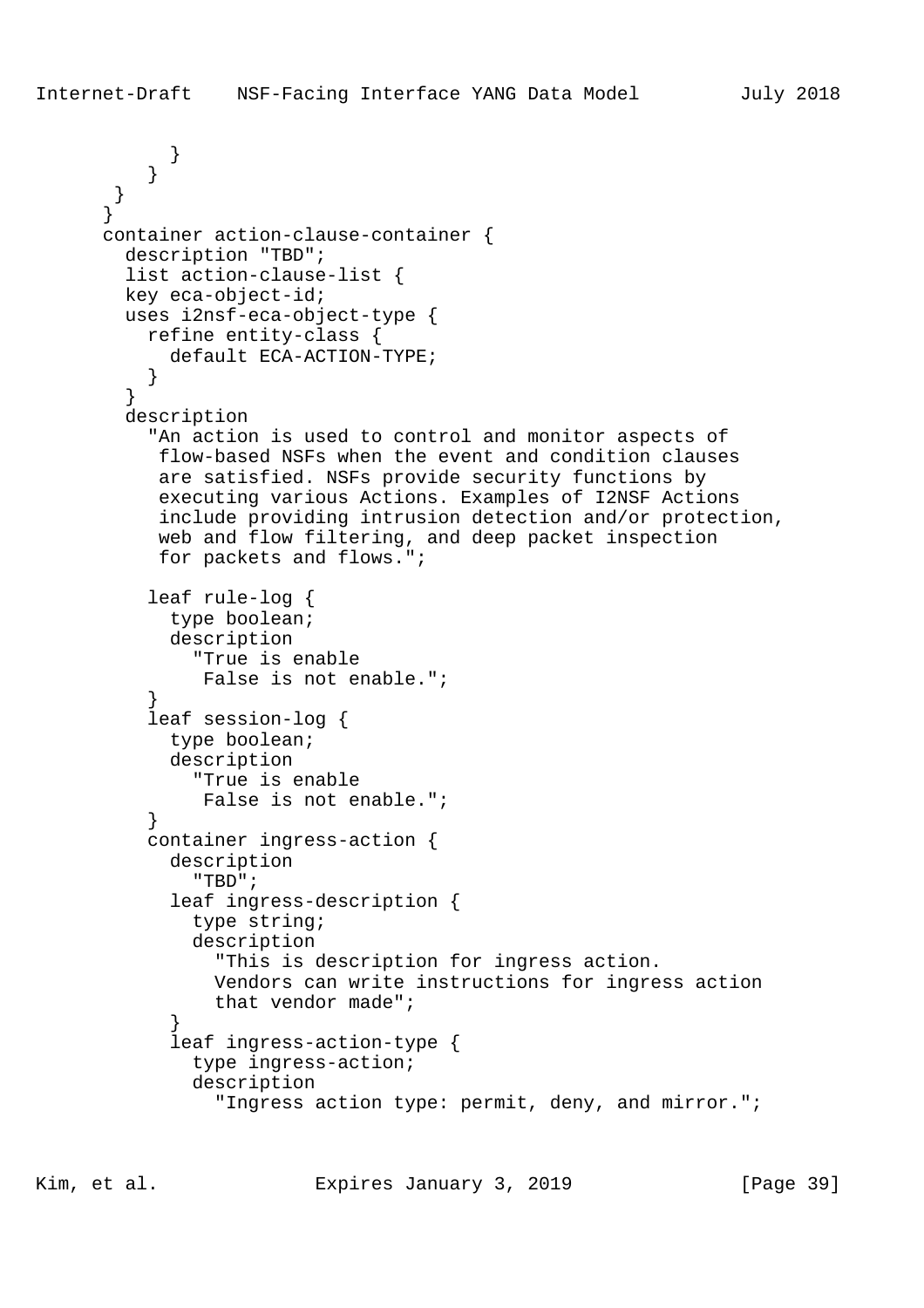```
 }
 }
          container egress-action {
            description
               "TBD";
            leaf egress-description {
              type string;
              description
                "This is description for egress action.
                Vendors can write instructions for egress action
                that vendor made";
 }
            leaf egress-action-type {
              type egress-action;
              description
                "Egress-action-type: invoke-signaling,
                 tunnel-encapsulation, and forwarding.";
 }
 }
          container apply-profile {
            description
               "TBD";
            leaf profile-description {
              type string;
              description
                "This is description for apply profile action.
                Vendors can write instructions for apply
           profile action that vendor made";<br>}
 }
              container content-security-control {
                description
                  "Content security control is another category of
                 security capabilities applied to application layer.
                 Through detecting the contents carried over the
                 traffic in application layer, these capabilities
                 can realize various security purposes, such as
                 defending against intrusion, inspecting virus,
                 filtering malicious URL or junk email, and blocking
                 illegal web access or data retrieval.";
                container content-security-control-types {
                  description
                    "Content Security types: Antivirus, IPS, IDS,
                    url-filtering, data-filtering, mail-filtering,
                    file-blocking, file-isolate, pkt-capture,
                    application-control, and voip-volte.";
```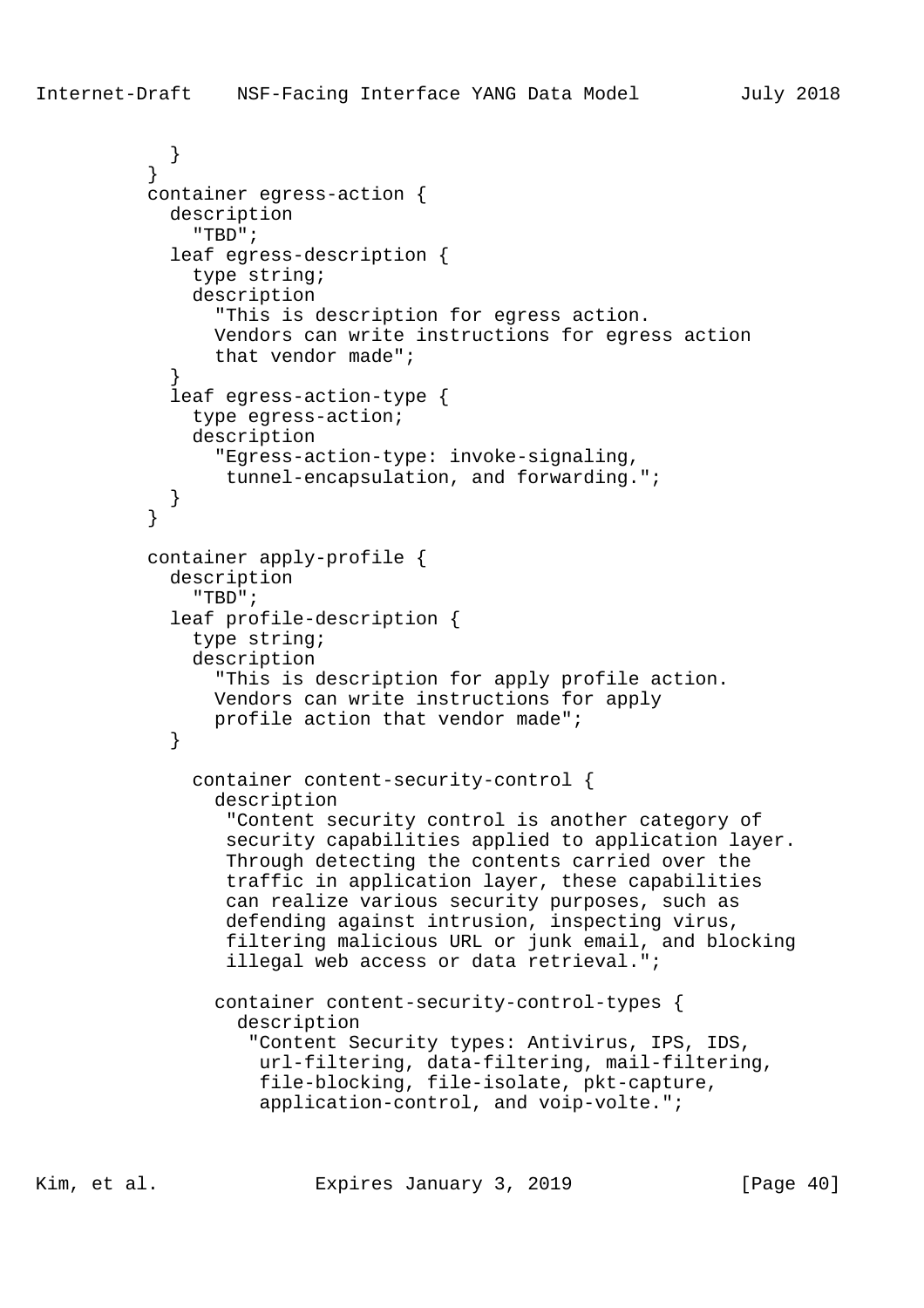```
 leaf antivirus {
                    type string;
                    description
                      "Additional inspection of antivirus.";
 }
                 leaf ips {
                    type string;
                    description
                      "Additional inspection of IPS.";
 }
                 leaf ids {
                    type string;
                    description
                      "Additional inspection of IDS.";
 }
                 leaf url-filtering {
                    type string;
                    description
                      "Additional inspection of URL filtering.";
 }
                 leaf data-filtering {
                   type string;
                   description
                     "Additional inspection of data filtering.";
 }
                 leaf mail-filtering {
                  type string;
                  description
                 "Additional inspection of mail filtering.";
 }
                 leaf file-blocking {
                  type string;
                  description
                    "Additional inspection of file blocking.";
 }
                 leaf file-isolate {
                  type string;
                  description
                 "Additional inspection of file isolate.";
 }
```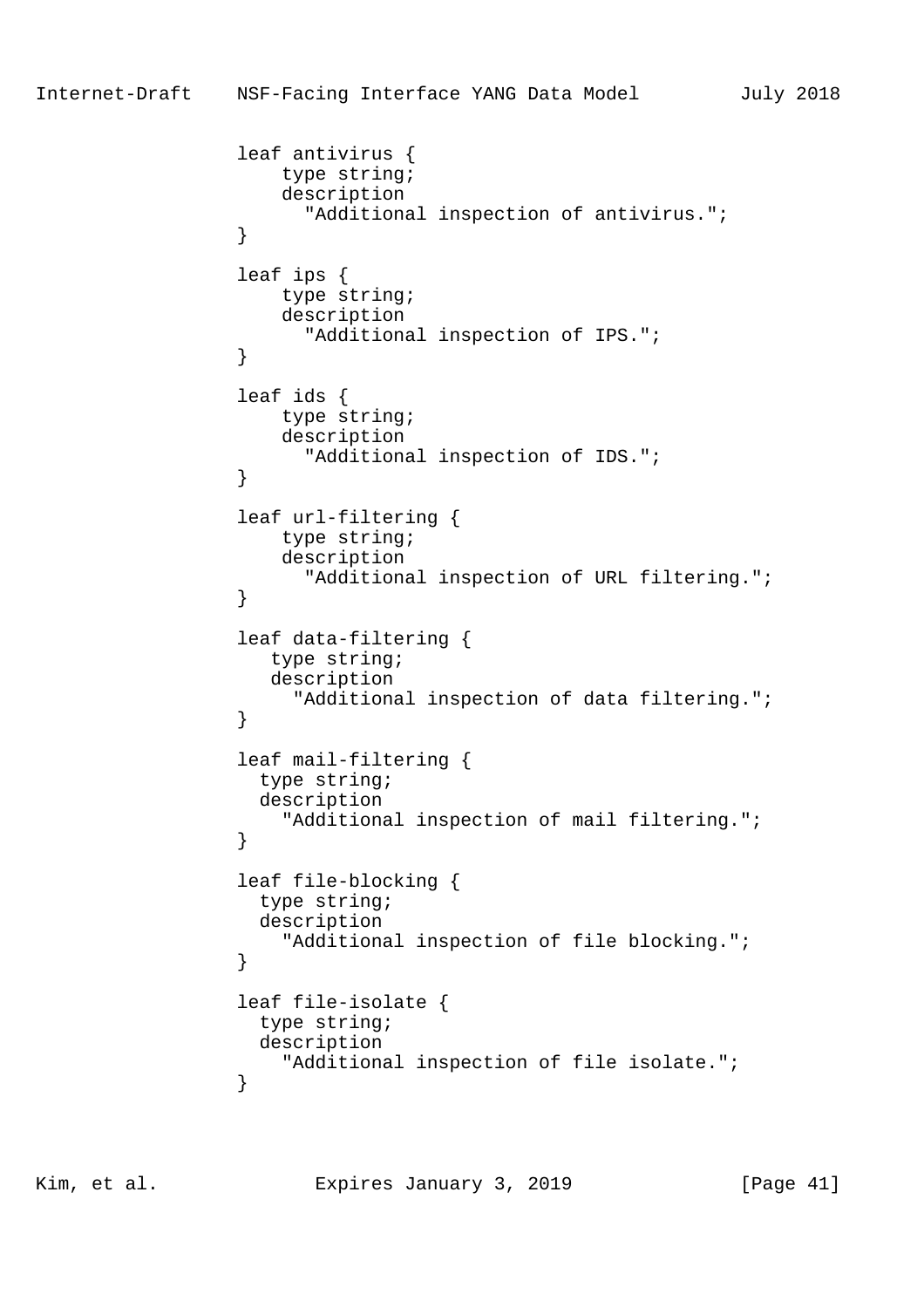```
 leaf pkt-capture {
                    type string;
                    description
                      "Additional inspection of packet capture.";
 }
                  leaf application-control {
                    type string;
                    description
                      "Additional inspection of app control.";
 }
                  leaf voip-volte {
                    type string;
                    description
                      "Additional inspection of VoIP/VoLTE.";
 }
 }
 }
              container attack-mitigation-control {
                description
                  "This category of security capabilities is
                   specially used to detect and mitigate various
                   types of network attacks.";
                  container ddos-attack {
                    description
                      "A distributed-denial-of-service (DDoS) is
                      where the attack source is more than one,
                       often thousands of unique IP addresses.";
                    container ddos-attack-type {
                      description
                        "DDoS-attack types: Network Layer
                        DDoS Attacks and Application Layer
                        DDoS Attacks.";
                      container network-layer-ddos-attack {
                        description
                          "Network layer DDoS-attack.";
                        container network-layer-ddos-attack-type {
                          description
                            "Network layer DDoS attack types:
                             Syn Flood Attack, UDP Flood Attack,
                             ICMP Flood Attack, IP Fragment Flood,
                             IPv6 Related Attacks, and etc";
```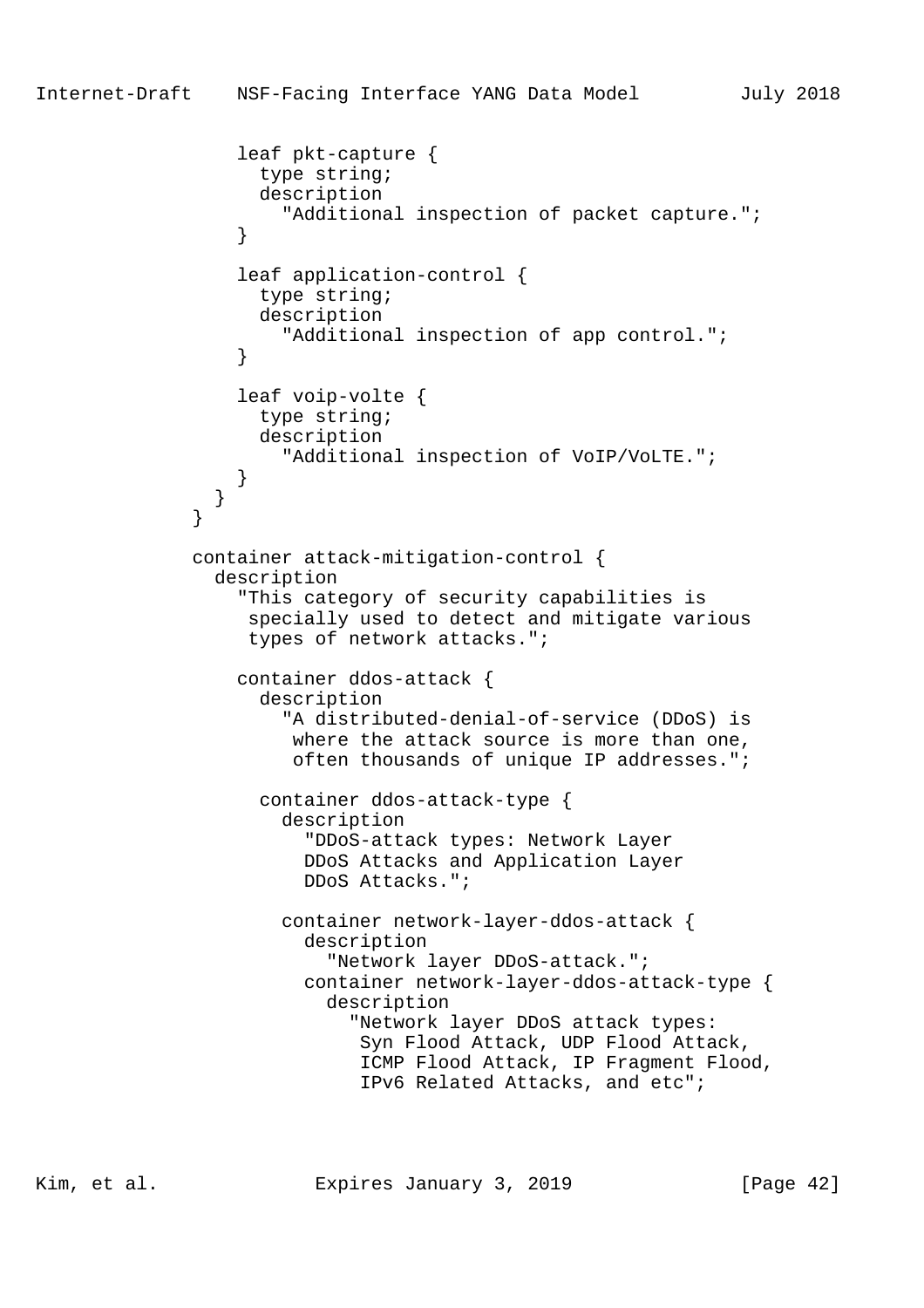```
 leaf syn-flood {
                         type string;
                         description
                           "Additional Inspection of
                           Syn Flood Attack.";
 }
                       leaf udp-flood {
                         type string;
                         description
                          "Additional Inspection of
                           UDP Flood Attack.";
 }
                       leaf icmp-flood {
                         type string;
                         description
                           "Additional Inspection of
                      ICMP Flood Attack.";
 }
                       leaf ip-frag-flood {
                         type string;
                         description
                          "Additional Inspection of
                      IP Fragment Flood.";
 }
                       leaf ipv6-related {
                         type string;
                         description
                          "Additional Inspection of
                           IPv6 Related Attacks.";
 }
 }
 }
                    container app-layer-ddos-attack {
                     description
                       "Application layer DDoS-attack.";
                     container app-ddos-attack-types {
                       description
                         "Application layer DDoS-attack types:
                         Http Flood Attack, Https Flood Attack,
                          DNS Flood Attack, and
                         DNS Amplification Flood Attack,
                          SSL DDoS Attack, and etc.";
```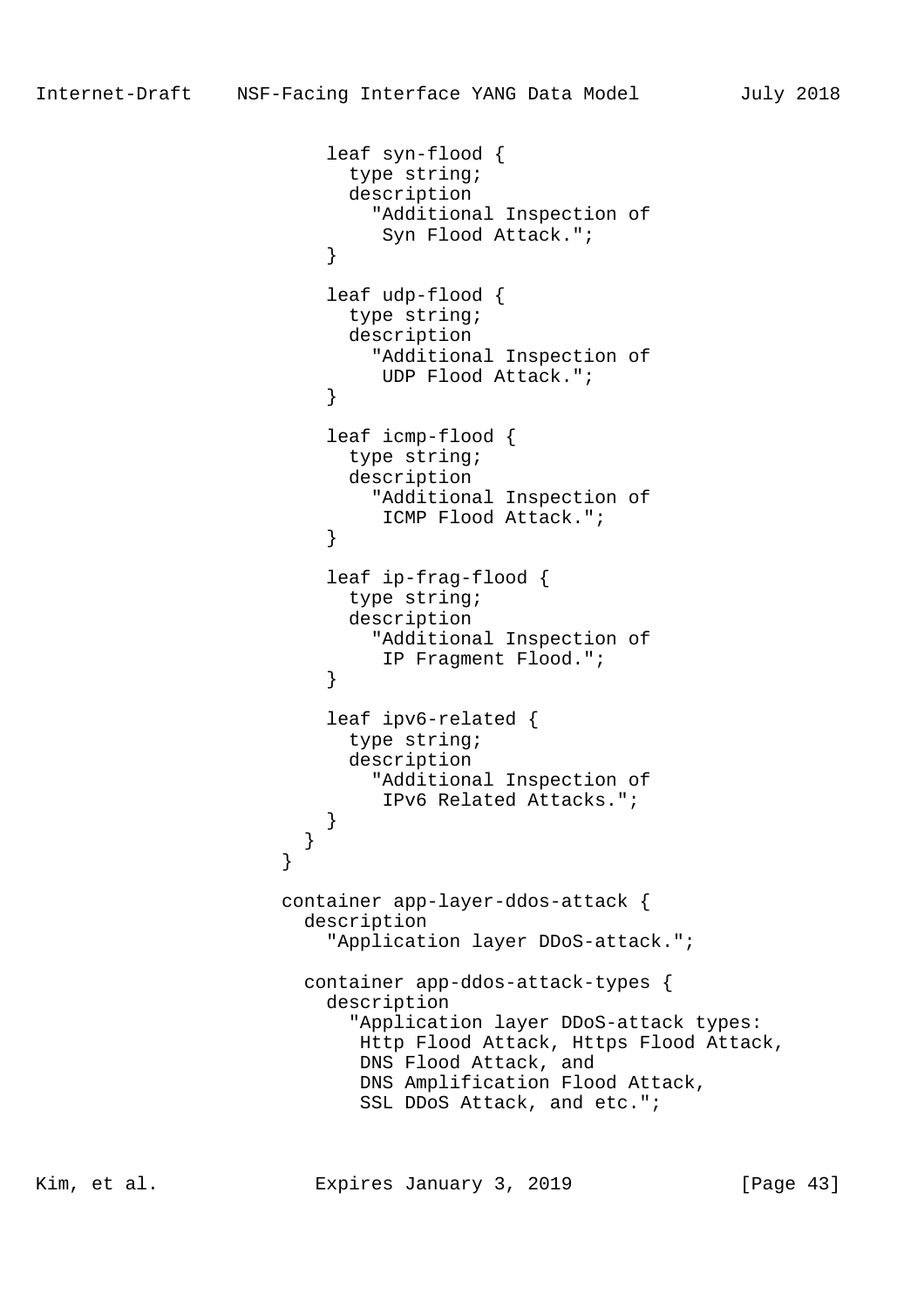```
 leaf http-flood {
                        type string;
                        description
                         "Additional Inspection of
                          Http Flood Attack.";
 }
                      leaf https-flood {
                        type string;
                        description
                         "Additional Inspection of
                          Https Flood Attack.";
 }
                      leaf dns-flood {
                        type string;
                        description
                          "Additional Inspection of
                     DNS Flood Attack.";
 }
                      leaf dns-amp-flood {
                        type string;
                        description
                         "Additional Inspection of
                     DNS Amplification Flood Attack.";<br>}
 }
                      leaf ssl-ddos {
                        type string;
                        description
                         "Additional Inspection of
                          SSL Flood Attack.";
 }
 }
 }
 }
 }
               container single-packet-attack {
                 description
                   "Single Packet Attacks.";
                 container single-packet-attack-type {
                   description
                     "DDoS-attack types: Scanning Attack,
                     Sniffing Attack, Malformed Packet Attack,
                     Special Packet Attack, and etc.";
```
Kim, et al. Expires January 3, 2019 [Page 44]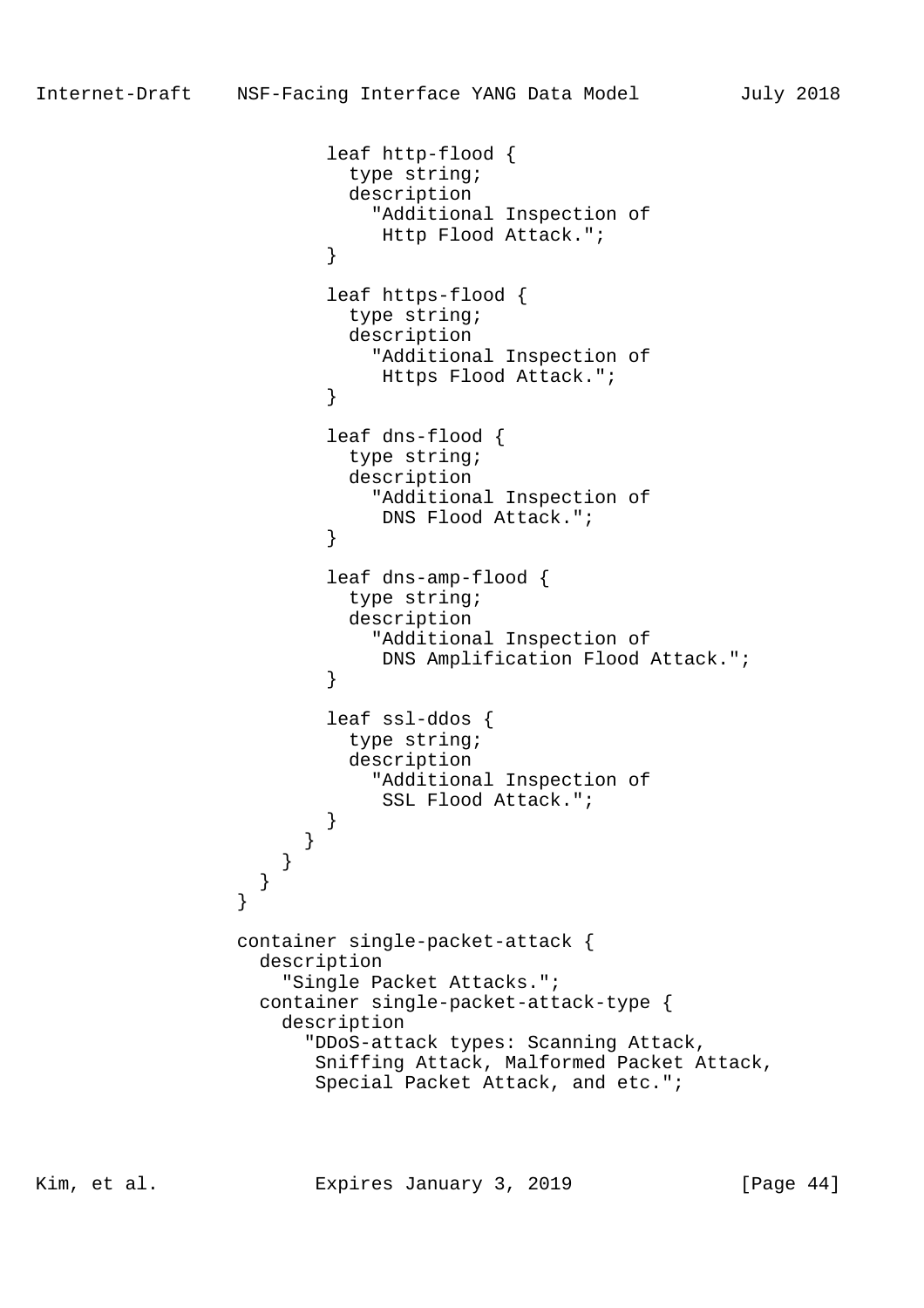```
 container scan-and-sniff-attack {
                      description
                        "Scanning and Sniffing Attack.";
                      container scan-and-sniff-attack-types {
                        description
                          "Scanning and sniffing attack types:
                          IP Sweep attack, Port Scanning,
                          and etc.";
                        leaf ip-sweep {
                         type string;
                         description
                           "Additional Inspection of
                            IP Sweep Attack.";
 }
                        leaf port-scanning {
                         type string;
                         description
                           "Additional Inspection of
                            Port Scanning Attack.";
 }
 }
 }
                    container malformed-packet-attack {
                      description
                        "Malformed Packet Attack.";
                      container malformed-packet-attack-types {
                        description
                          "Malformed packet attack types:
                          Ping of Death Attack, Teardrop Attack,
                          and etc.";
                        leaf ping-of-death {
                         type string;
                         description
                           "Additional Inspection of
                            Ping of Death Attack.";
 }
                        leaf teardrop {
                         type string;
                         description
                           "Additional Inspection of
                            Teardrop Attack.";
 }
 }
```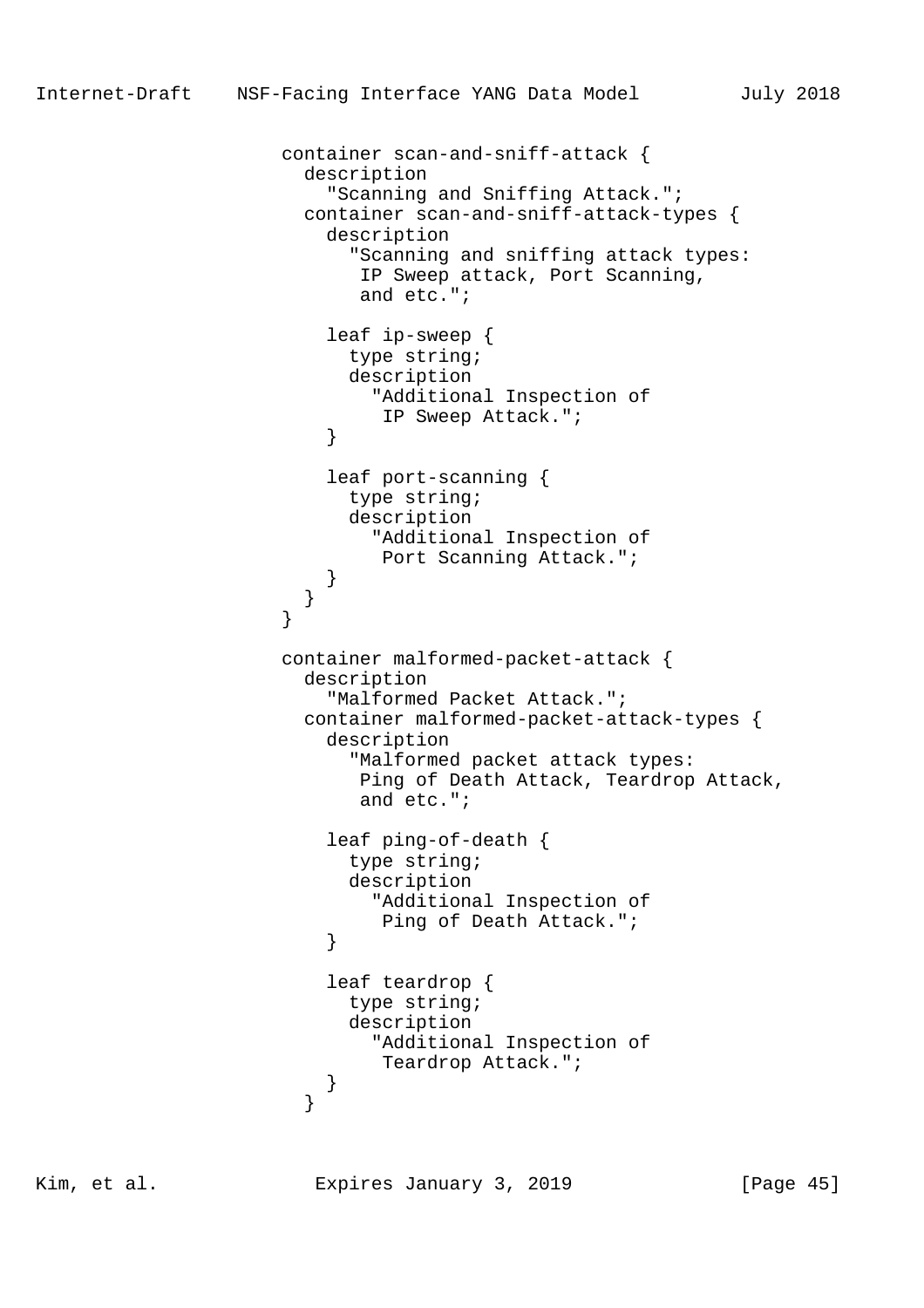```
 container special-packet-attack {
  description
     "special Packet Attack.";
   container special-packet-attack-types {
     description
       "Special packet attack types:
        Oversized ICMP Attack, Tracert Attack,
        and etc.";
```

```
 leaf oversized-icmp {
                         type string;
                         description
                          "Additional Inspection of
                           Oversize ICMP Attack.";
 }
```

```
 leaf tracert {
                        type string;
                        description
                          "Additional Inspection of
                           Tracrt Attack.";
 }
```

```
 <CODE ENDS>
```
 } } } }

Figure 5: YANG Data Module of I2NSF NSF-Facing-Interface

7. Security Considerations

 } } }

 $\begin{matrix} \uparrow \\ \downarrow \end{matrix}$ 

}

}

 This document introduces no additional security threats and SHOULD follow the security requirements as stated in [RFC8329].

8. Acknowledgments

 This work was supported by Institute for Information & communications Technology Promotion (IITP) grant funded by the Korea government (MSIP) (No.R-20160222-002755, Cloud based Security Intelligence

Kim, et al. Expires January 3, 2019 [Page 46]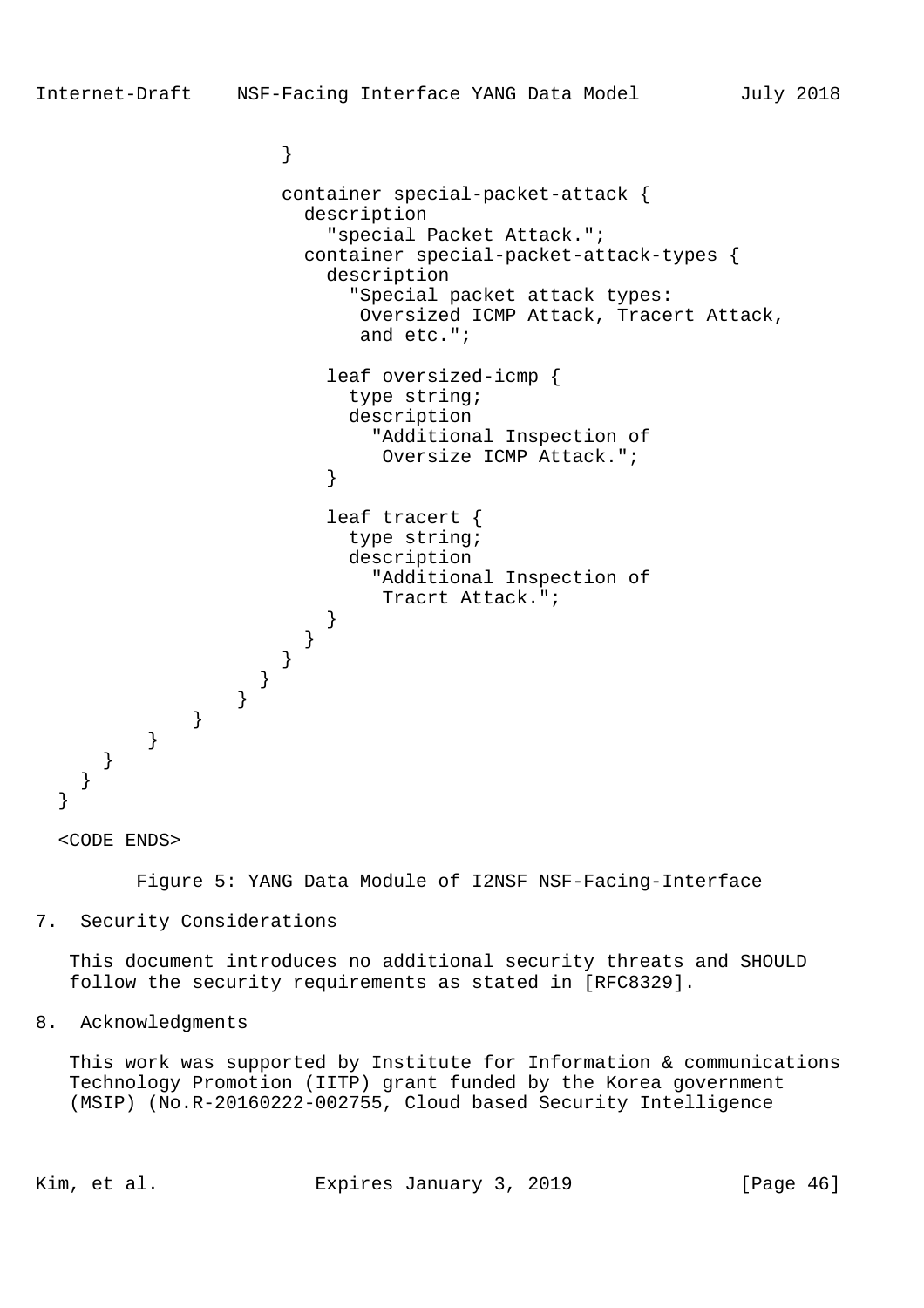Technology Development for the Customized Security Service Provisioning).

9. Contributors

 I2NSF is a group effort. I2NSF has had a number of contributing authors. The following are considered co-authors:

- o Hyoungshick Kim (Sungkyunkwan University)
- o Daeyoung Hyun (Sungkyunkwan University)
- o Dongjin Hong (Sungkyunkwan University)
- o Liang Xia (Huawei)
- o Tae-Jin Ahn (Korea Telecom)
- o Se-Hui Lee (Korea Telecom)
- 10. References
- 10.1. Normative References
	- [RFC2119] Bradner, S., "Key words for use in RFCs to Indicate Requirement Levels", BCP 14, RFC 2119, March 1997.
	- [RFC6020] Bjorklund, M., "YANG A Data Modeling Language for the Network Configuration Protocol (NETCONF)", RFC 6020, October 2010.
	- [RFC8329] Lopez, D., Lopez, E., Dunbar, L., Strassner, J., and R. Kumar, "Framework for Interface to Network Security Functions", RFC 8329, February 2018.
- 10.2. Informative References

 [i2nsf-nsf-cap-im] Xia, L., Strassner, J., Basile, C., and D. Lopez, "Information Model of NSFs Capabilities", draft-ietf i2nsf-capability-00 (work in progress), September 2017.

[i2rs-rib-data-model]

 Wang, L., Chen, M., Dass, A., Ananthakrishnan, H., Kini, S., and N. Bahadur, "A YANG Data Model for Routing Information Base (RIB)", draft-ietf-i2rs-rib-data-model-10 (work in progress), February 2018.

Kim, et al. Expires January 3, 2019 [Page 47]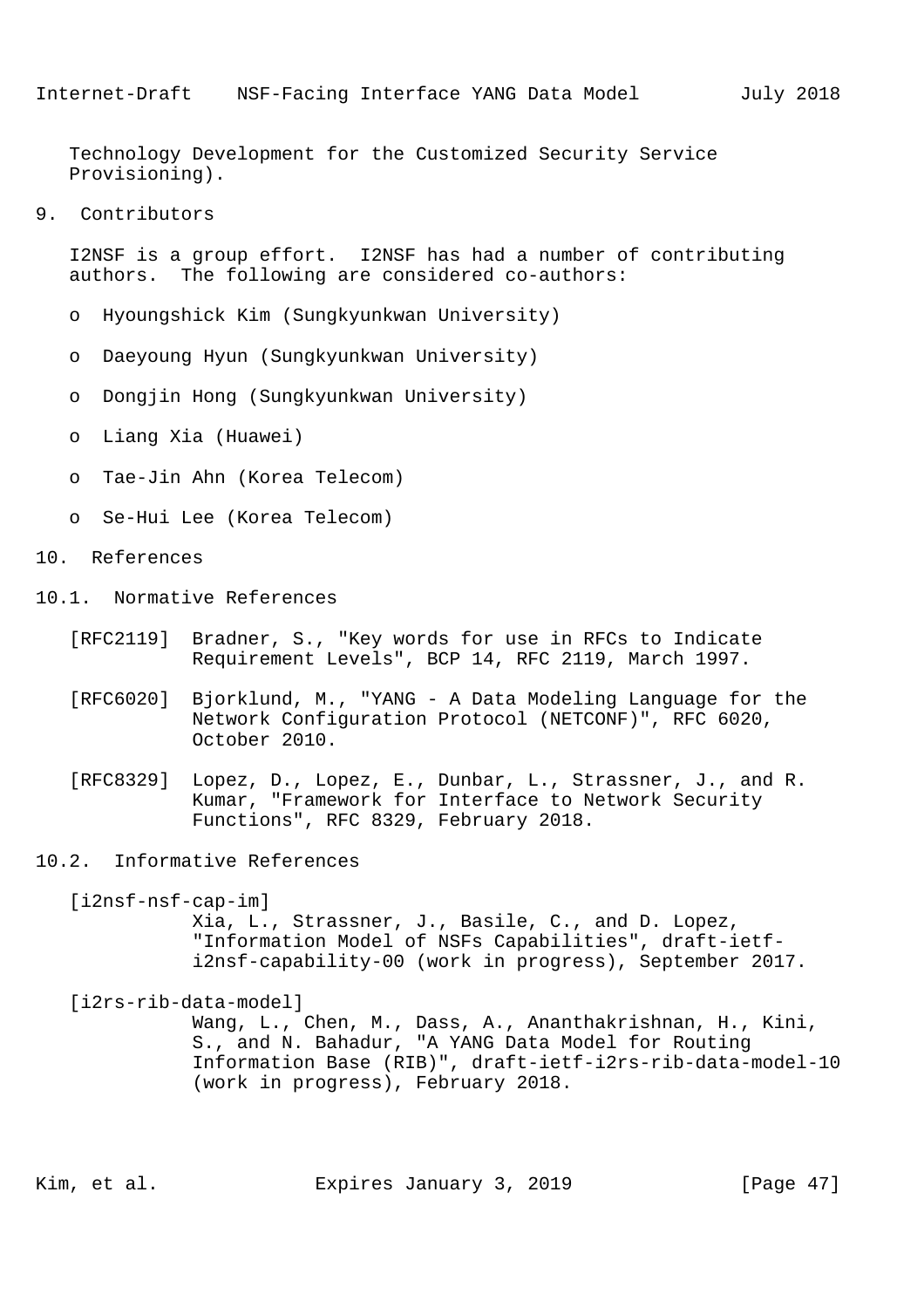[supa-policy-info-model] Strassner, J., Halpern, J., and S. Meer, "Generic Policy Information Model for Simplified Use of Policy Abstractions (SUPA)", draft-ietf-supa-generic-policy-info model-03 (work in progress), May 2017.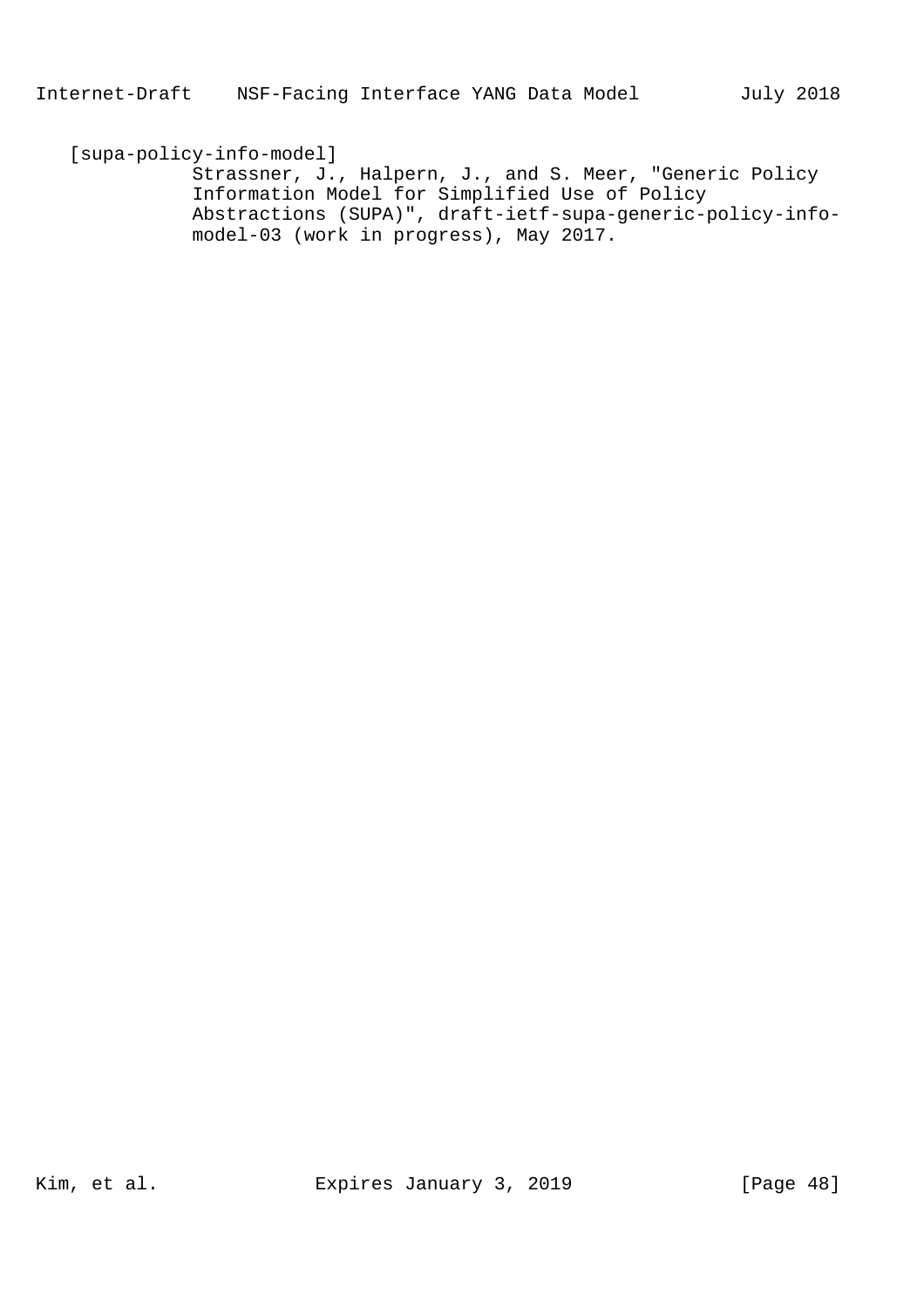Appendix A. Changes from draft-ietf-i2nsf-nsf-facing-interface-dm-01

 The following changes are made from draft-ietf-i2nsf-nsf-facing interface-dm-00:

- 1. We added rule enable, session aging time, and long connection attributes.
- 2. We added a rule group attribute.
- 3. We added additional conditions such as application and url.
- 4. We replaced manual to description to clarify the meaning.

Authors' Addresses

 Jinyong Tim Kim Department of Computer Engineering Sungkyunkwan University 2066 Seobu-Ro, Jangan-Gu Suwon, Gyeonggi-Do 16419 Republic of Korea Phone: +82 10 8273 0930 EMail: timkim@skku.edu

 Jaehoon Paul Jeong Department of Software Sungkyunkwan University 2066 Seobu-Ro, Jangan-Gu Suwon, Gyeonggi-Do 16419 Republic of Korea

 Phone: +82 31 299 4957 Fax: +82 31 290 7996 EMail: pauljeong@skku.edu URI: http://iotlab.skku.edu/people-jaehoon-jeong.php

 Jung-Soo Park Electronics and Telecommunications Research Institute 218 Gajeong-Ro, Yuseong-Gu Daejeon 34129 Republic of Korea

 Phone: +82 42 860 6514 EMail: pjs@etri.re.kr